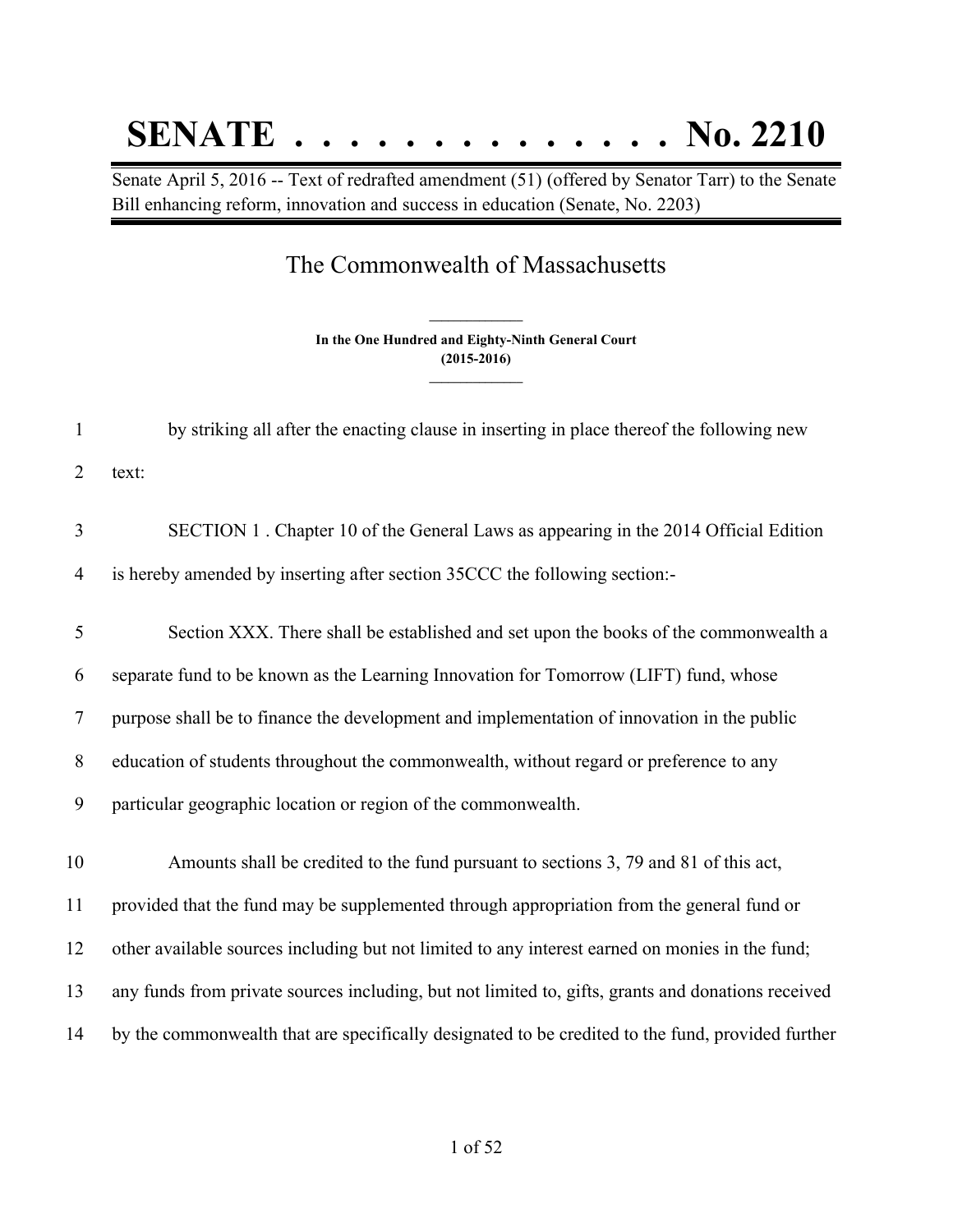| 15 | that expenditure from the fund shall be made pursuant to a specific line item created to distribute  |
|----|------------------------------------------------------------------------------------------------------|
| 16 | funding by the Department of elementary, and secondary education.                                    |
| 17 | Funds may be expended from the fund for the following purposes:                                      |
| 18 | To defray the costs of charter school expansion pursuant to this act.<br>(1)                         |
| 19 | For grants to support Innovation schools and Horace Mann Charter schools,<br>(2)                     |
| 20 | which shall not require matching funds from other sources.                                           |
| 21 | For grants to support a comprehensive program calculated to ensure that every<br>(3)                 |
| 22 | student in the commonwealth possess the literacy, phonetic and other skills to read at grade level   |
| 23 | no later than the student's completion of the fourth grade, subject to regulations developed and     |
| 24 | implemented by the department of elementary and secondary education, in the manner                   |
| 25 | prescribed by section 75 of this act, provided that such regulations shall be reported to the clerks |
| 26 | of the house and senate not later than 60 days prior to their implementation                         |
| 27 | To support the plan to fund the recommendations of the Foundation Budget<br>(4)                      |
| 28 | review commission according to section 4 of this act                                                 |
| 29 | In promulgating regulations to administer the fund, the department shall establish and               |
| 30 | monitor measurable benchmarks for progress and accomplishment, and shall report annually to          |
| 31 | the clerks of the house and senate, the house and senate committees on ways and means, the joint     |
| 32 | committee on education, and the secretary of education not later than December 31 of each year       |
| 33 | on the impacts of fund spending                                                                      |
| 34 | SECTION 2. Chapter 15 of the general laws as appearing in the 2014 official edition is               |
| 35 | hereby amended by inserting at the end thereof the following section:-                               |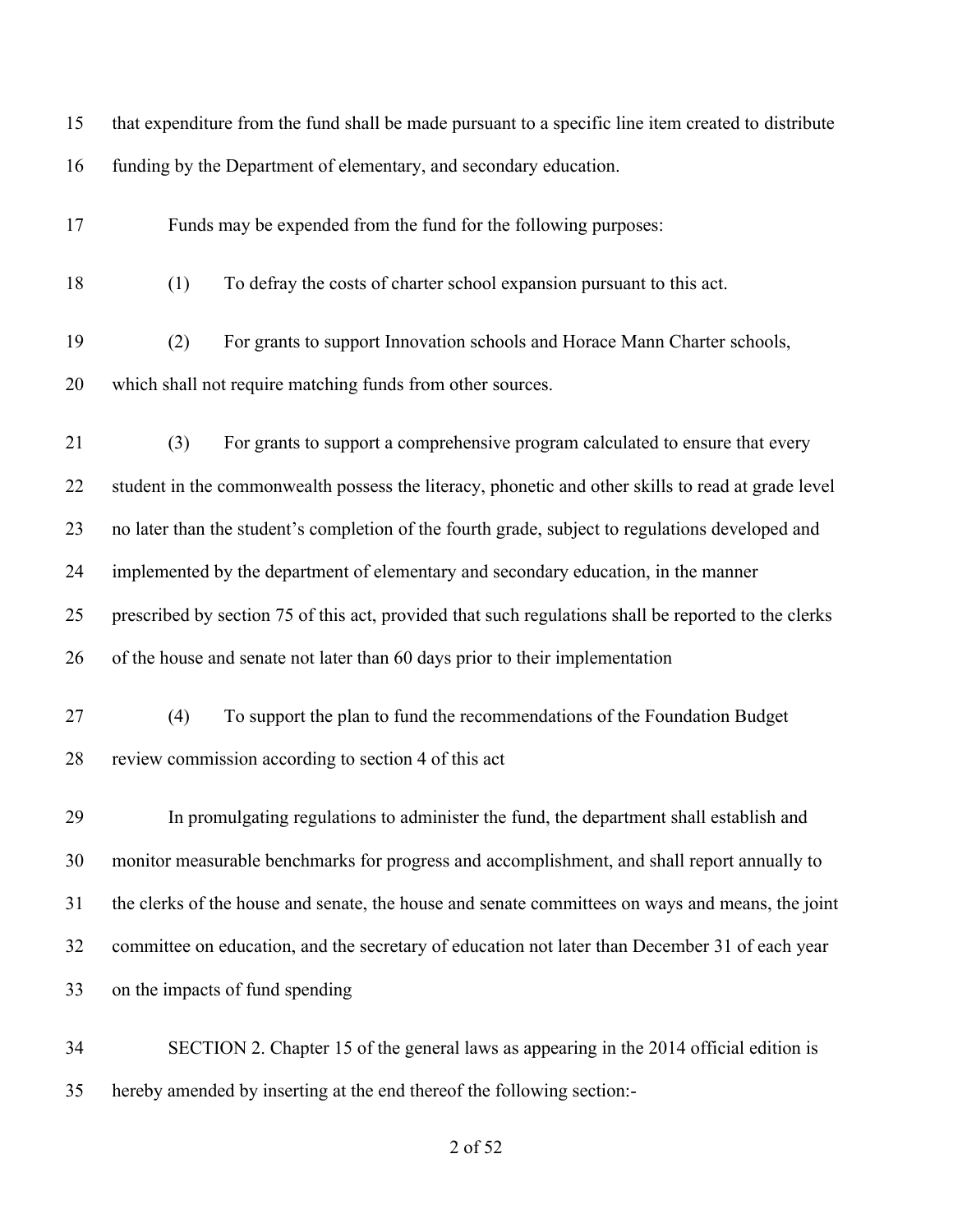## SECTION XX. Unfunded Education Mandates

| 37 | If the division of local mandates, established under section 6 of chapter 11, determines           |
|----|----------------------------------------------------------------------------------------------------|
| 38 | that a law, rule or regulation related to education has not been paid in full by the commonwealth  |
| 39 | using the procedures established by section 27C(d) of chapter 29, then a city, town, or school     |
| 40 | district may petition the department of elementary and secondary education for a waiver from       |
| 41 | said law, rule or regulation, or any part thereof. The department shall grant the waiver unless it |
| 42 | determines that the absence of the mandate will lower the quality of education provided;           |
| 43 | provided, however, that the petition shall be deemed granted if the department fails to respond    |
| 44 | within 90 days of the submission of the petition request.                                          |
| 45 | SECTION 3. Section 64 of chapter 23k of the general laws as appearing in the 2014                  |
| 46 | official edition is hereby amended by striking out from line 6-12 the following:-"provided,        |
| 47 | however that 35 per cent of the funds received shall be appropriated for the purposes of higher    |
| 48 | education to supplement, not offset, any reduction in the general appropriation act from the       |
| 49 | previous fiscal year; and provided further, that any expenditures from the fund for K-12           |
| 50 | education shall be used to supplement, and not offset, any reduction in line item 7061-0008 of     |
| 51 | the general appropriation act from the previous fiscal year's general appropriation act" and       |
| 52 | inserting in place thereof the following:-"provided, however, that 40 per cent of the funds        |
| 53 | received shall be appropriated for the purposes of higher education and provided further, that 60  |
| 54 | per cent of the funds received shall be appropriated to the Learning Innovation for Tomorrow       |
| 55 | fund.                                                                                              |

 SECTION 4. Chapter 29 of the General Laws is hereby amended by inserting after section 5B the following section:-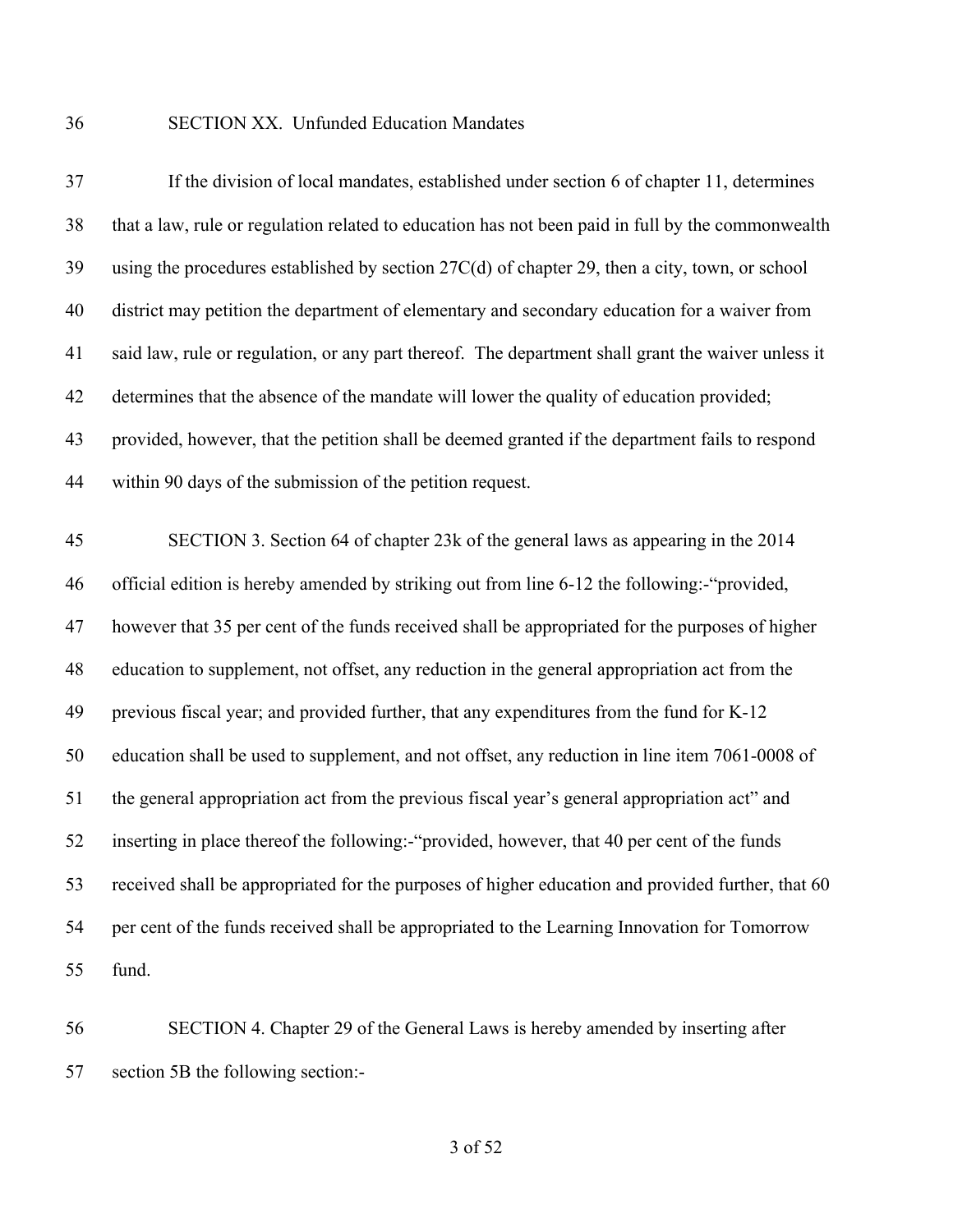Section 5B½. (a) On or before January 15 the secretary of administration and finance shall meet with the house and senate committees on ways and means and shall jointly determine an implementation schedule to fulfill the recommendations filed on November 2, 2015 by the foundation budget review commission established under section 4 of chapter 70. The implementation schedule shall establish a foundation budget as defined in section 2 of said chapter 70 incorporating the categories of tuitioned-out special education rate, assumed in-school special education enrollment, low-income increment, low-income enrollment, foundation benefits, retired employee health insurance and English language learner increment as defined in section 2 of chapter 70 over a period of 7 fiscal years; provided, however, that in the first year of the term of office of a governor who has not served in the preceding year the parties shall determine an implementation schedule not later than January 31 of that year. Said schedule of implementation shall not exceed 10 fiscal years and shall in each fiscal year set the appropriation required to fully fund the foundation budget incorporating the aforementioned categories by fiscal year 2025 in equal increments for each fiscal year. In determining the schedule of implementation, the secretary of administration and finance and house and senate committees on ways and means shall hold a public hearing and receive testimony from the commissioner of elementary and secondary education and other interested parties. The schedule may be amended by agreement of the senate and house ways and means committees in any of the 10 fiscal years to reflect changes in enrollment, inflation, student populations, or other factors that would affect the remaining costs in the schedule; provided, however, that the final year of the schedule shall not surpass fiscal year 2025, but the schedule may be fully implemented prior to fiscal year 2025. The implementation schedule shall be included in a joint resolution and placed before the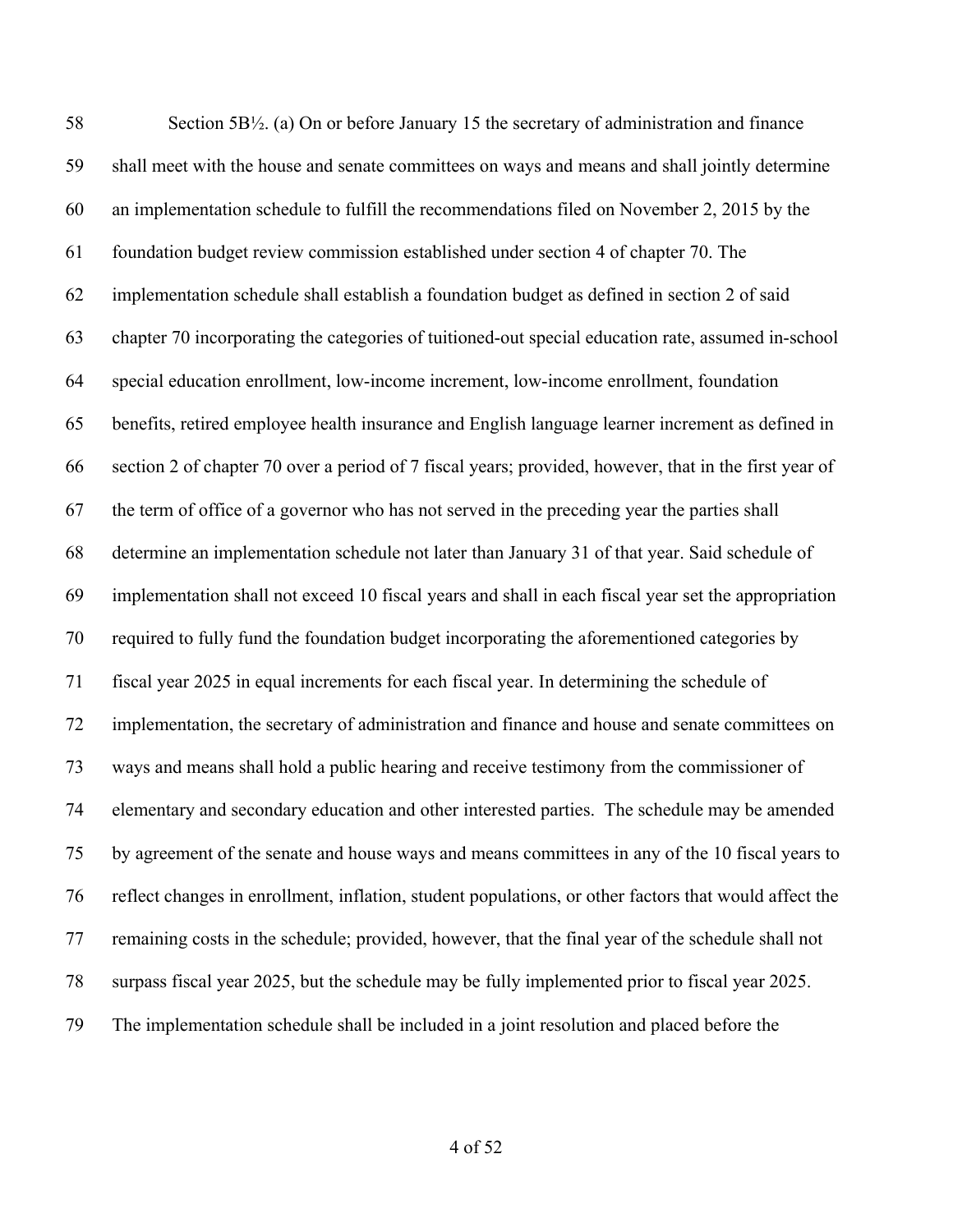members of the general court for their consideration. The implementation schedule shall be subject to appropriation.

| 82  | SECTION 5. Chapter 59 of the General Laws as appearing in the 2014 official edition is            |
|-----|---------------------------------------------------------------------------------------------------|
| 83  | hereby amended by inserting at the end thereof the following new section:-                        |
| 84  | "Section xx. By approval of the local governing authority, any municipality that has              |
| 85  | received district mitigation funds as established under section 89 of chapter 71 may create an    |
| 86  | education stabilization fund which said funds may be received, and carried forward to             |
| 87  | subsequent fiscal years.                                                                          |
| 88  | SECTION 6. The third paragraph of section 1I of chapter 69 of the General Laws, as so             |
| 89  | appearing, is hereby amended by inserting after the second sentence the following sentence: -     |
| 90  | When reporting outcomes on diagnostic assessments to the department, each school shall include    |
| 91  | the number of students who were enrolled in the school on the first day of the school year and    |
| 92  | unenrolled from the school prior to administration of the assessments.                            |
| 93  | SECTION 7. The fifth paragraph of said section 1I of said chapter 69, as so appearing, is         |
| 94  | hereby amended by inserting after the first sentence the following sentence:- When evaluating     |
| 95  | public schools, school districts, teachers or administrators in a given year, the board shall not |
| 96  | consider the student performance data of students who have withdrawn from 1 school and            |
| 97  | enrolled in another school during that year or the student performance data of students whose     |
| 98  | formal education has been substantially interrupted during the previous 3 years.                  |
| 99  | SECTION 8. Said section 1I of said chapter 69, as so appearing, is hereby further                 |
| 100 | amended by inserting after the fourteenth paragraph the following paragraph:-                     |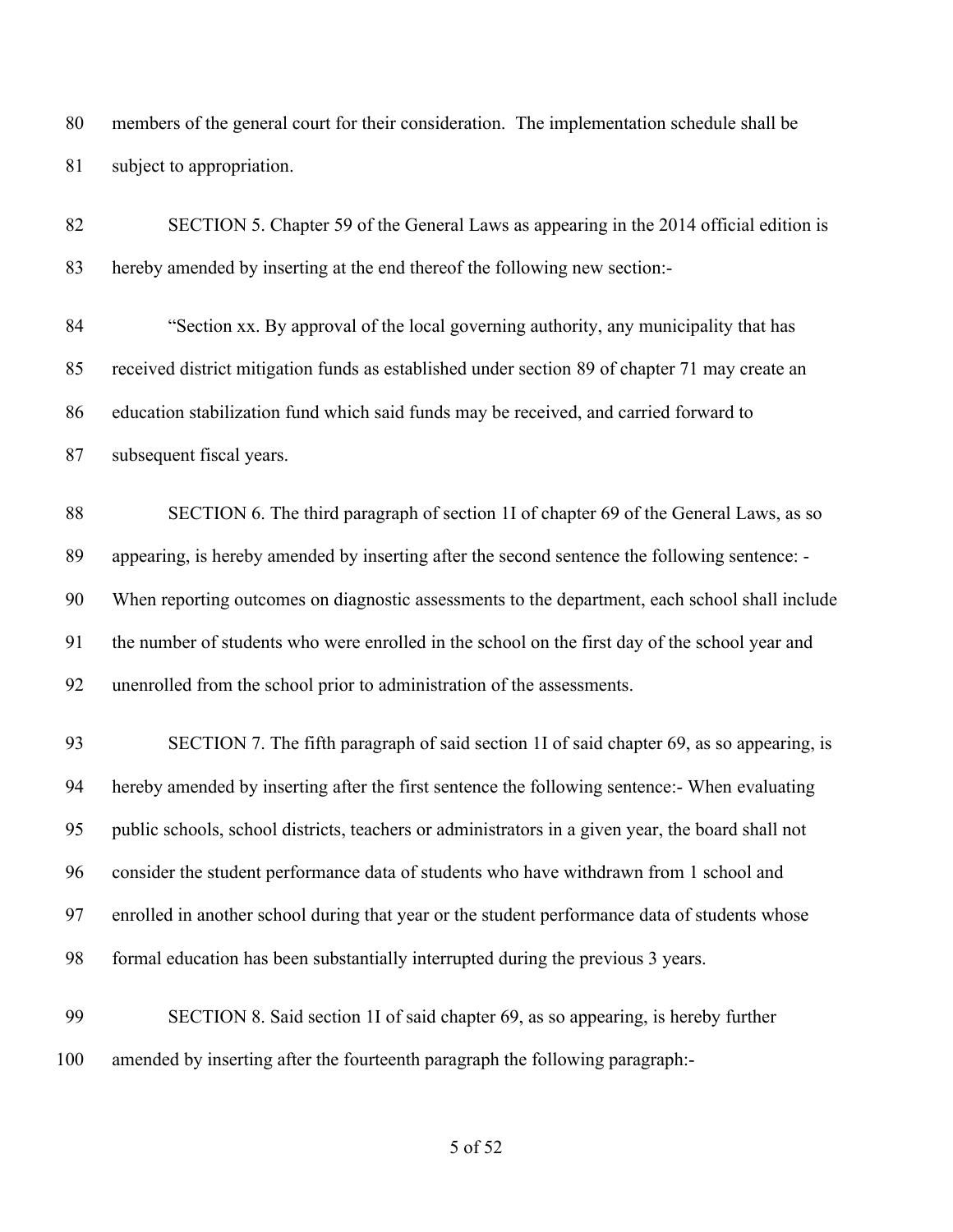The department shall annually review and report on the amount each school district expends on administration as a percentage of total annual costs by December 31. The department shall develop target percentages and standards for administrative costs.

 SECTION 9. Section 1J of chapter 69 of the General Laws, as appearing in the 2014 Official Edition, is hereby amended by striking out subsection (a) and inserting in place thereof the following 2 subsections:-

 (a) Prior to October 1, the commissioner of elementary and secondary education may, on the basis of student performance data collected pursuant to section 1I, a school or district review performed under section 55A of chapter 15, or regulations adopted by the board of elementary and secondary education, designate 1 or more schools in a school district other than a Horace Mann charter school as a challenge, underperforming or chronically underperforming school. The board shall adopt regulations establishing standards for the commissioner to make such designations on the basis of data collected pursuant to section 1I or information from a school or district review performed under section 55A of chapter 15. Upon the release of the proposed regulations, the board shall file a copy the proposed regulations with the clerks of the house of representatives and the senate who shall forward the regulations to the joint committee on education. Within 30 days of the filing, the committee may hold a public hearing and issue a report on the regulations and file the report with the board. The board, pursuant to applicable law, may adopt final regulations making revisions to the proposed regulations as it deems appropriate after consideration of the report and shall immediately file a copy of the regulations with the chairs of the joint committee on education and, not earlier than 30 days from the filing, the board shall file the final regulations with the state secretary. Schools that score in the lowest 20 per cent statewide among schools serving common grade levels on a single measure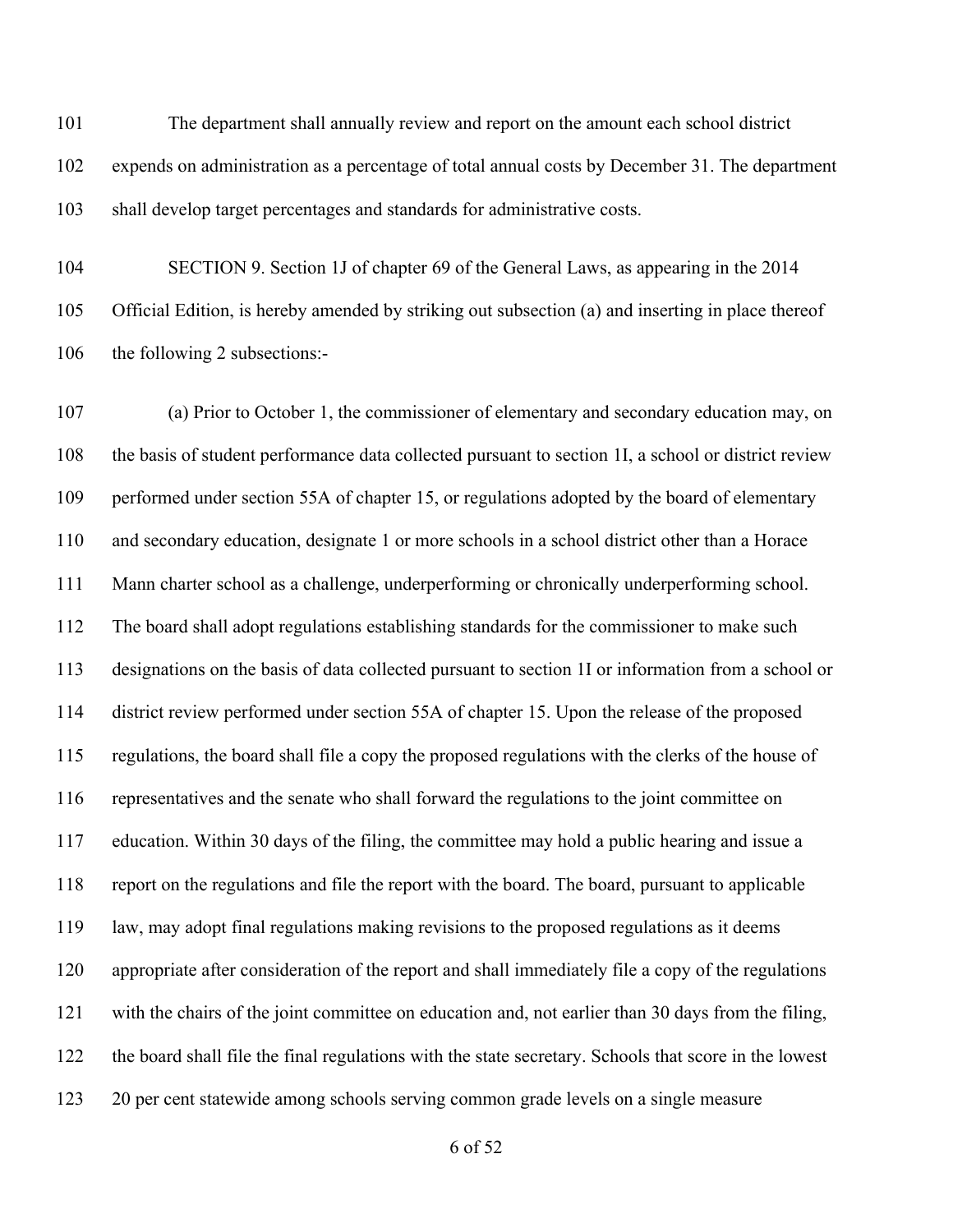developed by the department that takes into account student performance data and, beginning on July 1, 2011, improvement in student academic performance, shall be deemed eligible for designation as a challenge, underperforming or chronically underperforming school, provided that any school designated as a challenge school shall be drawn from those schools most likely to be designated as underperforming. Not more than 6 per cent of the total number of public schools may be designated as a challenge, underperforming or chronically underperforming school at any given time.

 In adopting regulations allowing the commissioner to designate a school as a challenge, underperforming or chronically underperforming school, the board shall ensure that such regulations take into account multiple indicators of school quality in making such designations, including, but not limited to: student attendance rates, dismissal rates and exclusion rates, promotion rates, graduation rates or the lack of demonstrated significant improvement for 2 or more consecutive years in core academic subjects, either in the aggregate or among subgroups of students, including designations based on special education, low-income, English language proficiency and racial or ethnic classifications.

 Before a school is designated chronically underperforming by the commissioner, a school shall be designated underperforming and fail to improve.

 A challenge, underperforming or chronically underperforming school described in the following subsections shall operate in accordance with laws regulating other public schools, except as such provisions may conflict with this section or any turnaround plans created thereunder. A student who is enrolled in a school at the time it is designated as a challenge,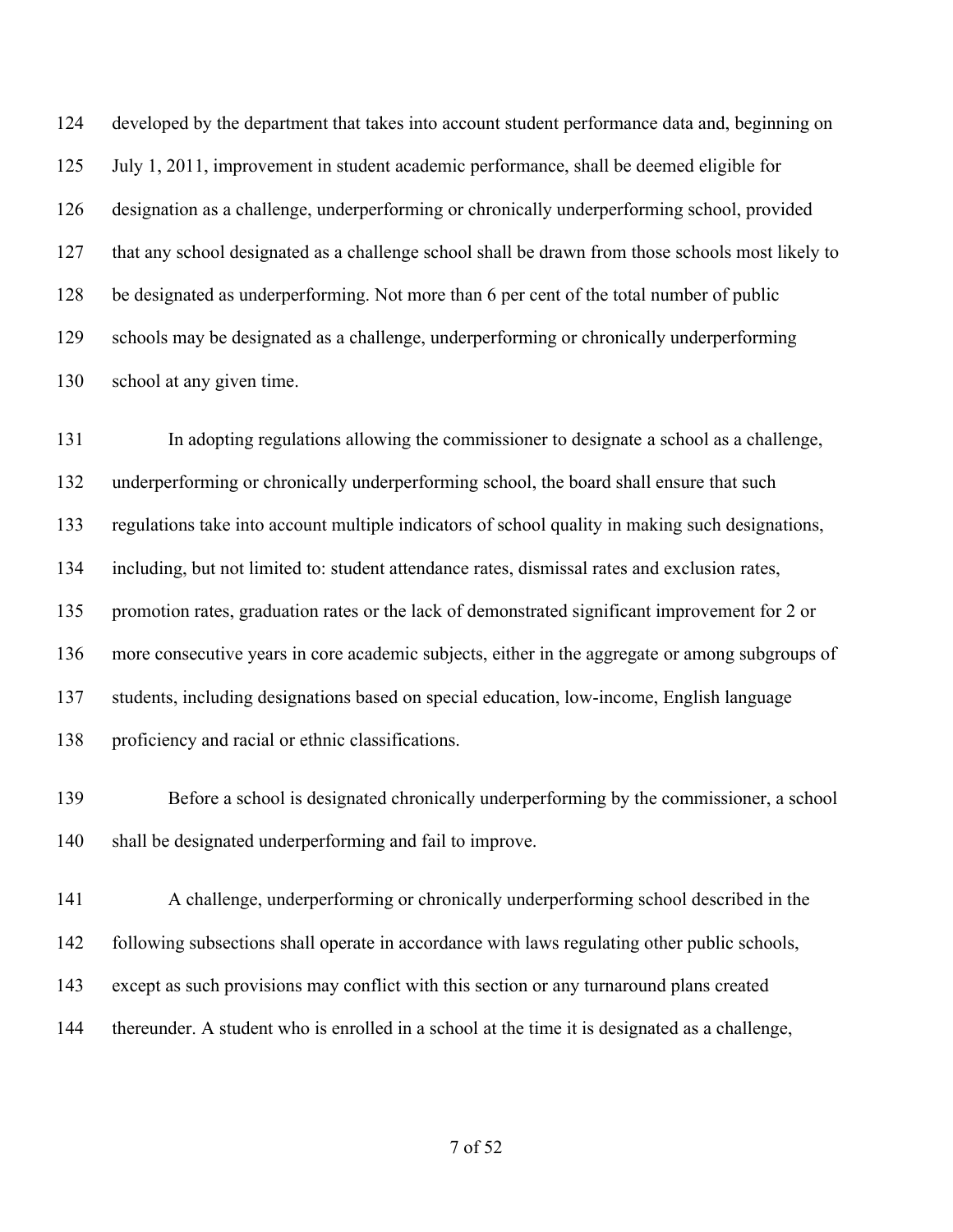underperforming or chronically underperforming school may remain enrolled in the school while remaining a resident of the district if the student chooses to do so.

 (a½) (1) Within 15 days of the commissioner designating a school as a challenge school, under the regulations developed pursuant to this section, the school committee and the local teachers union shall meet to negotiate a waiver agreement, if necessary, which identifies any provisions of the collective bargaining agreement that would be subject to a waiver upon a 2/3 vote of the teachers working at least 50 per cent of the time in the designated challenge school. Such waivers shall be designed to permit the implementation of a turnaround plan and may include provisions that are inconsistent with the existing collective bargaining agreement. Such negotiations shall be completed not later than 30 days from the date the commissioner designated the school as a challenge school and the parties shall not be eligible for relief under section 9 of chapter 150E. If the school committee and the union fail to reach an agreement, the process provided in this subsection shall be terminated and the commissioner may designate the school as underperforming pursuant to subsection (a).

 Within 15 days of the completion of the waiver negotiation process, the superintendent shall convene a local stakeholder group to develop a turnaround plan for the school. The local stakeholder group shall include: (i) the superintendent, or a designee; (ii) the chair of the school committee, or a designee; (iii) the president of the local teacher's union, or a designee; (iv) an 163 administrator from the school, who may be the principal, chosen by the superintendent; (v) 2 educators chosen by the faculty of the school, 1 of whom shall be a classroom teacher and 1 of whom shall be a certified non-teaching professional from the school; (vi) a parent member of the 166 school council, established pursuant to section 59C of chapter 71, chosen by the school council; (vii) 1 representative of applicable state and local social service, health and child welfare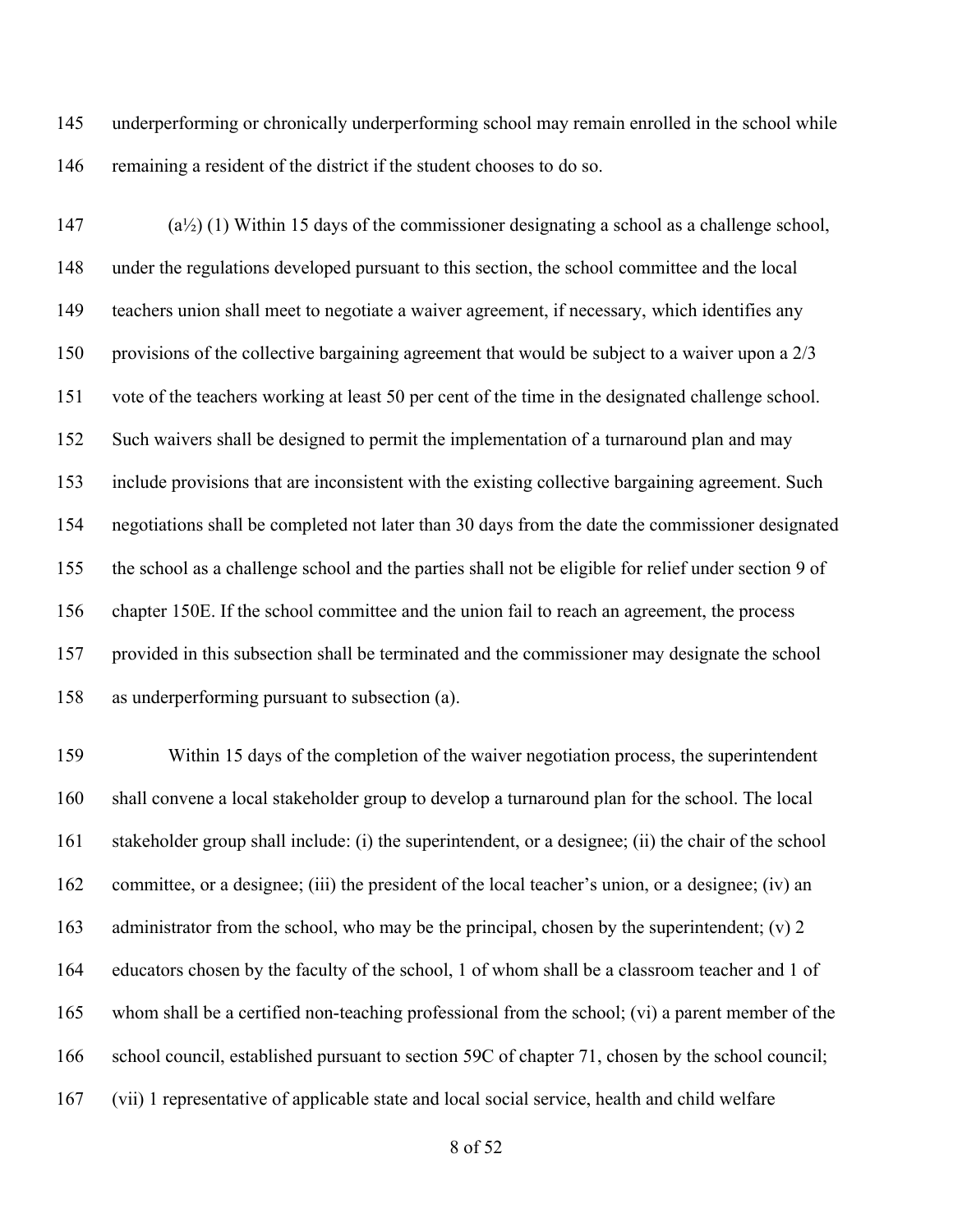agencies chosen by the superintendent; and (viii) as deemed appropriate by the superintendent, 1 or more representatives of state and local workforce development agencies, chosen by the superintendent. Meetings of the local stakeholder group shall be open to the public.

 (2) In creating the turnaround plan, the local stakeholder group shall, to the extent practicable, base the plan on student outcome data, including, but not limited to: (i) data collected pursuant to section 1I or information from a school or district review performed under section 55A of chapter 15; (ii) student achievement on the statewide assessment system approved by the board under section 1I; (iii) other measures of student achievement, approved by the commissioner; (iv) student promotion and graduation rates; (v) achievement data for different subgroups of students, including low-income students as defined in section 2 of chapter 70, limited English proficient students and students receiving special education; and (vi) student attendance, dismissal rates and exclusion rates.

 In creating the turnaround plan, the local stakeholder group shall consider the following: (i) steps to address the social service and health needs of students at the school and their families, to help ensure students arrive and remain at school ready to learn; provided, that such services may include mental health and substance abuse screening; (ii) steps to improve or expand child welfare services and, as appropriate, law enforcement services in the school community, in order to promote a safe and secure learning environment; (iii) steps to improve workforce development services provided to students and their families at the school, to provide students and families with meaningful employment skills and opportunities; (iv) steps to address achievement gaps for limited English-proficient, special education and low-income students; and (v) notwithstanding chapter 71A, alternative English language learning programs for limited English proficient students. The school committee may retain such programs after the school is no longer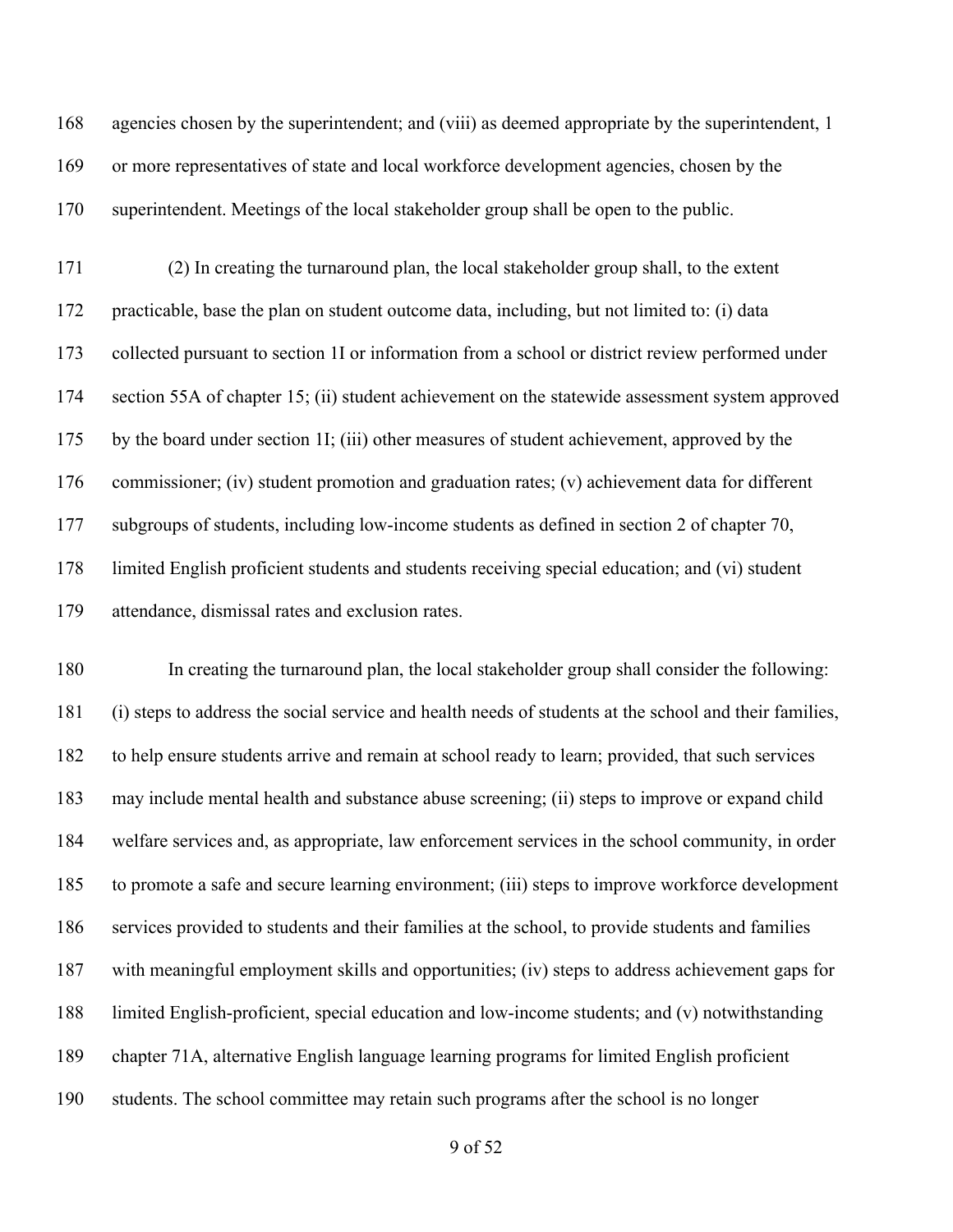designated a challenge school. The secretary of health and human services, the secretary of labor and workforce development and the secretary of public safety and other applicable state and local social service, health and child welfare officials shall coordinate with the superintendent to support and implement the strategies established pursuant to clauses (i) to (iii), inclusive, that are included in a final turnaround plan and shall, subject to appropriation, reasonably support the implementation, which shall be consistent with the requirements of all state and federal law applicable to the relevant programs to be administered. The secretary of education shall assist the superintendent in facilitating the coordination.

 To assess the school across multiple measures of school performance and student success, the turnaround plan shall include measurable annual goals including, but not limited to: (i) student attendance, dismissal rates and exclusion rates; (ii) student safety and discipline; (iii) student promotion, graduation and dropout rates; (iv) student achievement on the statewide assessment system approved by the board under section 1I; (v) progress in improving areas of academic underperformance; (vi) progress among subgroups of students, including low-income students as defined in section 2 of chapter 70, limited English proficient students and students receiving special education; (vii) reduction of achievement gaps among different groups of students; (viii) student acquisition and mastery of twenty-first century skills; (ix) development of college and career readiness, including at the elementary and middle school levels; (x) parent and family engagement; (xi) building a culture of academic success among students; (xii) building a culture of student support and success among school faculty and staff; and (xiii) developmentally appropriate child assessments from pre-kindergarten through third grade, if applicable.

 (3) The plan shall: maximize the rapid achievement of students at the school by addressing the conditions for school effectiveness as determined by the department; identify the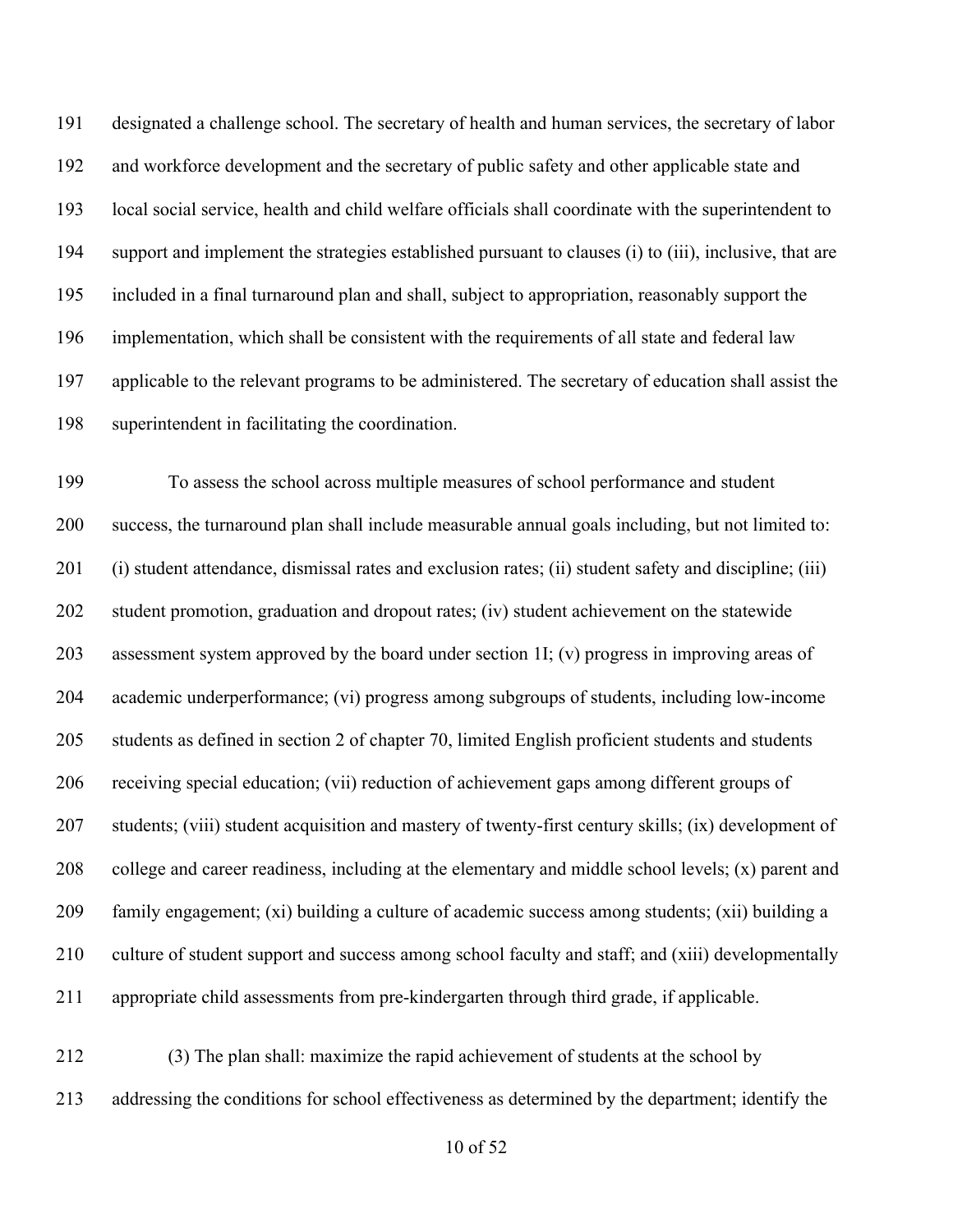specific provisions of the collective bargaining agreement that shall be waived in order to implement the plan developed under paragraph (1); and describe the process and schedule for seeking approval of the plan by the teachers in the school pursuant to paragraph (5).

 Notwithstanding any general or special law to the contrary, the turnaround plan may include provisions that allow the superintendent to: (i) expand, alter or replace the curriculum and program offerings of the school, including the implementation of research-based early literacy programs, early interventions for struggling readers and the teaching of advanced placement courses or other rigorous nationally or internationally recognized courses, if the school does not already have such programs or courses; (ii) reallocate the uses of the existing budget of the school; (iii) provide additional funds to the school from the budget of the district, if the school does not receive funding from the district at least equal to the average per pupil funding received for students of the same classification and grade level in the district; (iv) provide funds, subject to appropriation, to expand the length of the school's day, year or both; (v) limit, suspend or change 1 or more school district policies or practices that relate to improved student performance and achievement at the school; (vi) for an elementary school, add pre- kindergarten and full-day kindergarten classes, if the school does not already have such classes; (vii) include a provision of job-embedded professional development for teachers at the school, with an emphasis on strategies that involve teacher input and feedback; (viii) provide for increased opportunities for teacher planning time and collaboration, including professional learning communities focused on improving student instruction; (ix) establish a plan for professional development for administrators at the school, with an emphasis on strategies that develop leadership skills and use the principles of distributive leadership; (x) redesign and refocus the use of existing teacher preparation periods in the school to ensure that such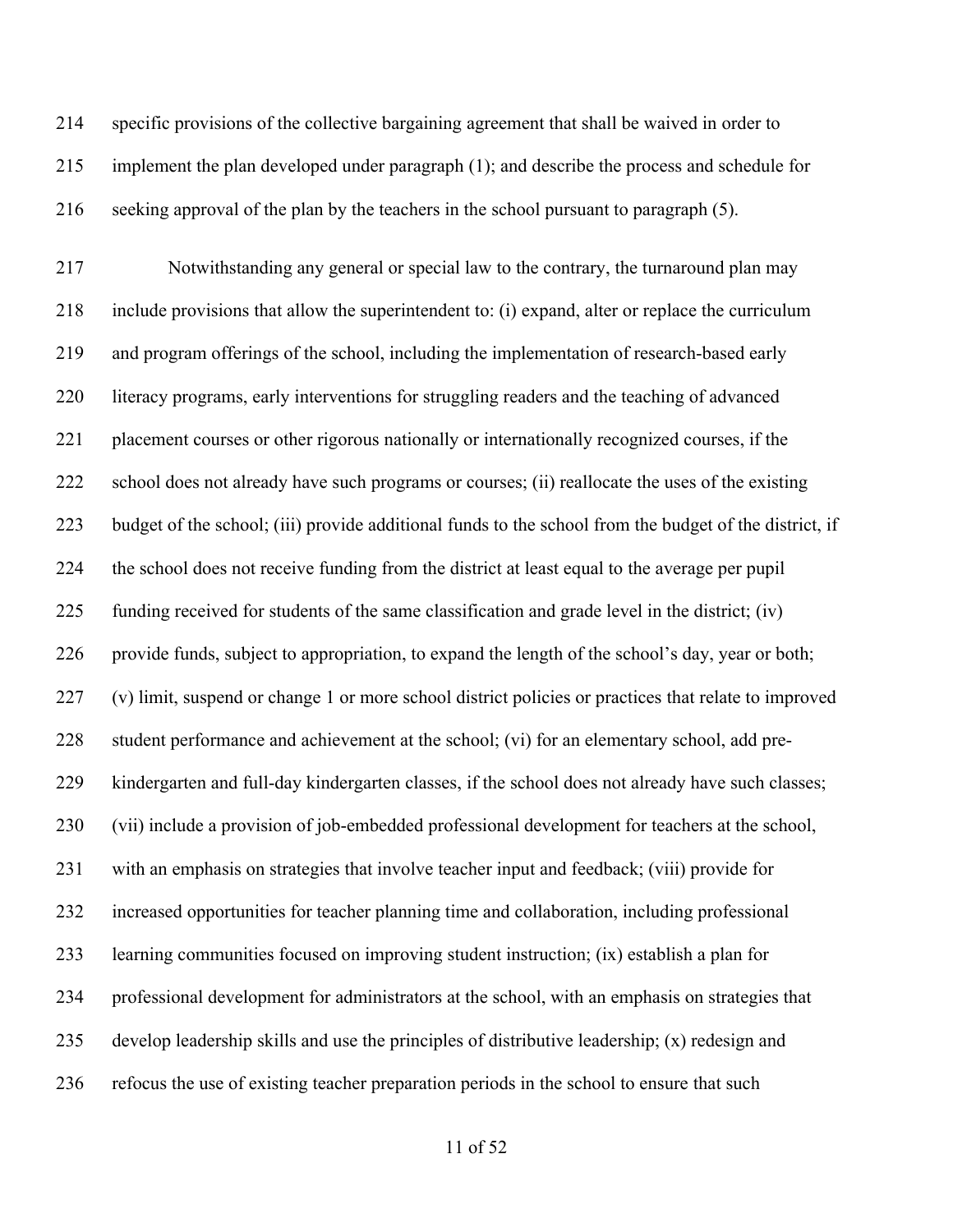preparation period is utilized to improve student instruction with an emphasis on improved student performance and achievement at the school; (xi) develop a strategy to search for and study best practices in areas of demonstrated deficiency in the school; (xii) establish strategies to address student attendance, mobility and transiency among the student population of the school; and (xiii) use formative and summative assessments to track student progress and to inform the instructional strategies employed in the classroom. The plan may also include a financial plan for the school based on additional funds provided by the district, commonwealth, federal government, private foundations or other sources and may include a process for modifying the plan.

 For a school with limited English proficient students, the professional development and planning time for teachers and administrators shall include specific strategies and content designed to maximize the rapid academic achievement of limited English proficient students at 249 the school.

 (4) The local stakeholder group shall submit an initial turnaround plan to the school committee within 30 days of its initial meeting. The school committee may propose modifications to the turnaround plan and shall submit any proposed modifications to the superintendent within 10 days of receiving the initial plan. The superintendent shall consider and may incorporate, alter or reject the proposed modifications submitted by the school committee and may propose additional modifications to the plan. Within 15 days of receiving any proposed modifications from the school committee, the superintendent shall issue the final turnaround plan for the school; provided, however, that if the plan requires any waiver of provisions of the collective bargaining agreement beyond those authorized by the negotiated agreement pursuant to paragraph (1), the school committee and the local teachers union shall meet to negotiate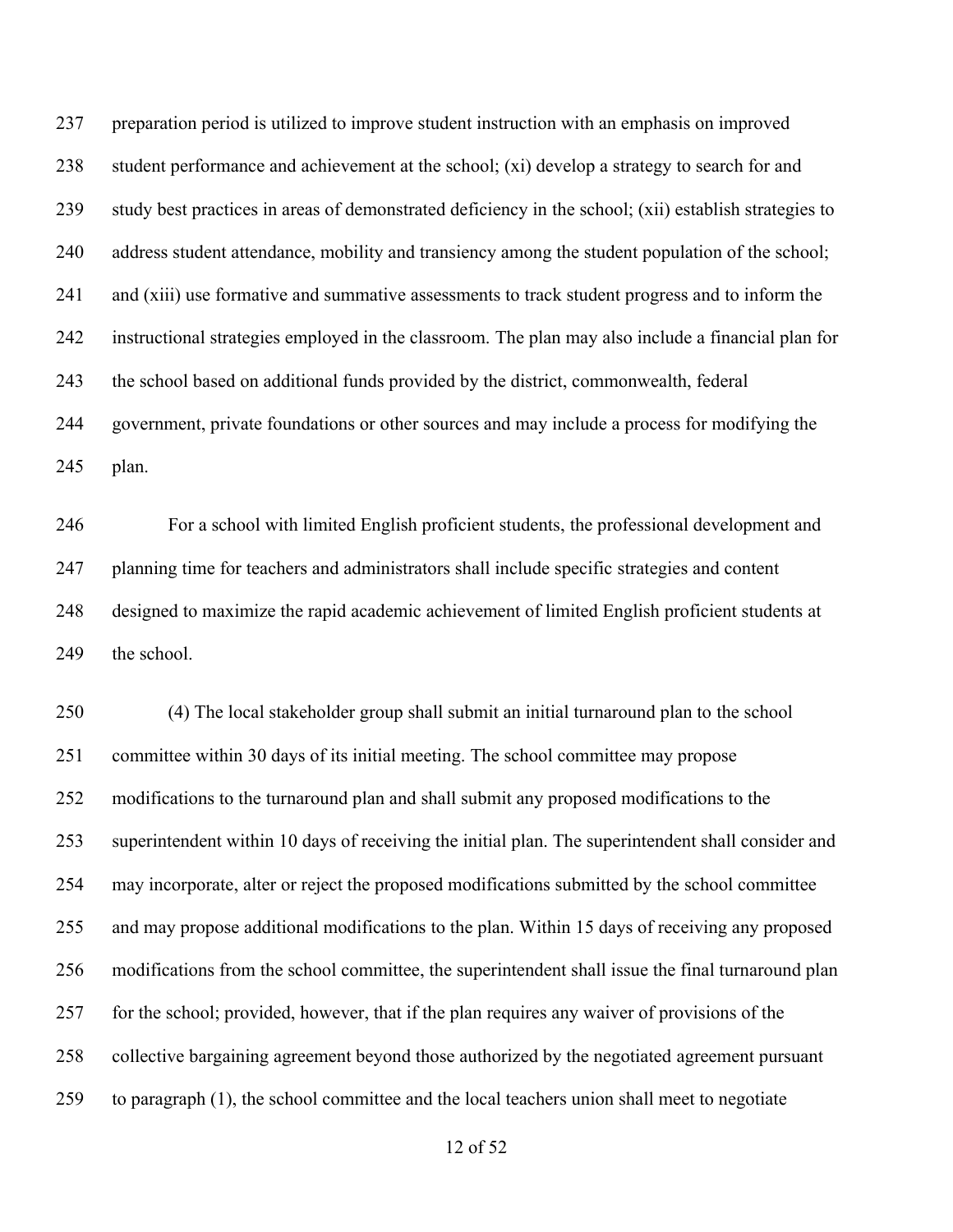additional waivers. Such negotiations shall be completed within 15 days and the parties shall not be eligible for relief under section 9 of chapter 150E. If the school committee and the union fail to reach an agreement, the process provided in this subsection shall be terminated and the commissioner may designate the school as underperforming pursuant to subsection (a).

 (5) The superintendent shall submit the final turnaround plan to the school committee and the teachers in the school for approval and shall forward a copy of the plan to the commissioner. A 2/3 vote of the teachers, including teachers on approved leave, shall be required to approve the plan and shall be conducted by the local teachers union. A copy of the plan shall be provided to the faculty at least 5 days in advance of an informational meeting, which shall be held at least 5 days in advance of the vote. The vote shall be by secret ballot. For the purposes of the vote, a teacher shall be any person working at least 50 per cent of the time in the designated challenge school under a license listed in 603 CMR 7.04 (3) (a), (b) or (d). A teacher on an approved leave at the time of the election may vote in such election. A teacher (i) who has prior to such vote given notice to leave the school the following year because of retirement, resignation, voluntary transfer or any other reason or (ii) who has received notice to leave the school the following year because of involuntary transfer, dismissal or any other reason shall not be eligible to vote on whether to approve the plan. If a final turnaround plan is not approved within the time frame provided in this subsection, the process provided in this subsection shall be terminated and the commissioner may designate the school as underperforming pursuant to subsection (a). Each turnaround plan shall be authorized for a period of not more than 2 years. The superintendent, as applicable, shall be responsible for meeting the goals of the plan.

 (6) Each school designated by the commissioner as a challenge school pursuant to this subsection shall be reviewed by the superintendent, in consultation with the principal of the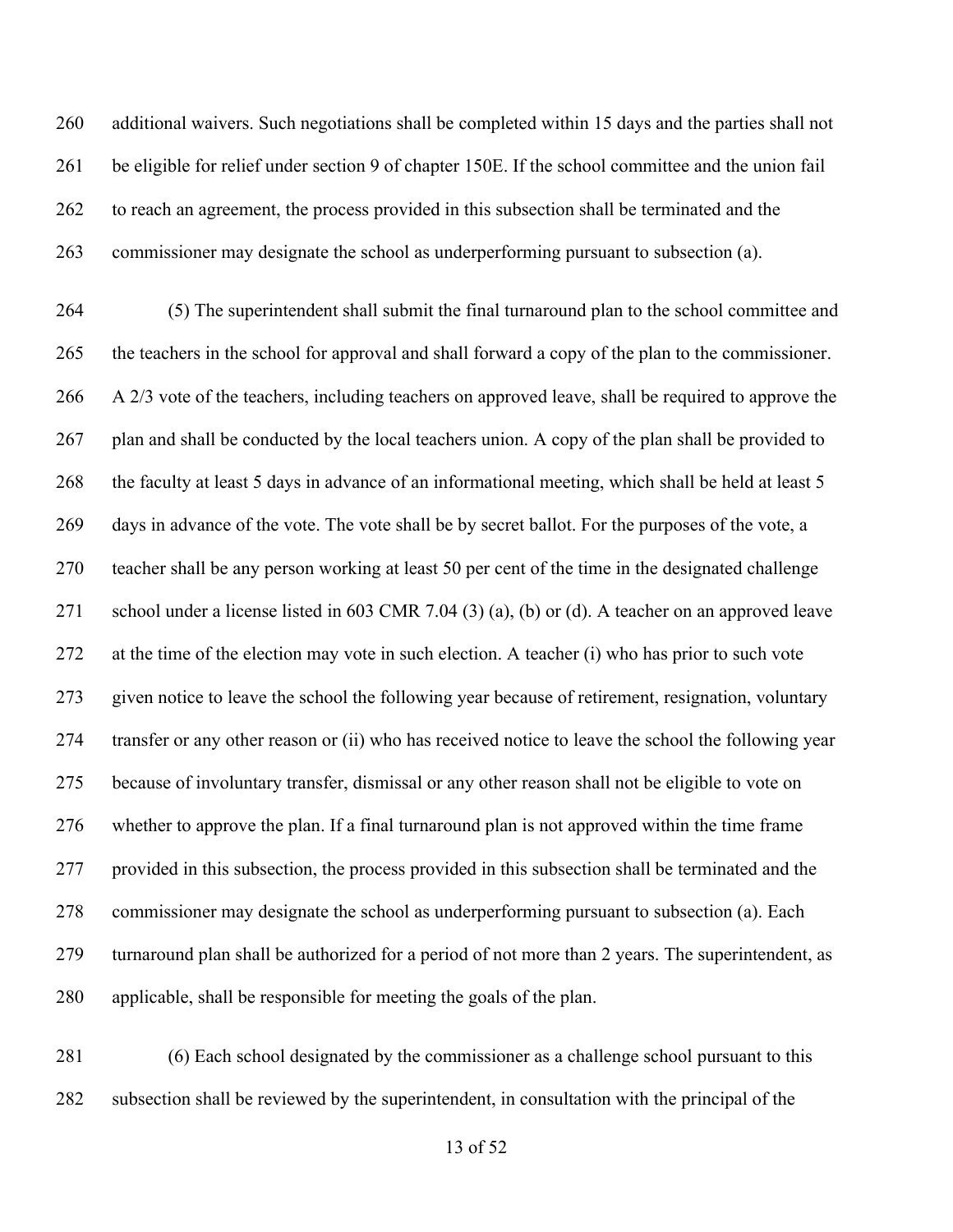school, not less frequently than annually. The purpose of the review shall be to determine whether the school has met the annual goals in its turnaround plan and to assess the overall implementation of the plan. The review shall be in writing, shall be submitted to the relevant school committee, not later than July 1 for the preceding school year, and shall be available to the public on the school district's website.

 If the superintendent, in consultation with the principal of the school, determines that the school has met the annual performance goals stated in the turnaround plan, the review shall be considered sufficient and the implementation of the turnaround plan shall continue. If the superintendent determines that the school has not met 1 or more goals in the turnaround plan and that the failure to meet the goals may be corrected through reasonable modification of the plan, the superintendent may reconvene the local stakeholder group and may amend the turnaround plan in a manner consistent with the requirements of paragraphs (1) to (5), inclusive; provided, however, that if a turnaround plan includes a process for modifying the plan, such modifications shall be implemented under the plan.

 (7) Not more than 2 years after the designation of a school as a challenge school, the commissioner shall determine whether the school has improved sufficiently, requires further improvement or has failed to improve. The commissioner may determine that: (i) the school has improved sufficiently for the designation of the school as a challenge school to be removed; (ii) the school has improved, but has not improved sufficiently for the designation of the school as a challenge school to be removed, in which case the superintendent may, with the approval of the commissioner, reconvene the local stakeholder group to renew the plan or creating a new or modified plan for an additional period of not more than 2 years, consistent with the requirements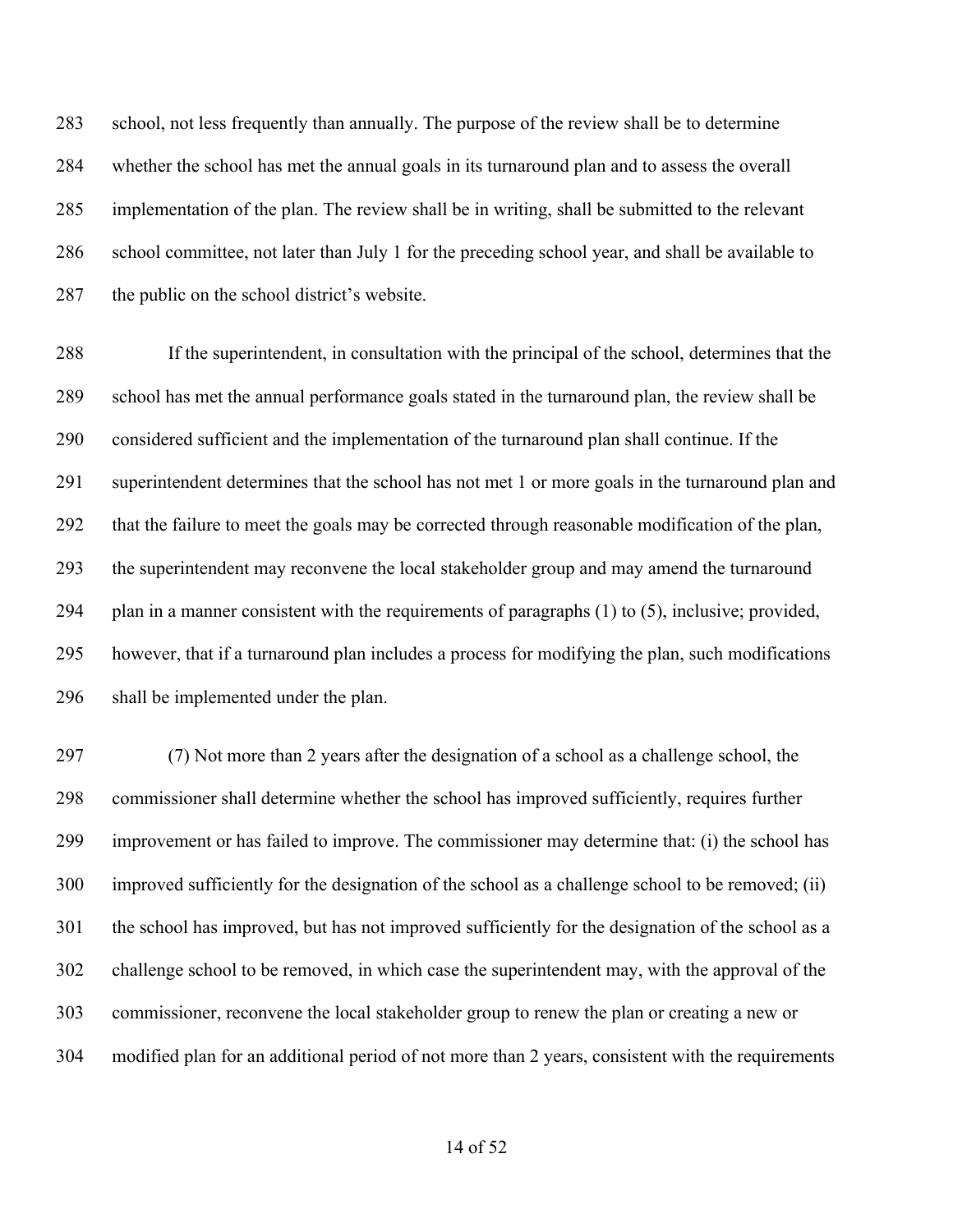of paragraphs (1) to (5), inclusive; or (iii) consistent with the requirements of subsection (a), the school is underperforming.

 SECTION 10. Said section 1J of said chapter 69, as so appearing, is hereby further amended by inserting after the word "System", in lines 101, 144, 451 and 492, in each instance, the following words:- , or any successor statewide assessment system approved by the board pursuant to section 1I.

 SECTION 11. Said section 1J of said chapter 69, as so appearing, is hereby further amended by inserting after the words "chapter 71A", in line 123, the following words: - ; provided that the school committee may retain said programs after the school is no longer designated as underperforming.

 SECTION 12. Said section 1J of said chapter 69, as so appearing, is hereby further amended by inserting after the word "government", in lines 125 and 475, in each instance, the following words:-, private foundations.

 SECTION 13. Said section 1J of said chapter 69, as so appearing, is hereby further amended by striking out, in line 217, the words "or chronically underperforming".

 SECTION 14. Said section 1J of said chapter 69, as so appearing, is hereby further amended by inserting after the word "issues", in line 290, the following word:- to.

 SECTION 15. Subsection (l) of said section 1J of said chapter 69, as so appearing, is hereby amended by adding the following sentence: - Until the commissioner makes the determination required under this section and any new or amended turnaround plan is approved, the terms of the expired turnaround plan shall remain in effect.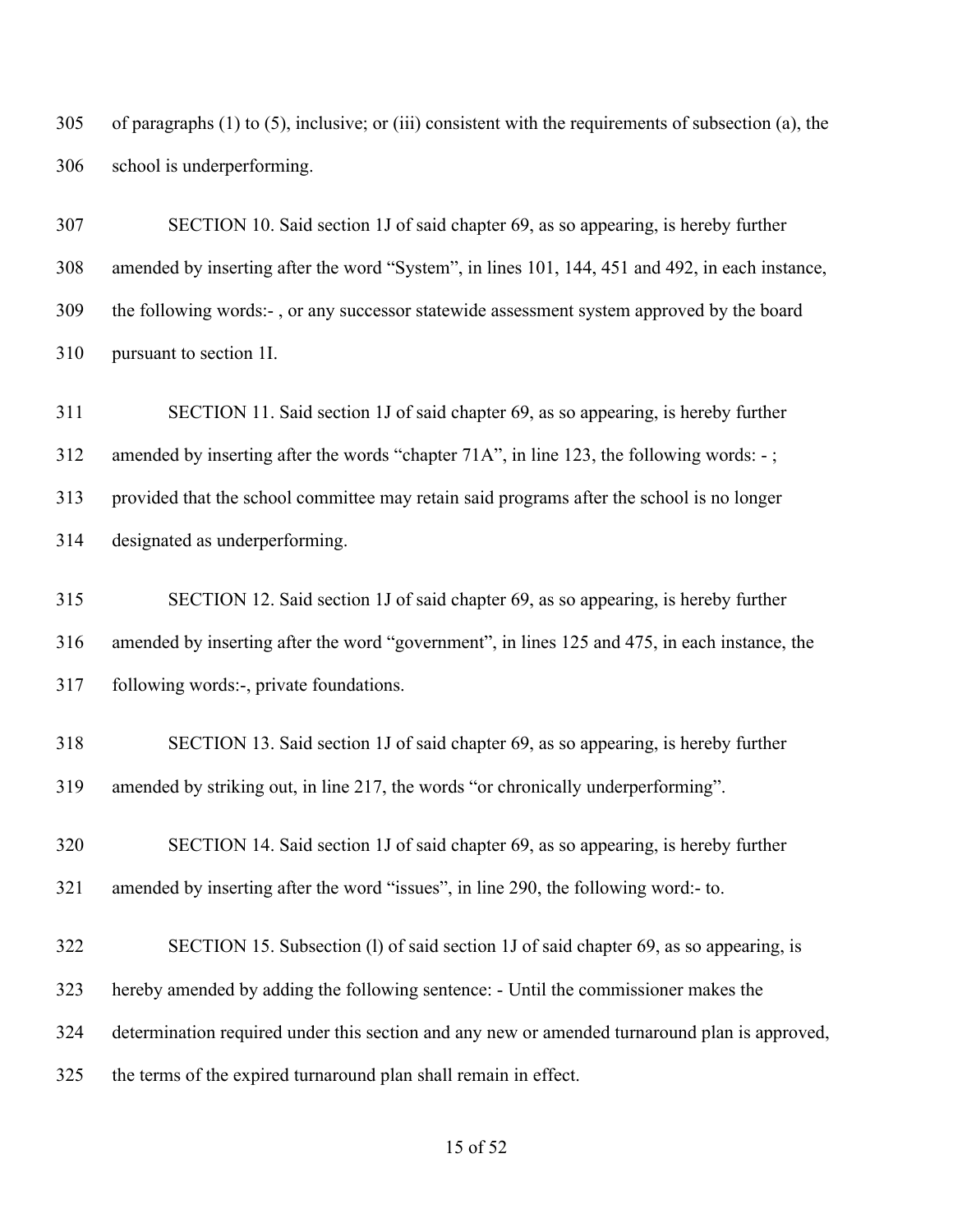| 326 | SECTION 16. Said section 1J of said chapter 69, as so appearing, is hereby further                      |
|-----|---------------------------------------------------------------------------------------------------------|
| 327 | amended by inserting after the words "chapter 71A", in line 473, the following words: -;                |
| 328 | provided that the school committee may retain said programs after the school is no longer               |
| 329 | designated as chronically underperforming.                                                              |
| 330 | SECTION 17. Said section 1J of said chapter 69, as so appearing, is hereby further                      |
| 331 | amended by inserting after the word "superintendent", in line 536, the following words:- or, if 1       |
| 332 | has been appointed pursuant to subsection (r), the school's receiver.                                   |
| 333 | SECTION 18. Said section 1J of said chapter 69, as so appearing, is hereby further                      |
| 334 | amended by striking out, in line 555, the word "commissioner" and inserting in place thereof the        |
| 335 | following words:- superintendent or, if 1 has been appointed pursuant to subsection (r), the            |
| 336 | school's receiver.                                                                                      |
| 337 | SECTION 19. Said section 1J of said chapter 69, as so appearing, is hereby further                      |
| 338 | amended by striking out, in line 559, the figure " $(7)$ " and inserting in place thereof the following |
| 339 | figure:- $(8)$ .                                                                                        |
| 340 | SECTION 20. Said section 1J of said chapter 69, as so appearing, is hereby further                      |
| 341 | amended by striking out, in line 568, the words "underperforming or".                                   |
| 342 | SECTION 21. Said section 1J of said chapter 69, as so appearing, is hereby further                      |
| 343 | amended by striking out, in line 571, the words "commissioner or" and inserting in place thereof        |
| 344 | the following words:- or receiver.                                                                      |
| 345 | SECTION 22. Subsection (s) of said section 1J of said chapter 69, as so appearing, is                   |
| 346 | hereby amended by adding the following 4 sentences: - Following the annual appropriation of             |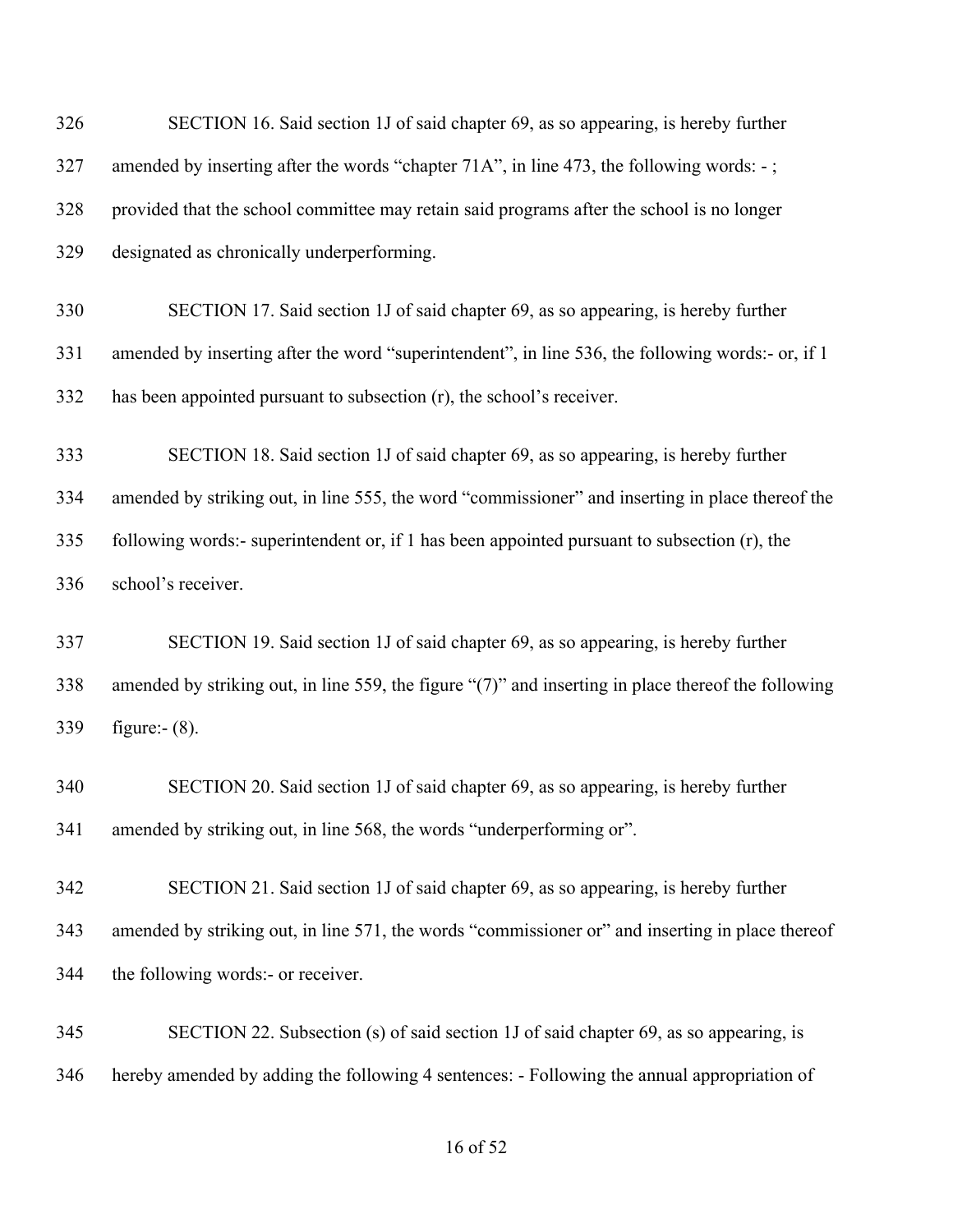the school district's operating budget, the amount approved for the operation of each chronically underperforming school shall be available for expenditure by the superintendent or the external receiver for any lawful purpose. A chronically underperforming school shall not expend or incur obligations in excess of its budget; provided, however, that a chronically underperforming school may spend federal and state grants and other funds received independently of its operating budget without approval from the school committee or by the superintendent if a receiver has been appointed. A receiver for a chronically underperforming school shall not be required by contract to indemnify and hold harmless the commonwealth against any and all claims, liabilities and costs which arise out of the receiver's performance of the receiver's role creating or implementing the turnaround plan. In connection with the receiver's role in creating or implementing the turnaround plan, the receiver may (1) sue and be sued, but only to the same extent and upon the same conditions that a municipality may be sued; (2) receive and disburse funds for the chronically underperforming school; and (3) solicit and accept grants or gifts for the chronically underperforming school.

 SECTION 23. Subsection (y) of said section 1J of said chapter 69, as so appearing, is hereby amended by striking out, in lines 751 and 752, the word "an" and inserting in place thereof, in each instance, the following words:- a challenge,.

 SECTION 24. Said subsection (y) of said section 1J of said chapter 69, as so appearing, is hereby further amended by striking out, in line 762, the words "district previously designated as" and inserting in place thereof the following words:- school previously designated as underperforming or.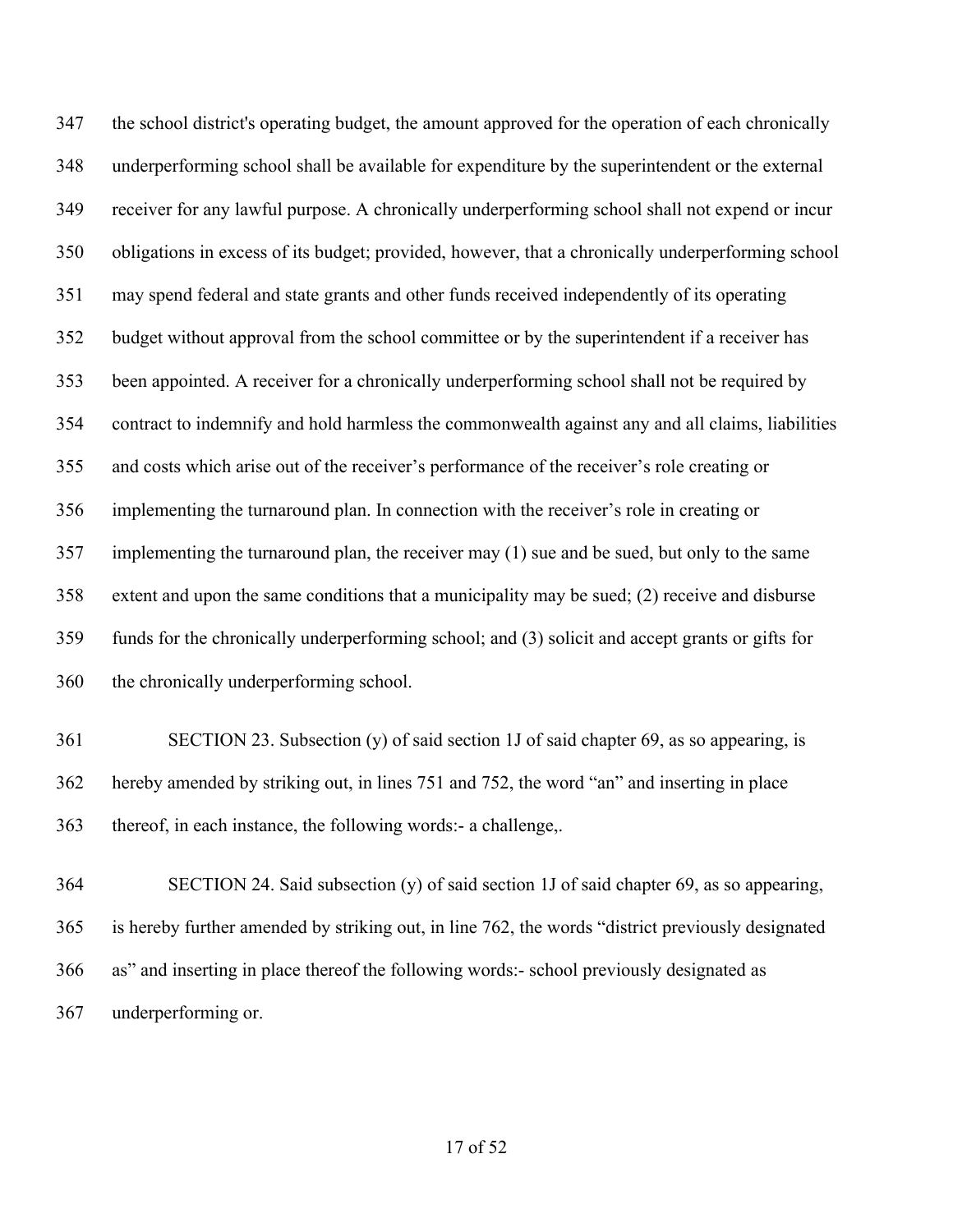SECTION 25. Said section 1J of said chapter 69, as so appearing, is hereby further amended by inserting after the word "as", in line 769, the word:- challenge,.

 SECTION 26. The second paragraph of subsection (a) of section 1K of said chapter 69, as so appearing, is hereby amended by adding the following 3 sentences: - At the request of the commissioner, the secretary of administration and finance shall appoint a chief procurement officer for a district designated as chronically underperforming. A receiver for a chronically underperforming district shall not be required by contract to indemnify and hold harmless the commonwealth against any and all claims, liabilities and costs which arise out of the receiver's performance or role in creating or implementing the turnaround plan. In connection with the receiver's role in creating or implementing the turnaround plan, the receiver may: (1) sue and be sued but only to the same extent and upon the same conditions that a municipality can be sued; (2) receive and disburse funds for the chronically underperforming district; and (3) solicit and accept grants or gifts for the district.

 SECTION 27. Said section 1K of said chapter 69, as so appearing, is hereby further amended by striking out, in line 54, the word "an" and inserting in place thereof the following word:- a.

 SECTION 28. Said section 1K of said chapter 69, as so appearing, is hereby further amended by inserting after the word "System", in lines 99 and 140, the following words:- , or any successor statewide assessment system approved by the board pursuant to section 1I.

 SECTION 29. Said section 1K of said chapter 69, as so appearing, is hereby further amended by inserting after the words "chapter 71A", in line 121, the following words:- ;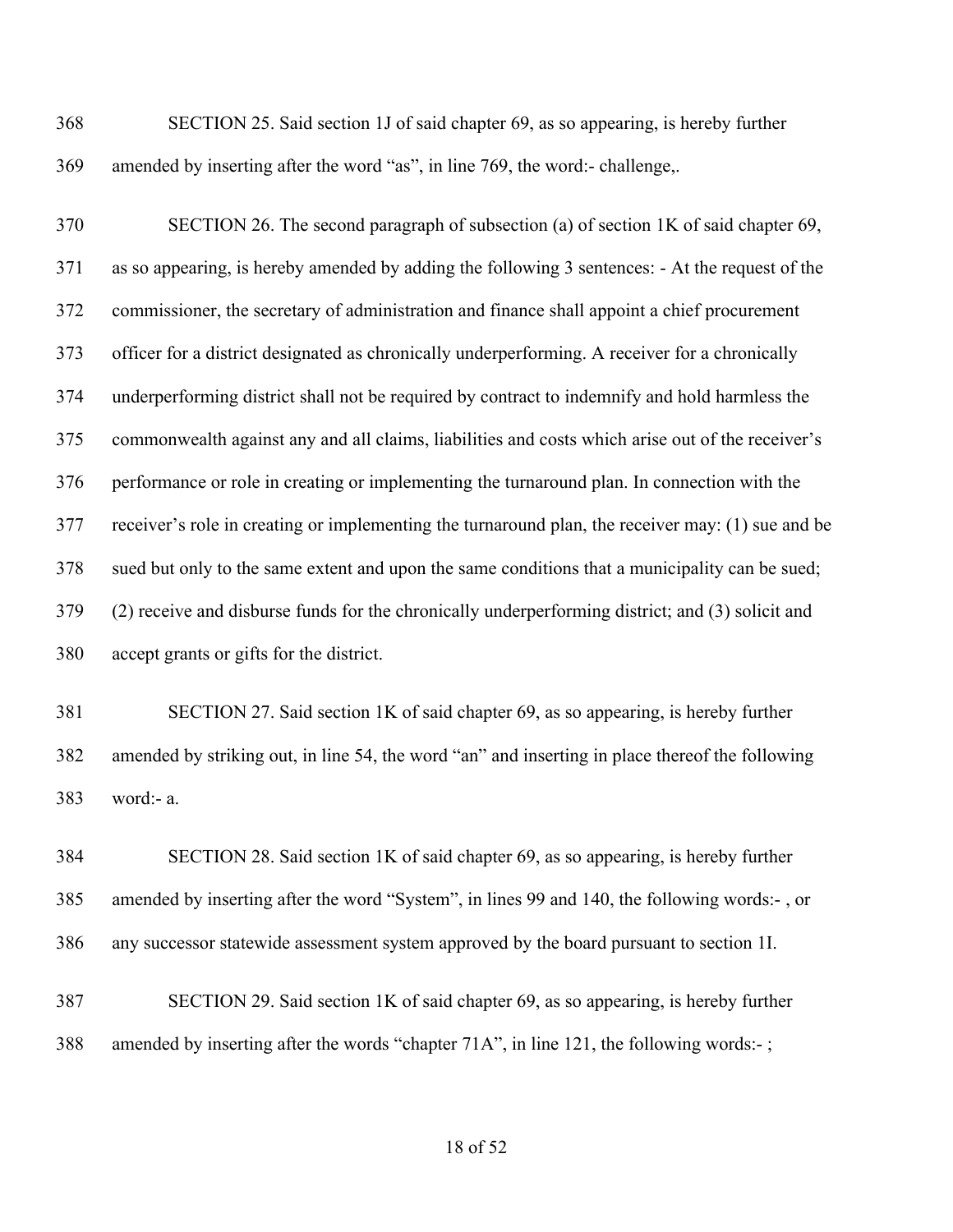provided that the school committee may retain said programs after the school is no longer designated as chronically underperforming.

 SECTION 30. Said section 1K of said chapter 69, as so appearing, is hereby further amended by striking out, in line 129, the word "an" and inserting in place thereof the following word:- a.

 SECTION 31. Said section 1K of said chapter 69, as so appearing, is hereby further amended by striking out, in line 181, the words "reapplications. turnaround plan" and inserting in place thereof the following word:- reapplications.

 SECTION 32. Said section 1K of said chapter 69, as so appearing, is hereby further amended by striking out, in lines 204 and 240, the word "commissioner" and inserting in place thereof, in each instance, the following word:- receiver.

 SECTION 33. Said section 1K of said chapter 69, as so appearing, is hereby further amended by striking out, in line 217, the words "commissioner/superintendent" and inserting in place thereof the following word:- receiver.

 SECTION 34. Said section 1K of said chapter 69, as so appearing, is hereby further amended by striking out, in line 239, the word "if" and inserting in place thereof the following word:- If.

 SECTION 35. Said section 1K of said chapter 69, as so appearing, is hereby further amended by striking out, in lines 293 and 303, the words "(g)" and inserting in place thereof, in each instance, the following words:- (h).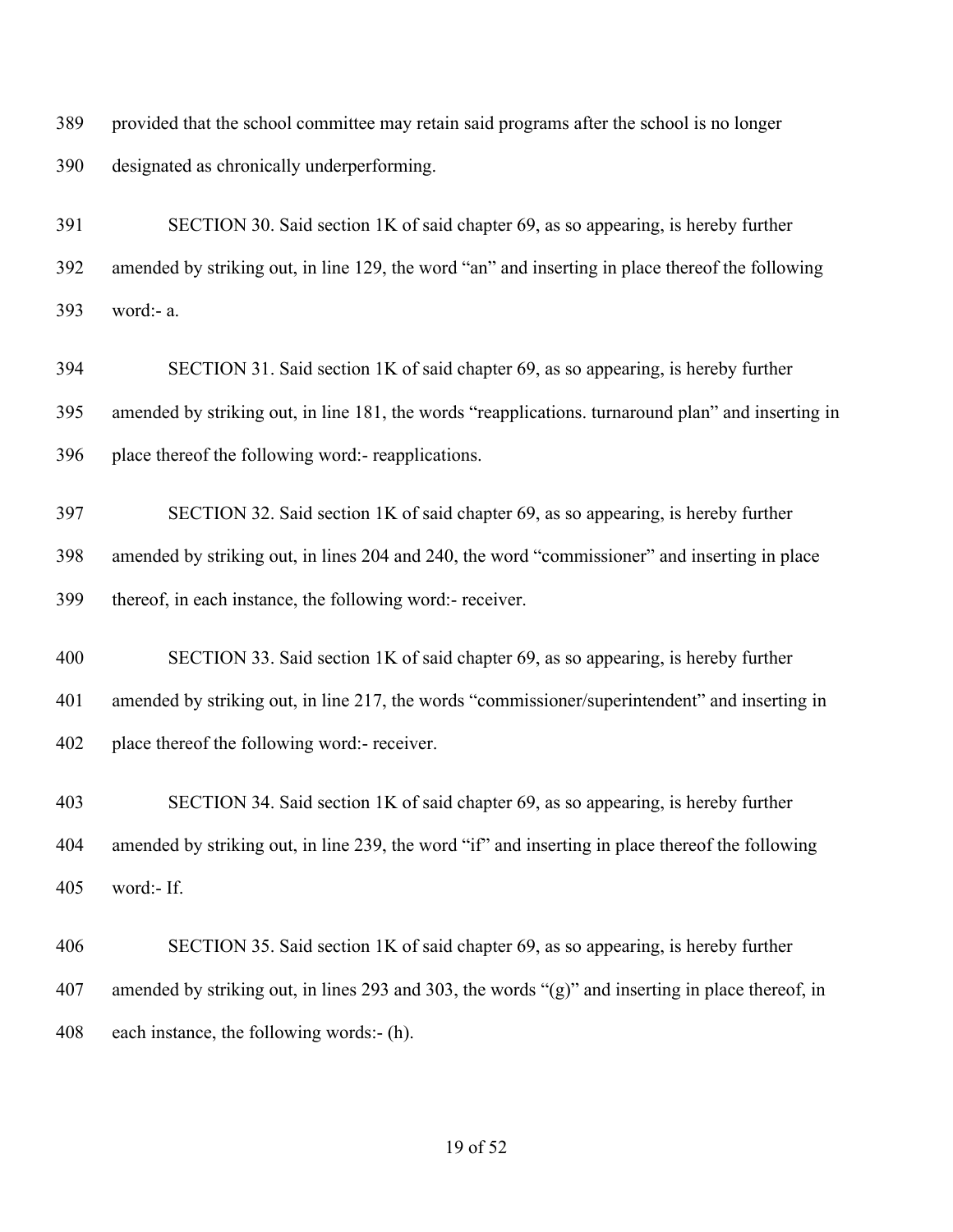SECTION 36. Said section 1K of said chapter 69, as so appearing, is hereby further amended by striking out, in line 355, the words " (h)" and inserting in place thereof the following words:- (i)

 SECTION 37. Chapter 70 of the General Laws is hereby amended by striking out section 4, as appearing in the 2014 Official Edition, and inserting in place thereof the following section:-

 Section 4. There shall be a foundation budget review commission to review the way in which foundation budgets are calculated and to make recommendations to the general court regarding changes that may be appropriate. In conducting this review, the commission shall seek to determine the educational programs and services necessary to achieve the commonwealth's educational goals, including those necessary to fully implement state curriculum standards and to prepare students to achieve passing scores on the Massachusetts Comprehensive Assessment System examinations or any successor statewide assessment system approved by the board pursuant to section 1I . The review shall include, but not be limited to: class size; special education programs, including programs for English language learners; preschool programs for all 3 and 4 year-olds and full-day kindergarten; additional resources necessary to assure educational opportunity for low-income students; salaries necessary to attract and retain high quality professionals; health care costs; extracurricular programs; remedial programs for students at risk of failing to satisfy graduation requirements; books and other curriculum materials; equipment for science lab programs; and technology. In addition, the commission shall seek to determine how resources can be used in the most effective manner, fairly and equitably as between similar school districts, and substantially with regard to required local contributions to school spending. In carrying out the review, the commission shall examine relevant data and any reports on education funding produced within the 10 years preceding the issuance of a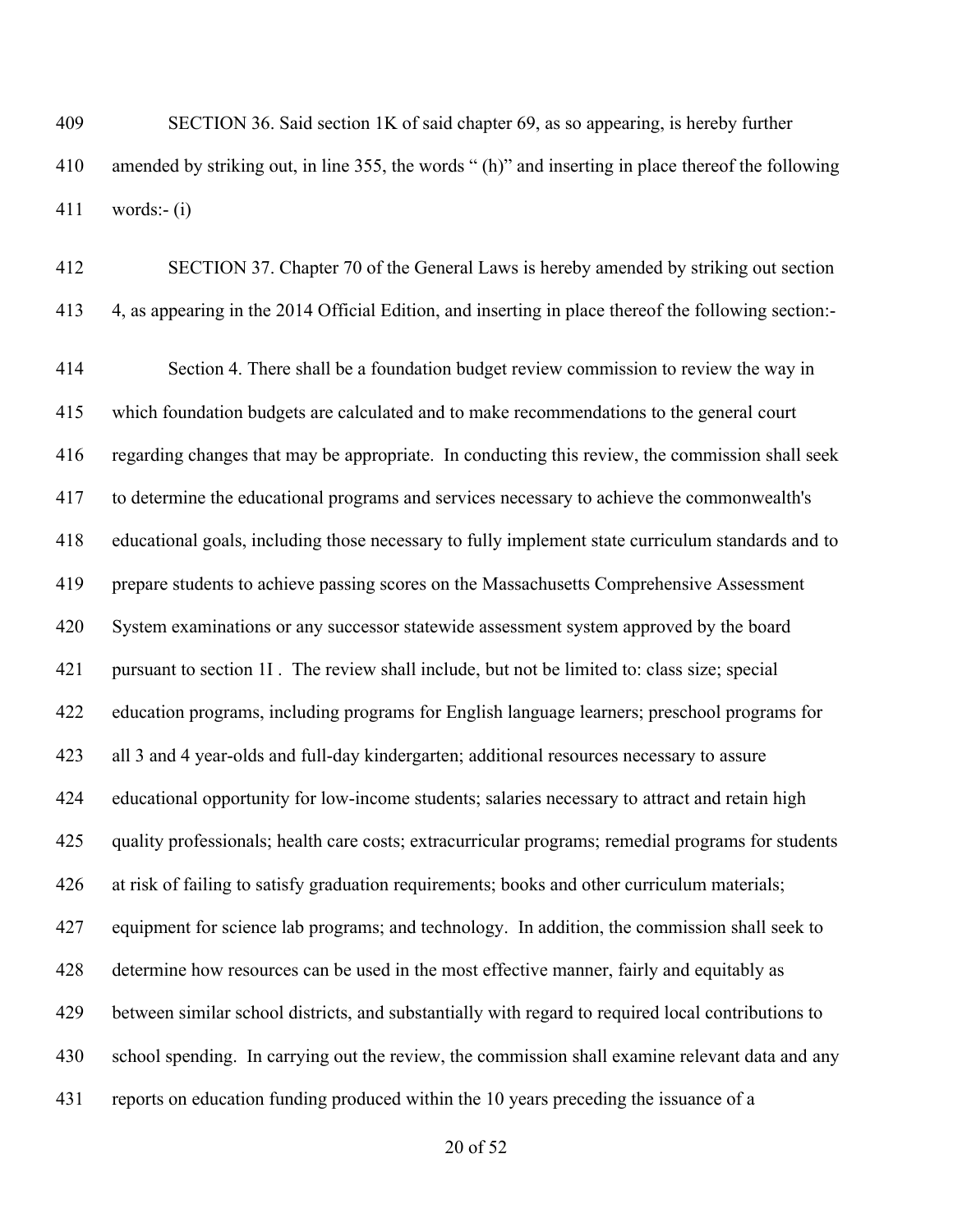commission report. The commission shall include the house and senate chairs of the joint committee on education, who shall serve as co-chairs, the secretary of education, the commissioner of elementary and secondary education, the commissioner of early education and care, the speaker of the house of representatives or a designee, the president of the senate or a designee, the minority leader of the house of representatives or a designee, the minority leader of the senate or a designee, the governor or a designee, the chair of the house committee on ways and means or a designee, the chair of the senate committee on ways and means or a designee, a parent representative of parent-school organizations from four distinct regions of the Commonwealth, and1 member to be appointed by each of the following organizations: the Massachusetts Municipal Association, the Massachusetts Business Alliance for Education, the Massachusetts Business Roundtable, the Massachusetts Association of School Committees, the Massachusetts Association of School Superintendents, the Massachusetts Teachers Association, the American Federation of Teachers Massachusetts, the Massachusetts Budget and Policy Center, the Massachusetts Parent Teacher Association, Stand for Children, Strategies for Children, the Massachusetts Association of Vocational Administrators, and the Massachusetts Association of Regional Schools. Members shall receive no compensation for their services but may receive reimbursement for the reasonable expenses incurred in carrying out their responsibilities as members of the commission. The department shall furnish reasonable staff and other support for the work of the commission.

 Before issuing its recommendations, the commission shall conduct at least 4 hearings to receive testimony from members of the public. The hearings shall be held in locations that provide opportunities for residents from all geographic regions of the commonwealth to testify.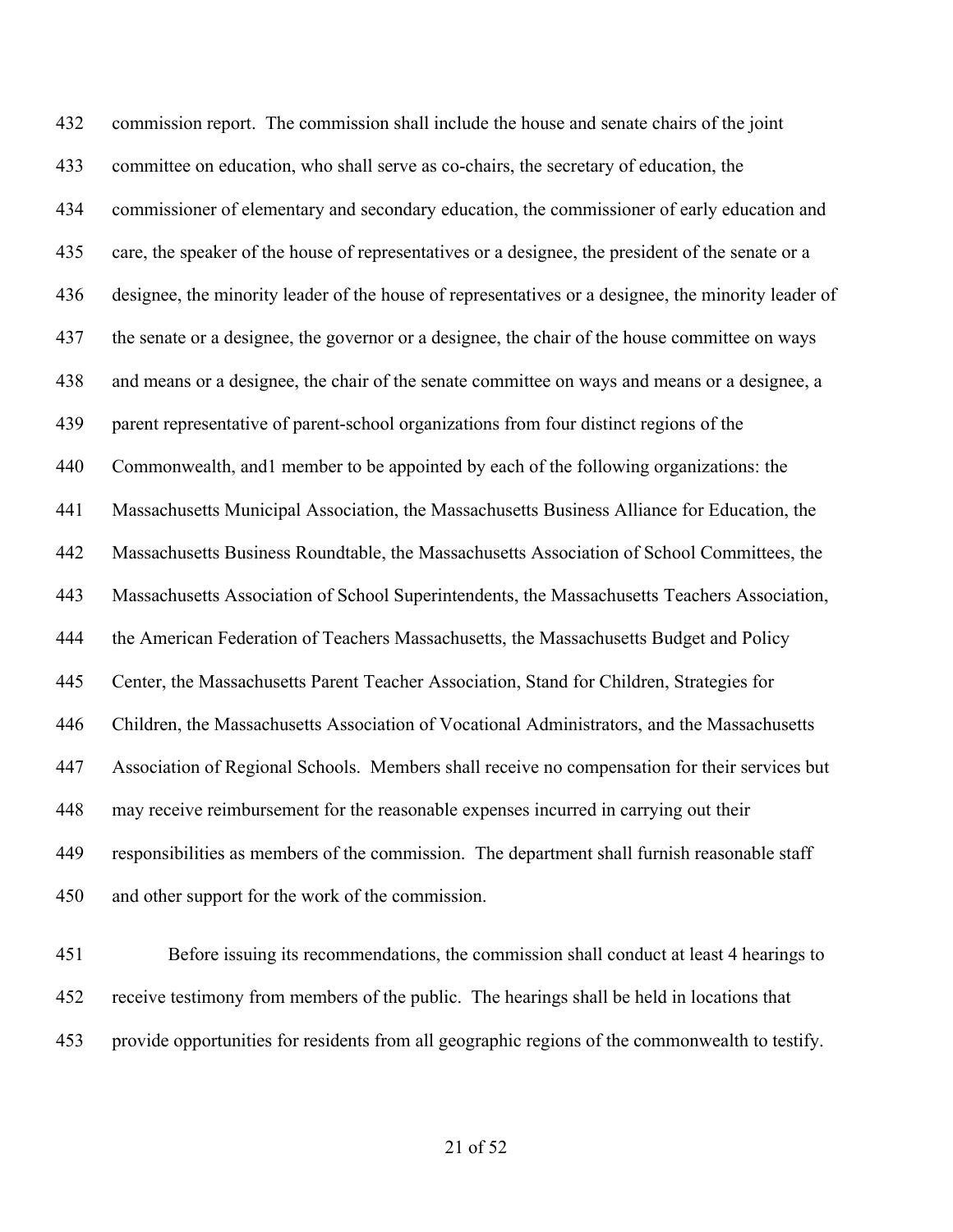It shall not constitute a violation of chapter 268A for a person employed by a school district to serve on the commission or to participate in commission deliberations that may have a financial effect on the district employing that person or on the rate at which that person may be compensated. The commission may establish procedures to ensure that no such person participates in commission deliberations that may directly affect the school districts employing those persons or that may directly affect the rate at which those persons are compensated.

 The commission shall convene not later than 1 year following the passage of this act, and not less frequently then every 3 years thereafter. The commission's recommendations, together with any proposed legislation, shall be filed with the clerks of the senate and house of representatives who shall refer those recommendations to the clerks of the house and senate and the joint committee on education. Within 30 days after that filing, the committee shall hold a public hearing on the recommendations.

 SECTION 38. Section 15 of chapter 70B of the General Laws, as so appearing, is hereby amended by striking out, in line 68, the words "lease at" and inserting in place thereof the following words:- lease, in whole or in part, at.

 SECTION 39. Section 37H of said chapter 71 as so appearing, is hereby amended by inserting, after the word "policies", in line 13, the following words:- shall be publicly available on the school district's website and

 SECTION 40. Said section 37H ½ of said chapter 71, as so appearing, is hereby further amended by adding the following subsection:-

 (3) Each commonwealth charter school shall establish a panel consisting of 3 members of the board of trustees to hear appeals of disciplinary actions taken by the charter school, 1 of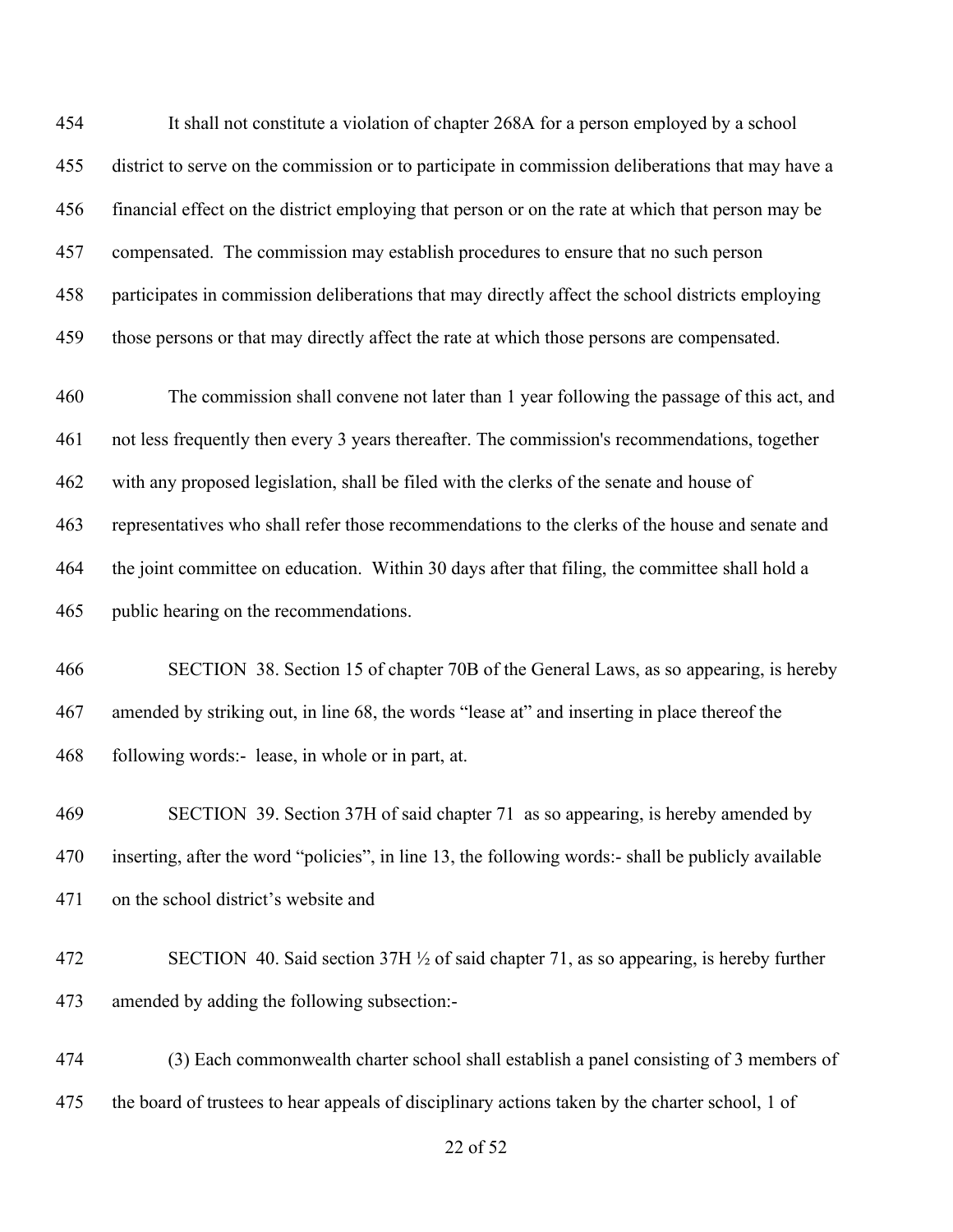whom shall be the representative of the district school committee and 2 other members who shall 477 be appointed by the chairperson of the board of trustees. Unless otherwise provided in this section, the panel shall have the same rights and responsibilities as a superintendent in hearing appeals and issuing final decisions. A notice appealing a decision of a charter school principal or headmaster to suspend or expel a student shall be directed to the chairperson of the board of trustees who shall provide the notice to the members of the panel and ensure a timely hearing and final decision. Meetings of the panel shall not be subject to the requirements of sections 18 to 25 of chapter 30A.

 SECTION 41. Section 37H¾ of said chapter 71, as so appearing, is hereby amended by striking out, in lines 2 and 3, the words "in the commonwealth" and inserting in place thereof 486 the following words:-, including a district or commonwealth charter school.

 SECTION 42. Section 37H¾ of chapter 71, as so appearing, is hereby amended by adding the following 2 subsections:-

 (g) No school district or charter school shall suspend or expel a student from school on the basis of academic performance.

 (h) Each commonwealth charter school shall establish a panel consisting of 3 members of the board of trustees to hear appeals of disciplinary actions taken by the charter school, 1 of whom shall be the representative of the district school committee and 2 others who shall be appointed by the chairperson of the board of trustees. Unless otherwise stated in this section, the panel shall have the same rights and responsibilities as a superintendent in hearing appeals and issuing final decisions. A notice appealing a decision of a charter school principal or headmaster to suspend or expel a student shall be directed to the chairperson of the board of trustees who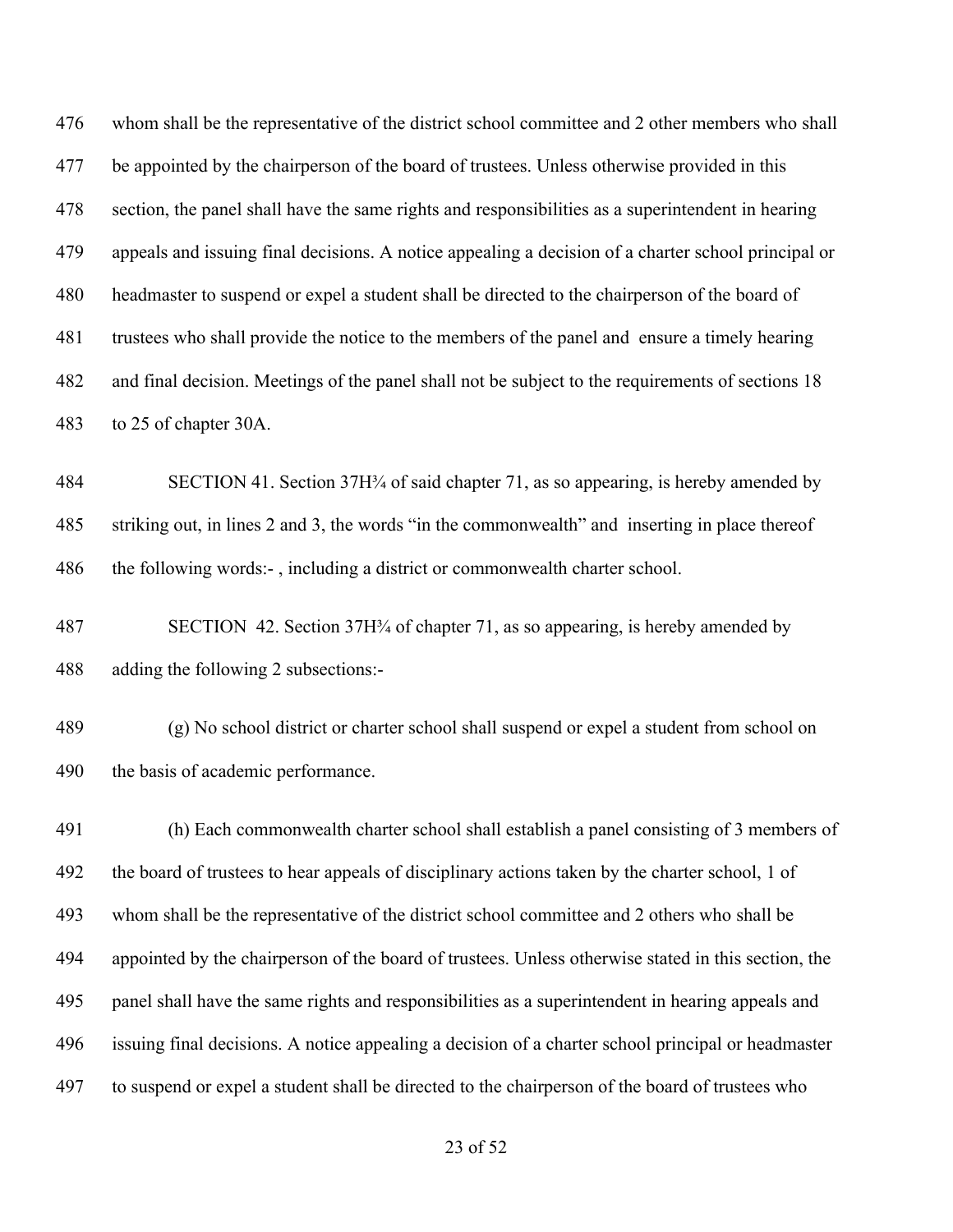shall provide the notice to the members of the panel and ensure a timely hearing and final decision. Meetings of the panel shall not be subject to the requirements of sections 18 to 25 of chapter 30A.

 SECTION 43. The second paragraph of said subsection (c) of said section 89 of said chapter 71 is hereby amended by striking out the last sentence and inserting in place thereof the following sentences:-

 Each board of trustees shall consist of not fewer than 5 members and not greater than 20 members, as provided for in the application and approved by the board, 1 of whom shall be a full-time teacher at the Horace Mann charter school elected by teachers at the school, who shall be a voting member; 1 of whom shall be an elected or appointed member of the school committee from the sending district or a designee, who shall be a voting member and who shall be chosen by the district school committee provided, however, that the board of trustees for a regional charter school shall include 1 school committee member from 1 of the sending districts that make up the region served by the charter school who shall be chosen jointly by the school committees of the sending districts; ; and 25 per cent of the total membership or 2 members, whichever is greater, shall be parents or guardians of students currently enrolled at the Horace Mann charter school elected as parent-guardian representatives by parents or guardians, who shall be voting members; provided, however, that each board of trustees for a Horace Mann charter high school shall also include 1 member who is a student currently enrolled at the Horace Mann charter high school elected by students at the school, who shall be a voting member; and provided, further, that any of the specific designations on the board of trustees may be waived where best efforts have been made but failed to identify a designee. All elections or appointments to the Horace Mann charter school board of trustees shall serve for an established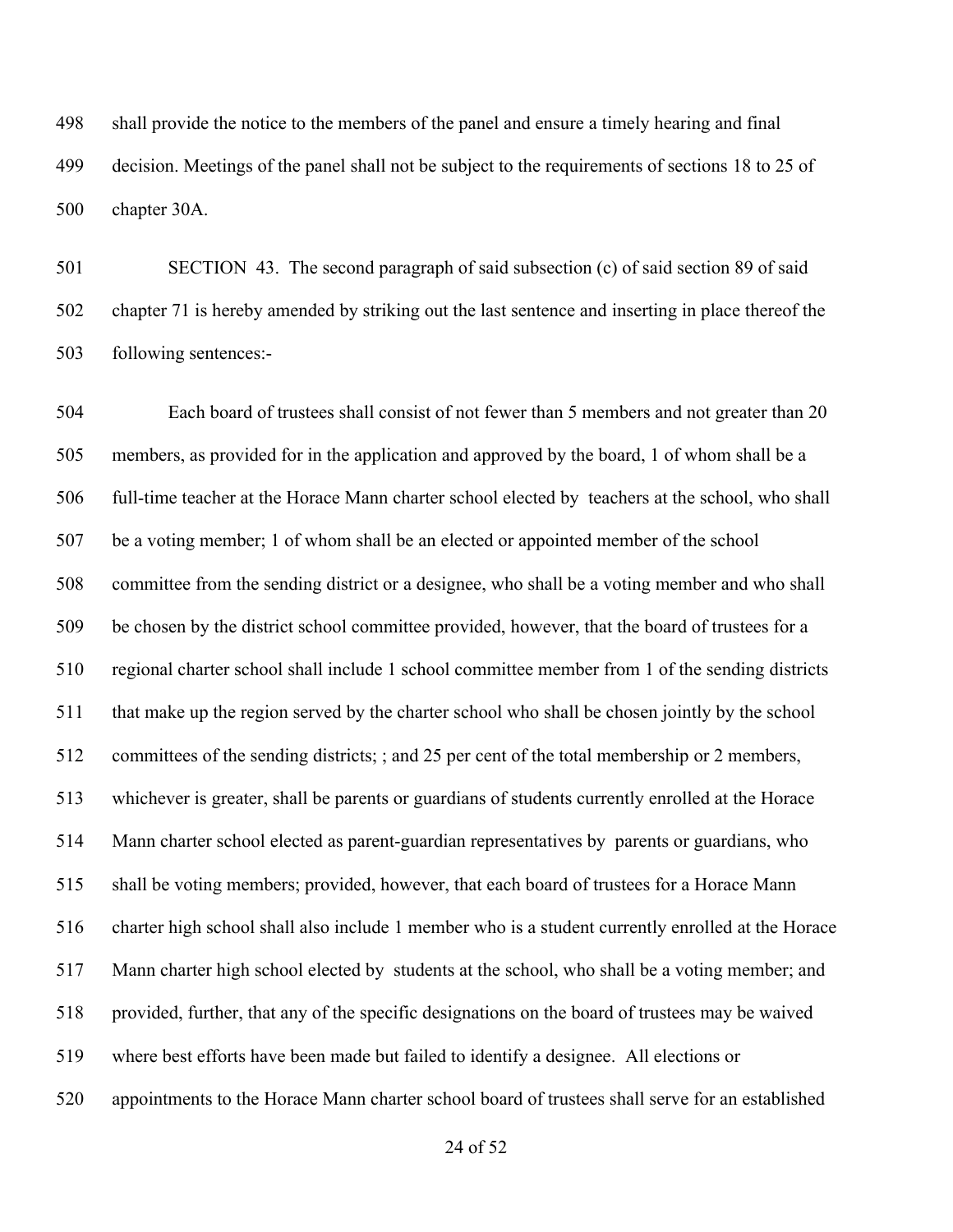term of years as stated in the application to establish the Horace Mann charter school, provided, however, that a person elected or appointed to fill a vacancy shall serve only for the remainder of the unexpired term; and provided, further, that members may be elected or appointed for more than 1 term.

 SECTION 44. Subsection (d) of said section 89 of said chapter 71, as so appearing, is hereby amended by adding the following sentence:- Notwithstanding any general or special law to the contrary, for applicants with a record of operating at least 1 charter school in the commonwealth, the board shall not accept a new or expansion application if: (i) the average 3 year overall rate of out of school suspensions of the charter school is greater than the sending district's average 3 year overall rate of out of school suspensions in the same grades served by 531 the charter school; or (ii) the average 3 year rate of out of school suspensions within any particular subgroup identified by the board including, but not limited to, race, ethnicity, gender, special education status, and English language learner status, is greater than the sending district's average 3 year rate of out of school suspensions within that subgroup in the same grades served by the charter school; provided, however, that this shall not apply to alternative education charters as defined under subsection (iii) of paragraph (5) of subsection (i) of this section; and, provided further that the board may grant a waiver to a charter school relative to a particular subgroup if the board certifies that the school has made a rigorous effort to avoid out of school suspensions for all students.

 SECTION 45. Subsection (e) of said section 89 of said chapter 71, as so appearing, is hereby amended by striking out, in line 88, the word "bylaws" and inserting in place thereof, the following words:- by-laws, including, but not limited to, the proposed composition of the board of trustees and term of years of service on the board of trustees.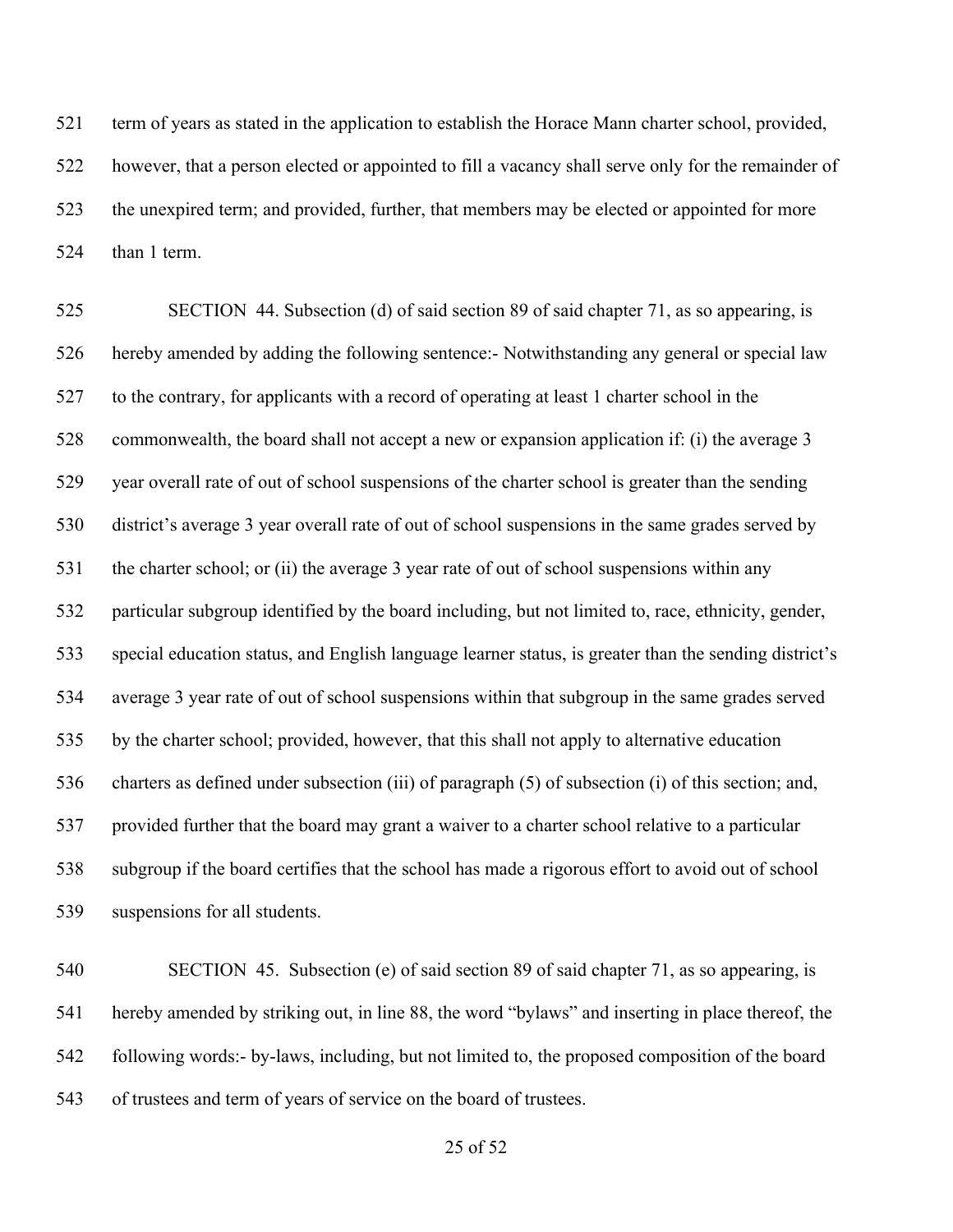SECTION 46. Said subsection (e) of said section 89 of said chapter 71, as so appearing, is hereby further amended by striking out, in line 108, the word "and".

 SECTION 47. Said section 89 of said chapter 71, as so appearing is hereby further amended by inserting after the word "schools", in line 109, the following words:- ; (xvii) a summary, including the date, of the applicant's meeting with the local superintendents and public hearings; (xviii) an analysis of the anticipated impact on the community involvement, educational opportunities and financial capacity of the school districts from which the charter school is expected to enroll students and (xix) an analysis of the impact on the programs and services of the sending school district or districts, including, but not limited to, impacts related to fixed, variable and step variable costs.

 SECTION 48. Subsection (h) of said section 89 of said chapter 71, as so appearing, is hereby amended striking out the first paragraph and inserting in place thereof the following 4 paragraphs:-

 Before filing an application for the establishment of a new commonwealth charter school, the applicant shall: (i) surveying the school district to identify any unmet need, (ii) meet with the district superintendent of each school district from which the charter school is expected to enroll students to review the proposed application, including how the proposed commonwealth charter school plans to complement the curriculum, instruction in the district, (iii) develop specific plan for meeting unmet need (iv) hold not less than 1 public hearing with the local school committee of each school district from which the charter school is expected to enroll students, (iv) hold not less than 1 public hearing with the local community (v) provided, however, that such applicant may submit with its application a memorandum of understanding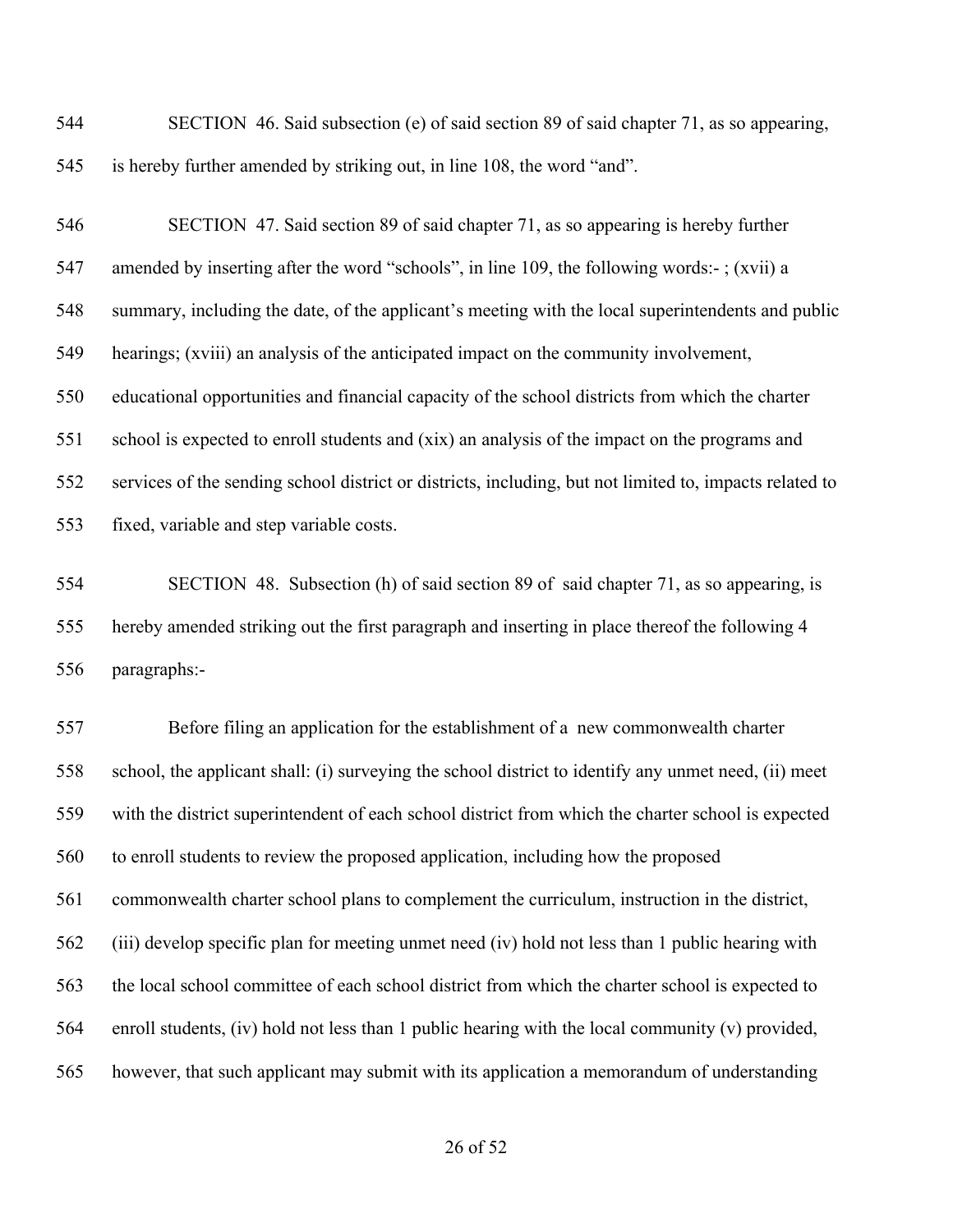memorializing an agreement between the applicant and the school district from which it intends to enroll students to engage in a coordinated effort to address a particular, identified need or needs, or deficiencies in the district. Said memorandum of understanding shall be considered as approval of the application by the district written explanation on why a memorandum of understanding can't be reached. Applicants that fail to meet with the school district superintendent and hold a public hearing shall be disqualified from further consideration, unless district superintendent refuses to meet with applicant.

 An application submitted for the establishment of a commonwealth charter school shall: (i) be submitted to the board for approval under this section; and (ii) be filed with the local school committee for each school district from which the charter school is expected to enroll students. Before final approval to establish a commonwealth charter school, the board shall hold a public hearing on the application in the school district in which the proposed charter school is to be located and solicit and review comments on the application from the local school committee of each school district from which the charter school is expected to enroll students and any contiguous districts. At least 1 member of the board shall attend the public hearing. The district superintendent may submit an analysis to the department that describes how approval of the proposed charter school may affect the district's students. A comprehensive written summary of all materials prepared by the department or its administrative subdivisions, which evaluates or recommends approval or disapproval of a charter school application shall be delivered to (i) the members of the board, (ii) the charter school applicant; (iii) the chairperson of any sending district school committee; (iv) the superintendent of any proposed sending district; and (v) the chief executive officer of any municipality in a proposed sending district. Materials prepared by the department in support of or in opposition to a charter school's application shall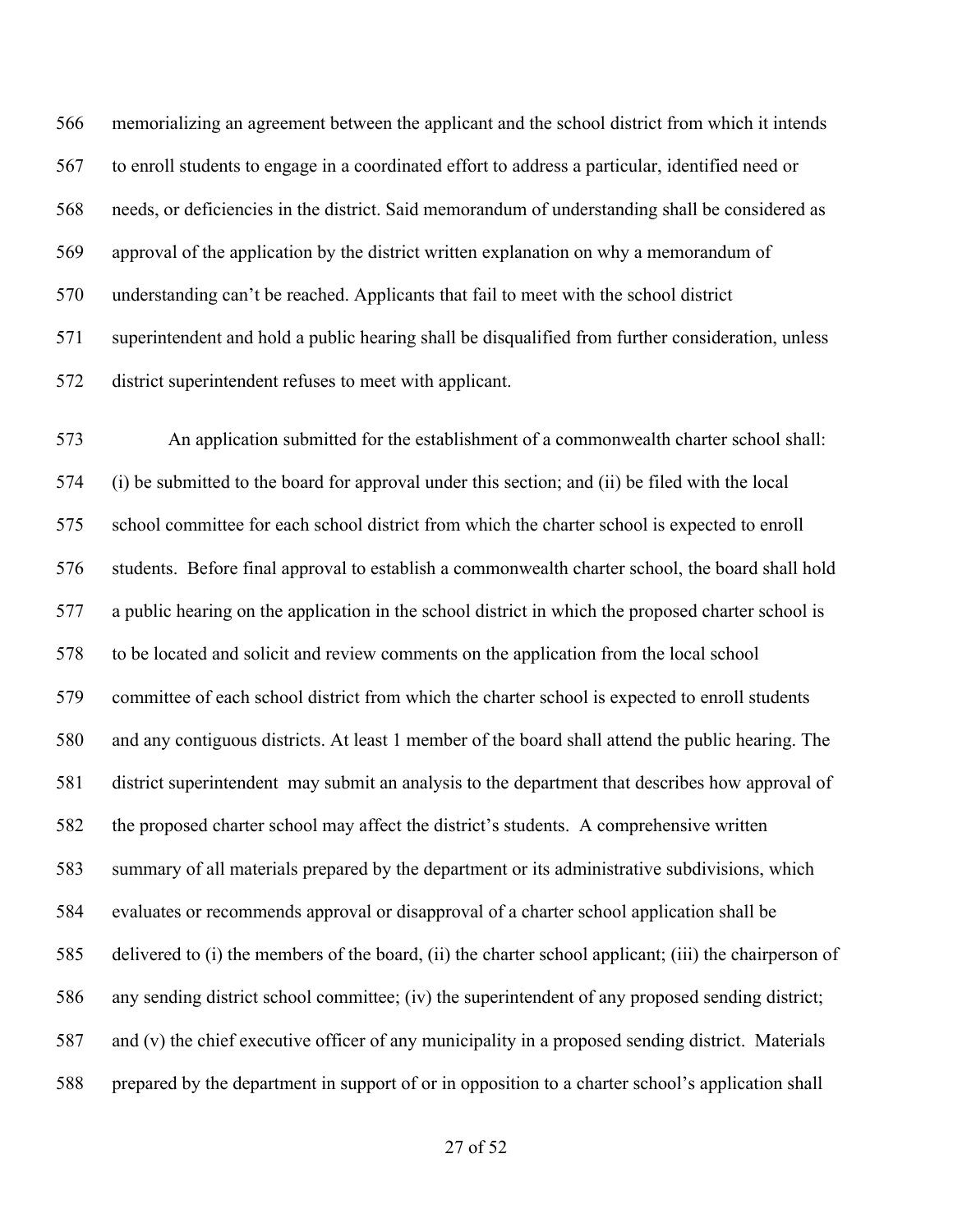be provided not later than 3 days before any board vote on the charter application. In making a recommendation to the board on an application, the commissioner shall explain in writing to the board that the commissioner's decision is responsive to the district superintendent's submission and provide an assessment of the accuracy of the analysis of the impact on the programs and services of the sending school district or districts required under clause (xix) of subsection (e). The board shall substantially consider materials submitted to the department or the board by the superintendent or school committee of each school district from which the charter school is expected to enroll students.

 For the purposes of this paragraph, "late arrivals" shall mean any student who either moves to or enrolls in the school district after the district's assignment process or the charter's lottery, whichever first occurs. Prior to submitting the application, a commonwealth charter school may develop, with the school districts from which it enrolls students, a memorandum of understanding relative to establishing a policy between the school districts and the commonwealth charter school related to the enrollment of late arrivals. No student shall be required to attend a commonwealth charter school unless the student or the student's parent or guardian accepts the offer of enrollment. The memorandum of understanding shall be subject to the approval of the department. The board of elementary and secondary education shall give preference to applications that include such a memorandum of understanding and the department shall promulgate regulations to articulate the measure by which that preference shall be enacted. Late arrivals shall not count toward the school district's net school spending cap in the first year attending a commonwealth charter school but shall count in all subsequent years that the student remains in the charter school.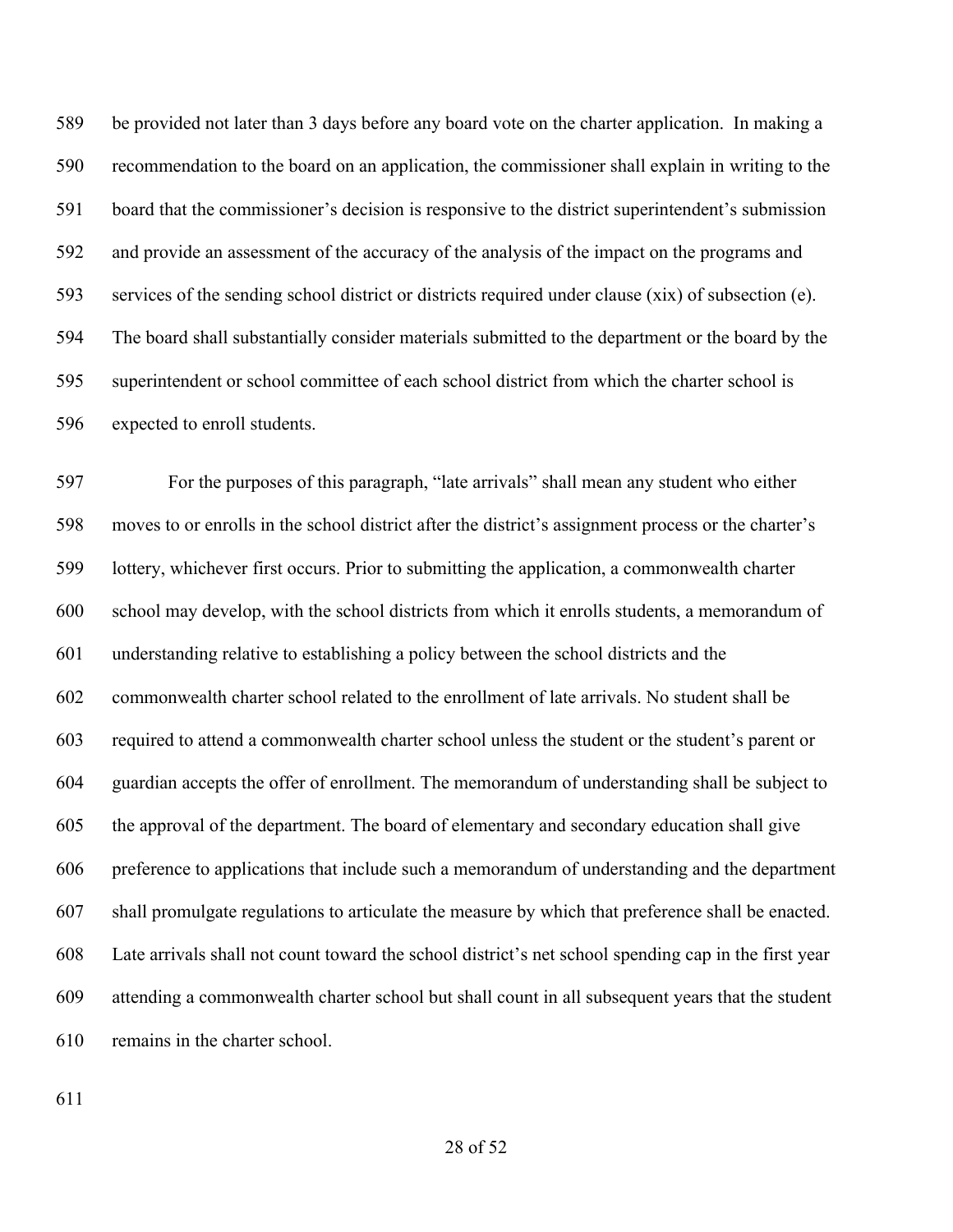SECTION 49. Subsection (h) of said section 89 of said chapter 71, as so appearing, is hereby amended by inserting after subsection (h) the following:- (h  $\frac{1}{2}$ ) A district school committee seeking the denial of a Commonwealth Charter School application may seek such denial by offering an Alternative School Innovation Plan, which shall include by not be limited to the following elements: (1) A comprehensive survey and assessment of presently deficient or unmet student learning needs in the grade levels and/or student cohort which the proposed Commonwealth Charter School is seeking to enroll (2) A plan to address the unmet needs or deficiencies identified by the comprehensive survey assessment, which shall include estimates of any and all costs, human resources, and facilities necessary to implement the plan (3) A request for the expedited consideration by the board of elementary and secondary education of an application for the creation of an Innovation or Horace Mann charter school, if such a school must be created to achieve the plan (4) A certified vote of not less than 2/3 of the school committee approving the plan and opposing the approval of the proposed Commonwealth Charter School (5) A request, if necessary for grant fund from the Learning Innovation for Tomorrow fund established in this act for the implementation of the plan (6) A memorandum of understanding, if one is developed, between the school committee and the charter school applicant specifying a plan for partnership to address deficient or unmet needs identified in item (1) above.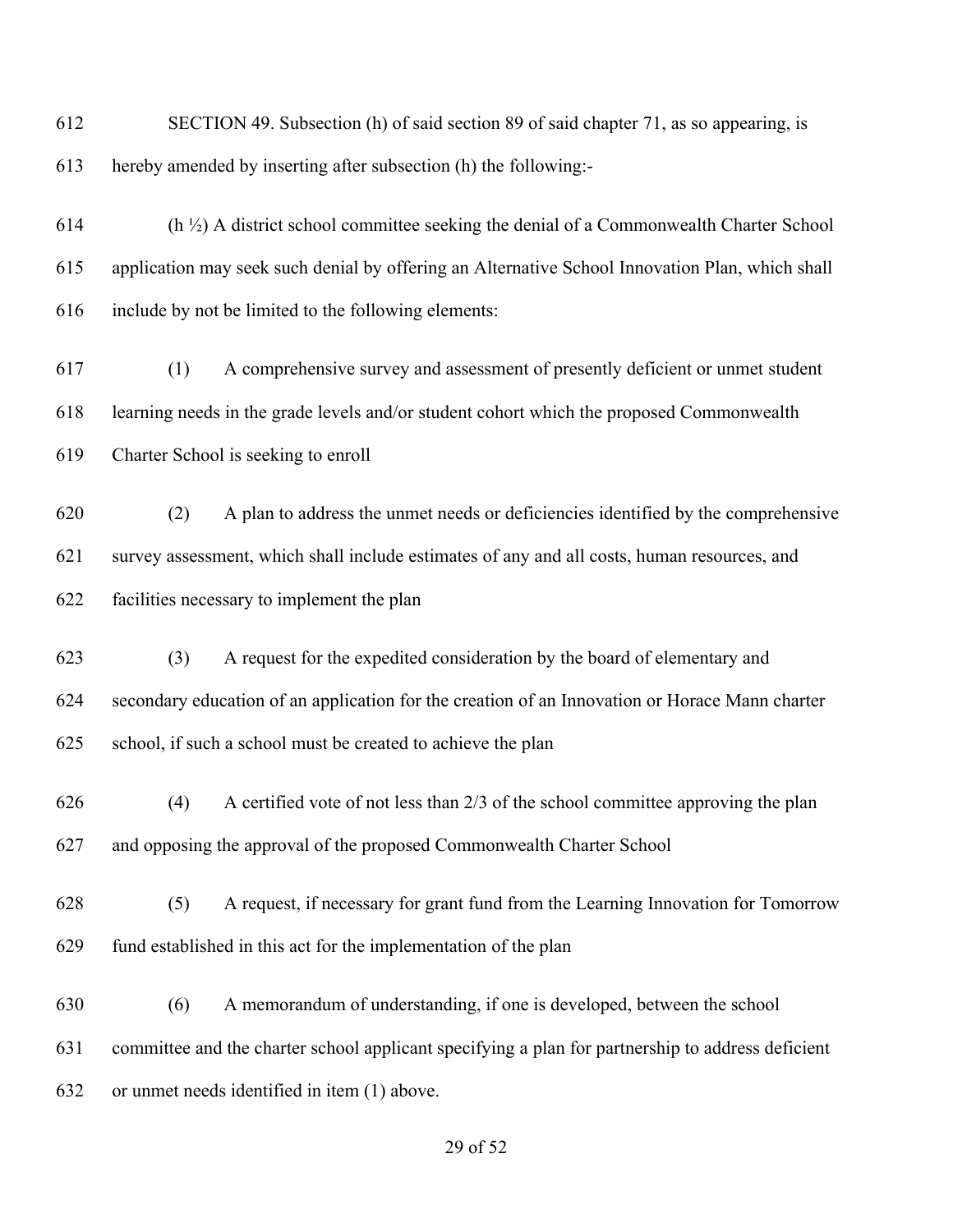When considering any application for a commonwealth charter school not in the lowest 10% of school districts which is the subject of an alternative school innovation plan, the board shall make written findings as to the ability of the plan to meet unmet student needs and/or address identified deficiencies. The board shall not approve any commonwealth charter school unless it is accompanied by the memorandum of understanding prescribed above, or it certifies in writing that the granting of such charter is the best means to address unmet needs or deficiencies in the district from which the proposed charter school intends to enroll students.

 SECTION 50. The first paragraph of paragraph (1) of subsection (i) of section 89 of chapter 71, as so appearing, is hereby amended by adding the following sentences:- When making a decision on an application, the board shall explain in writing how the decision takes into account the district superintendent's submission under subsection (h) regarding how the school's approval is expected to impact the district's students, also prove that the unmet need of the district can be met by granting a charter, and document in writing achievement benchmarks for replicable items.

 SECTION 51. Said paragraph (1) of subsection (i) section 89 of said chapter 71 is hereby further amended by striking out the last paragraph and inserting in place thereof the following paragraph:-

 Applications to establish a commonwealth charter school shall be submitted to the board annually by November 15. The board shall review the applications and grant new commonwealth charters in February of the following year. Applications to establish a Horace Mann charter school may be submitted to the board and granted by the board at any time.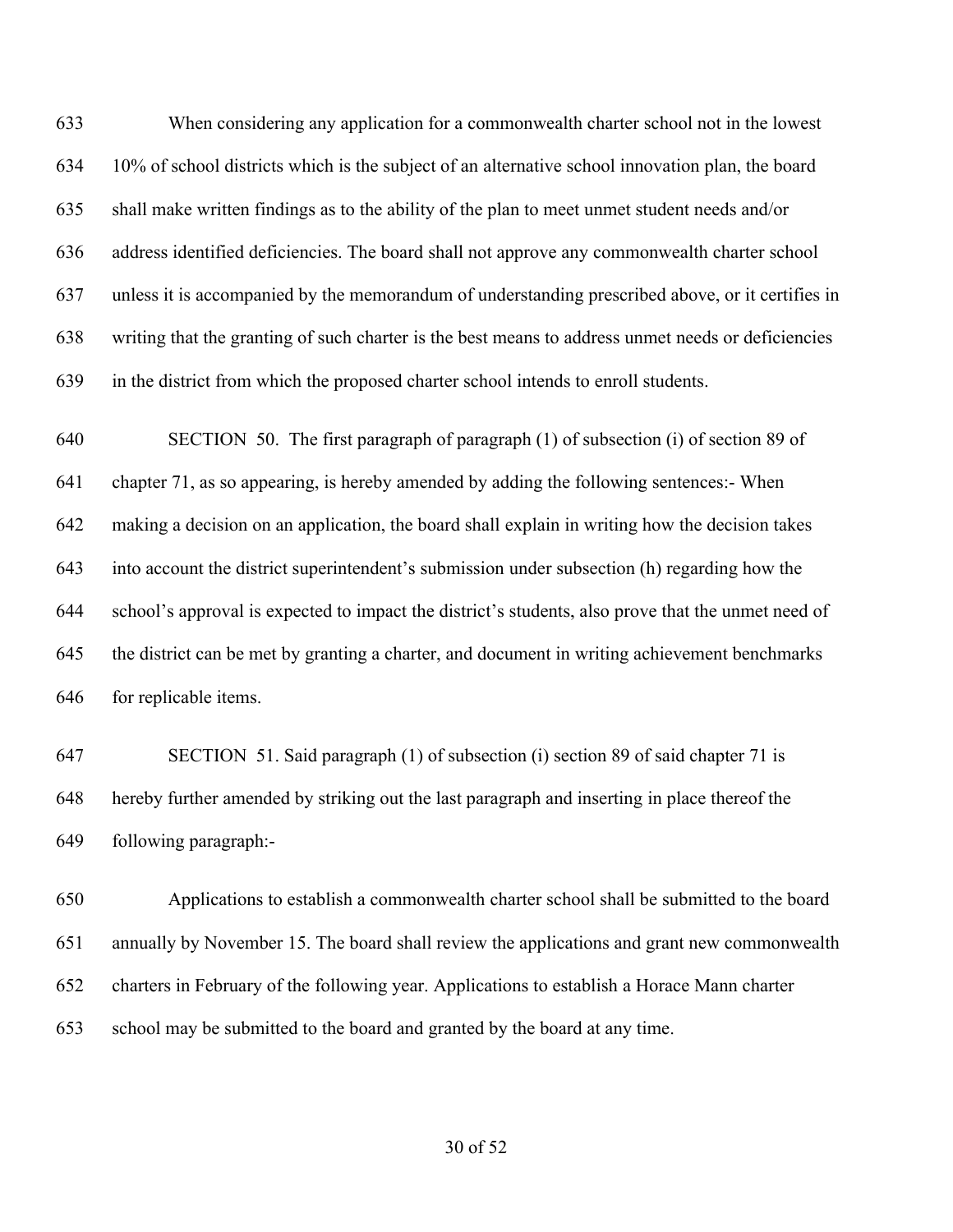| 654 | SECTION 52. Said section 89 of said chapter 71, as so appearing, is hereby further                    |
|-----|-------------------------------------------------------------------------------------------------------|
| 655 | amended by inserting after the figure " $(3)$ ", in line 191, the following words:-; provided,        |
| 656 | however, that a school district's total charter school tuition payment to commonwealth charter        |
| 657 | schools may exceed 18 per cent according to subsections (mm) and (nn).                                |
| 658 | SECTION 53. Said paragraph (2) of subsection (i) of said section 89 of said chapter 71,               |
| 659 | as so appearing, is hereby further amended by striking out the third paragraph.                       |
| 660 | SECTION 54. Said subsection (i) of said section 89 of said chapter 71, as so appearing,               |
| 661 | is hereby amended by inserting after paragraph (2) the following 2 paragraphs:-                       |
| 662 | $(2\frac{1}{2})$ Horace Mann I and II charter schools and innovation schools, as defined in section   |
| 663 | 92 shall not be counted towards a school district's net school spending cap.                          |
| 664 | SECTION 55. Paragraph (3) of subsection (i) of said section 89 of said chapter 71, as so              |
| 665 | appearing, is hereby amended by striking out the first 3 sentences, and inserting in place thereof    |
| 666 | the following sentences:-                                                                             |
| 667 | (3) In any fiscal year, if the board determines based on student performance data                     |
| 668 | collected pursuant to section 1I, said district is in the lowest 10 per cent of all statewide student |
| 669 | performance scores released in the 2 consecutive school years before the date the charter school      |
| 670 | application is submitted, the school district's total charter school tuition payment to               |
| 671 | commonwealth charter schools may exceed 9 per cent of the district's net school spending but          |
| 672 | shall not exceed 18 per cent; provided however, a school district's total charter school tuition      |
| 673 | payment to commonwealth charter schools may exceed 18 per cent according to subsections               |
| 674 | (mm) and (nn). For a district qualifying under this paragraph whose charter school tuition            |
| 675 | payments exceed 9 per cent of the school district's net school spending, the board shall only         |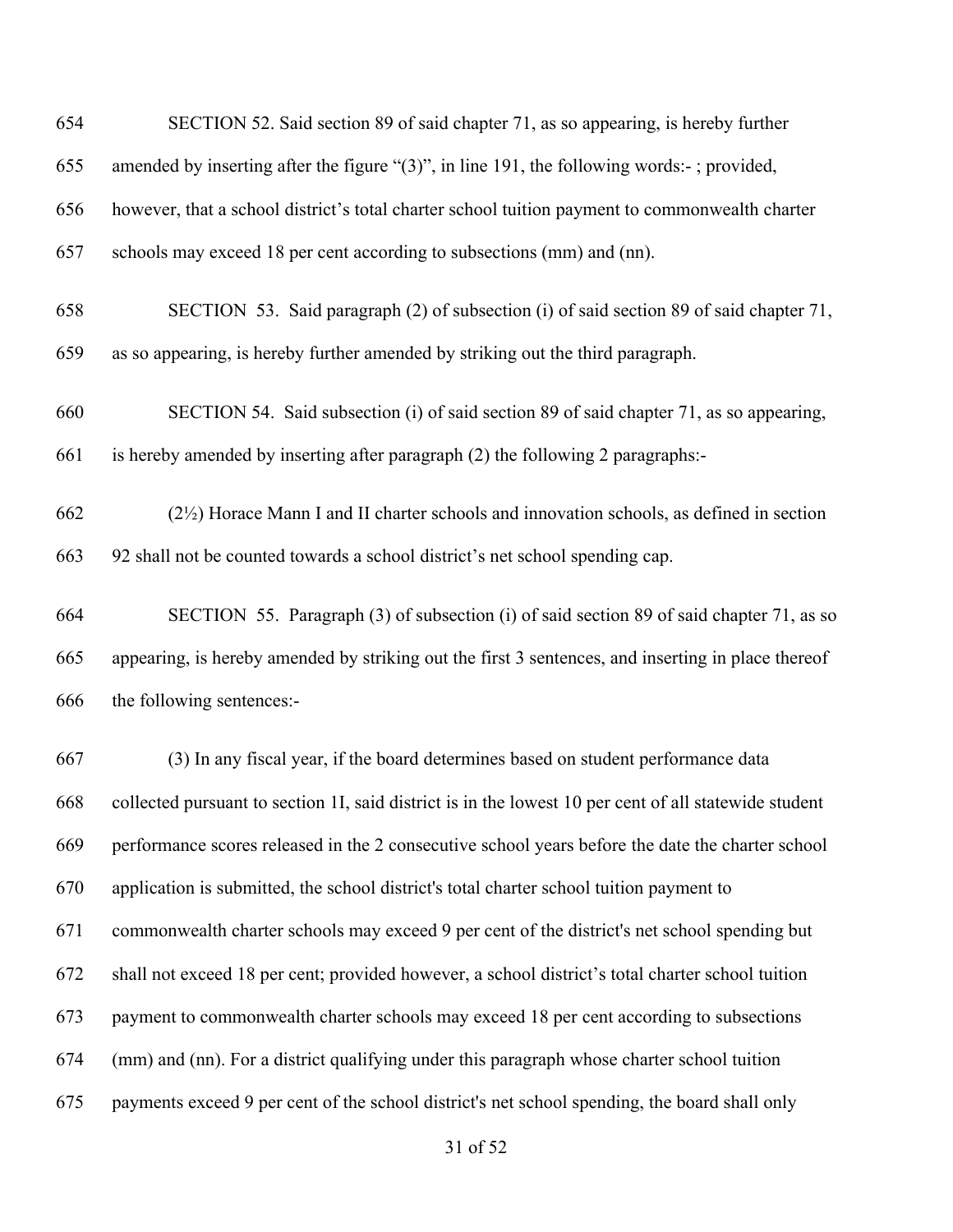approve an application for the establishment of a commonwealth charter school if the applicant, or a provider with which an applicant proposes to contract, has a record of operating at least 1 school or similar program that demonstrates organizational viability, as well as success recruiting, retaining, and educating student populations similar to those the proposed school seeks to serve which shall include students: (i) eligible for free lunch; (ii) eligible for reduced price lunch; (iii) who require special education; (iv) with limited English-proficiency or of similar language proficiency level as measured by the Massachusetts English Proficiency Assessment examination or a successor assessment approved by the board; (v) sub-proficient, which shall mean students who have scored in the ''needs improvement'', ''warning'' or ''failing'' categories on the mathematics or English language arts exams of the Massachusetts Comprehensive Assessment System or a successor statewide assessment system approved by the board for 2 of the past 3 years or as defined by the department using a similar measurement; (vi) who are designated as at risk of dropping out of school based on predictors determined by the department; (vii) who have dropped out of school; (viii) who are homeless; (ix) who are pregnant or parenting; or (x) otherwise considered to be at-risk students who should be targeted to eliminate achievement gaps among different groups of students.

 SECTION 56. Said subsection (i) of said section 89 of said chapter 71, as so appearing, is hereby further amended by adding the following paragraph:-

 (5) The board shall only approve an application for the establishment, renewal, amendment, or expansion of a commonwealth charter school if the school meets at least 1 of the following criteria: (i) the school enrolls students using an opt-out admissions lottery process that automatically includes the names of all eligible students, without any required application process for the school; (ii) the school enrolls students through participation in the assignment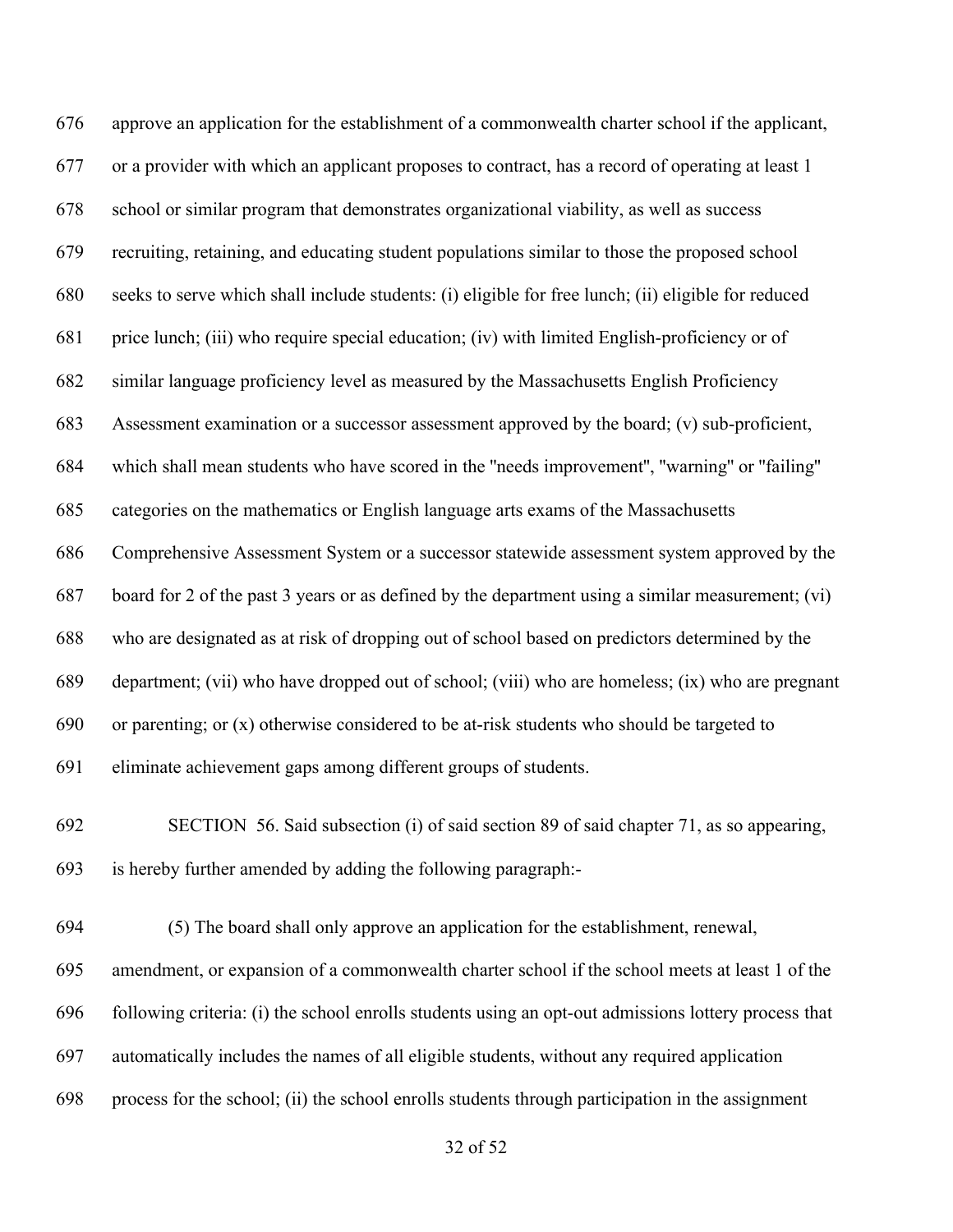system of the district in which the school is located; provided, however, that the charter school enrolls only students from that district; provided further that a commonwealth charter school may not displace a district school as 1 of a student's quality options under any quality access guarantee that the district offers through its assignment system but may augment the district schools in a student's choice options; and, provided further that a student shall not be required to attend a commonwealth charter school; and, provided further that within the walk zone for the school, as calculated by the district's preexisting student assignment system, the percentage of students who qualify for the free or reduced price lunch program, or a successor measure as adopted by the department, is equal to or higher than the district's overall percentage of students who qualify for the program or (iii) the school's primary purpose is to establish alternative education programs designed to serve at-risk students, students who have dropped out of school, students who are homeless, or students who are pregnant or parenting and not less than 75 per cent of students enrolled at the school shall qualify as at-risk students, students who are homeless, students who are pregnant or parenting, or students who have dropped out of school. Charter schools that have previously been granted a charter under this section before July 1, 2016 that apply for an expansion under clauses (i), (ii), or (iii) of this subsection shall demonstrate the ability to meet the criteria set forth in said clauses through a phased-in process established by the board. An existing Horace Mann or commonwealth charter school, which meets the criteria for expansion under clauses (i) or (ii) and is approved for new seats in a higher grade than the school currently serves, may assign students already enrolled in the school to those new seats; provided, however, that the charter school shall fill all other open seats, including seats that open up in lower grades at the beginning of the school year and in any grade during the school year, through the process in clauses (i) or (ii), whichever governs its expansion.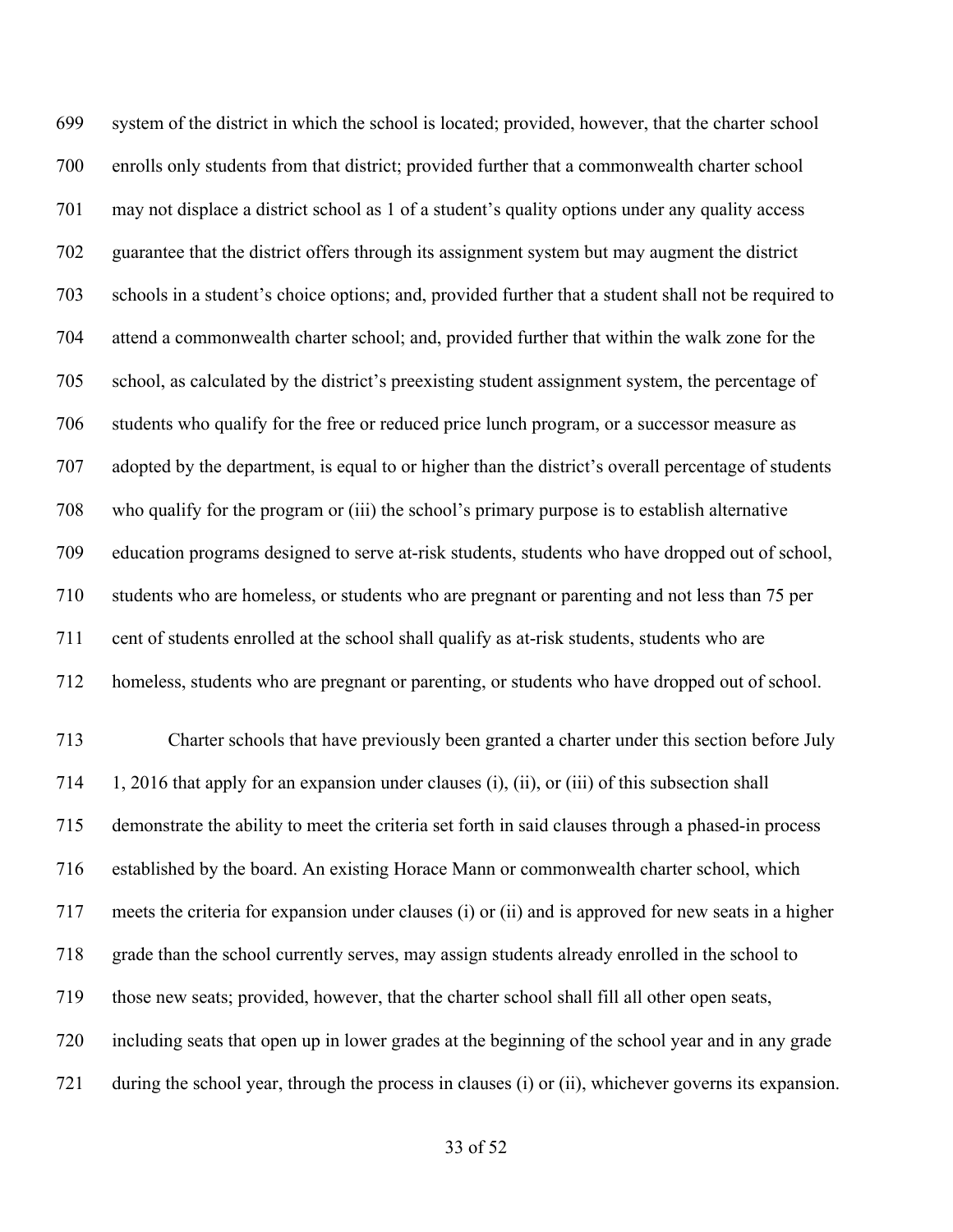Nothing in this section shall prevent the board from approving other Horace Mann or

 commonwealth charter school applications that meet the criteria in clauses (i), (ii), or (iii) of this subsection in districts where the net school spending cap has not been reached.

 SECTION 57. Said section 89 of said chapter 71, as so appearing, is hereby amended by inserting after the word "schools", in line 328, the following words:-:- provided, further, that contracts and leases for the procurement of services, equipment and supplies, including, but not limited to, contracts for the management or operation of the school, shall be publicly available on the charter school's website; and provided, further, that executed contracts for the management or operation of a charter school shall be made publicly available on the charter school's website 731 not later than 10 days after the contract is executed;

# SECTION 58. Said subsection (m) of said section 89 of said chapter 71, as so appearing, is hereby further amended by adding the following 4 paragraphs:-

 For a charter school qualifying under clause (i) of paragraph (5) of subsection (i), all students eligible to attend the school under the district's assignment policy, if it were a district school, shall be deemed eligible for enrollment in the charter school without any application process required for admission to the school. The charter school shall conduct an admissions lottery, including the names of all eligible students, to fill all of the spaces in the school; provided, that the lottery shall be based upon a list of eligible students provided by the district at a date determined by the department. In the event that the parents or guardians of a student who is randomly selected for admission to the charter school through the lottery determine not to enroll the student in the charter school, then the charter school shall fill that enrollment space with a student from the waitlist maintained pursuant to this subsection. Parents or guardians of a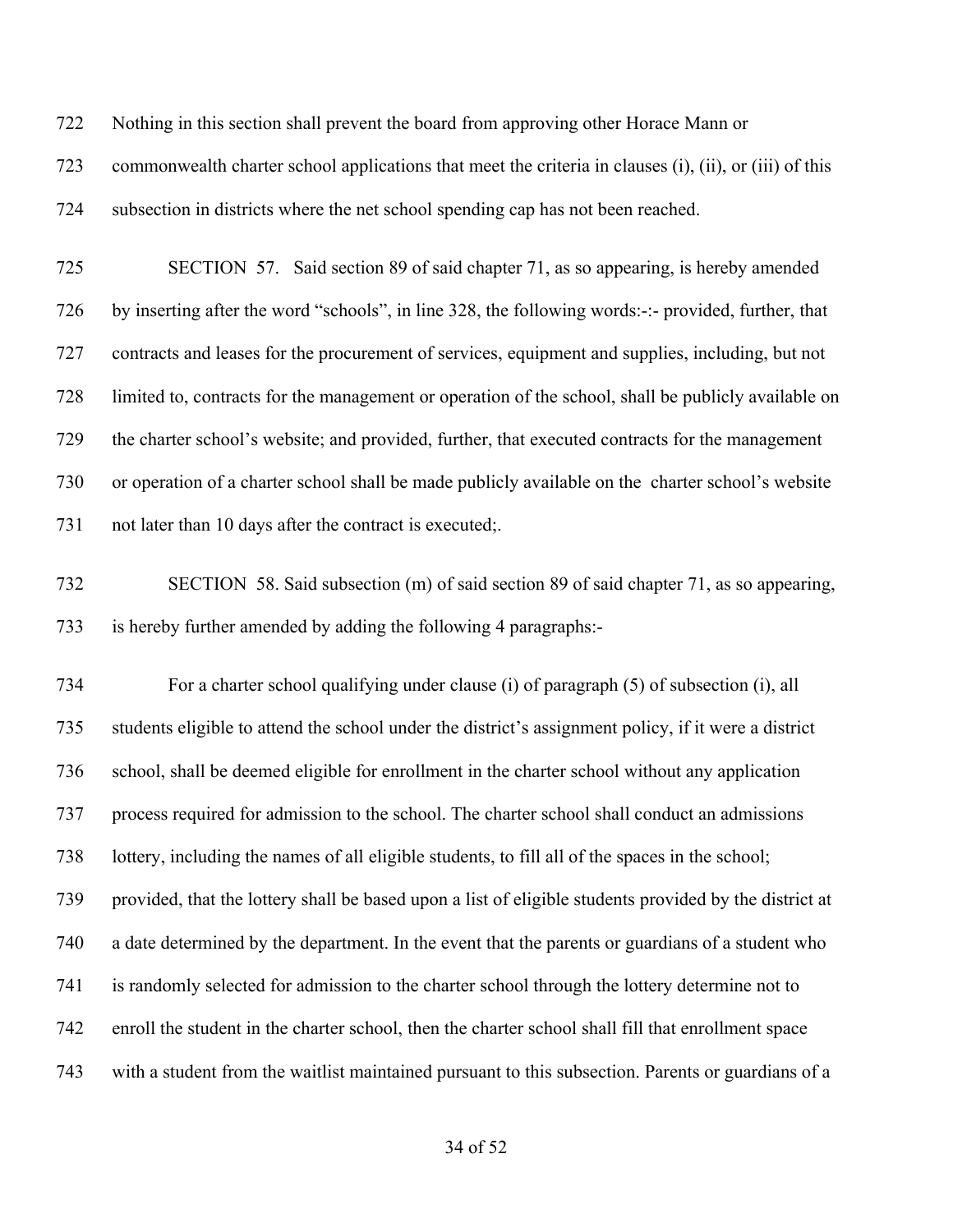student may make a written request to the school district that the student's name not be included in the enrollment lottery.

 Each charter school qualifying under clause (i) of paragraph (5) of subsection (i) shall conduct an opt-out lottery at least once during the academic year. Through the lottery, the charter school shall randomly select a number of students equal to the number of anticipated enrollment spaces and shall randomly select a number of additional students to be placed on a waitlist. The charter school operator, who shall maintain the waitlist, shall determine the number of students randomly selected for the waitlist in order to fill any open enrollment spaces that become available throughout the year. A charter school may conduct additional opt-out lottery draws during an academic year if the school determines that its waitlist will be exhausted prior to the fulfillment of all midyear enrollment spaces. An additional opt-out lottery shall place any students not immediately placed in an open enrollment space on the waitlist. If a student randomly selected through an opt-out lottery remains on a waitlist at the close of the academic year in which the student was randomly selected, the student shall have the option to receive preference in placement for the next available enrollment space in the next highest grade level, unless the next highest grade level is not offered by the charter school, prior to the expiration of the waitlist on July 1 .

 Notwithstanding subsection (n), charter schools qualifying under clause (i) of paragraph (5) of subsection (i) shall have a rolling enrollment policy in which the school shall fill vacant seats throughout the school year for all grade levels offered by the school. Those charter schools shall also adhere to the same quality measures, at a minimum, used by the district to the extent that such measures are necessary under subsection (i).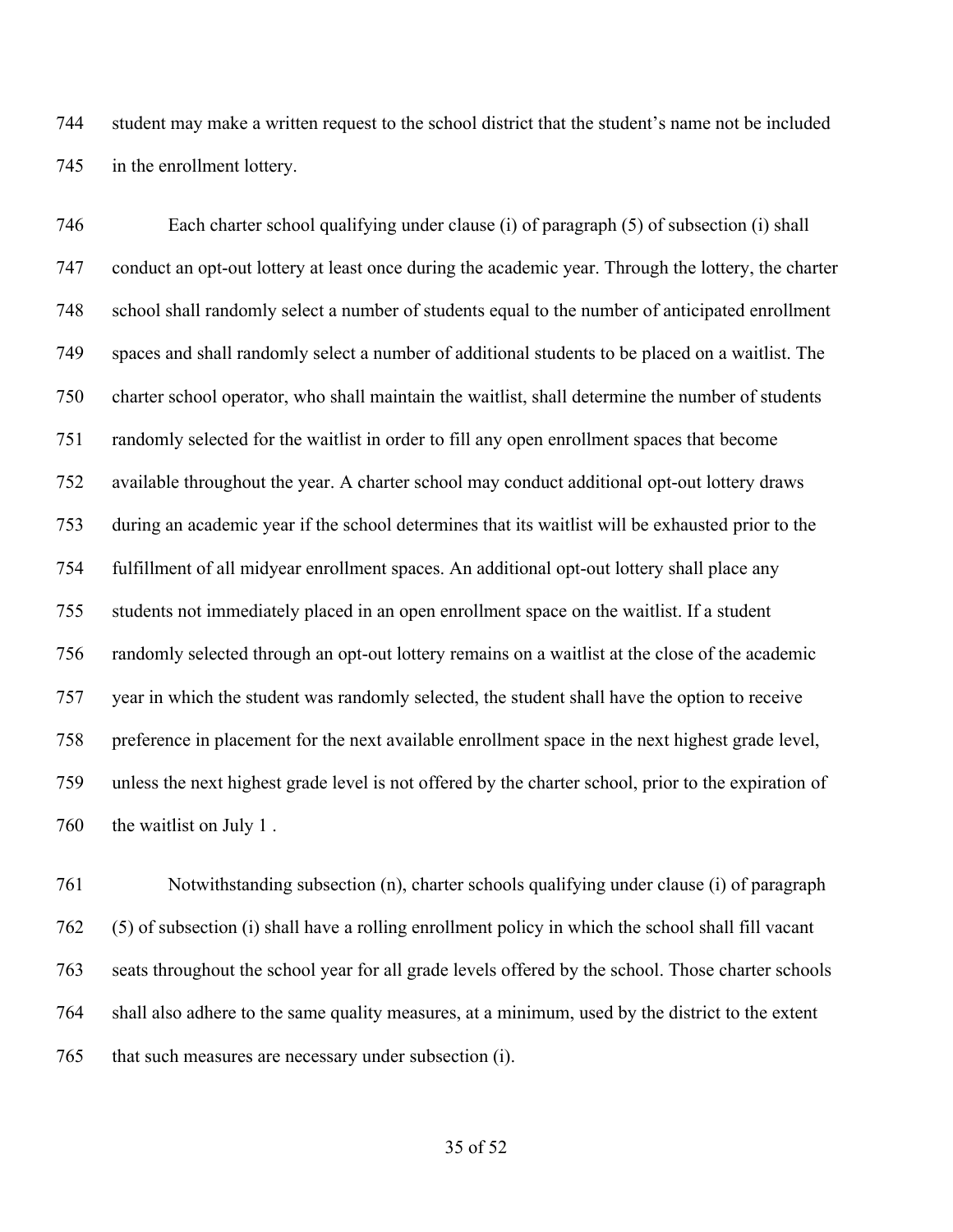Subject to approval by the board, charter schools located within the same municipality may voluntarily establish a common lottery, which may provide student applicants with a single offer for admission.

 SECTION 59. Subsection (n) of said section 89 of said chapter 71, as so appearing, is hereby amended by inserting after the second paragraph the following 7 paragraphs:-

 Charter schools qualifying under clause (iii) of paragraph (5) of subsection (i) may offer enrollment preferences to at-risk students, students who are homeless, students who are pregnant or parenting or students who have dropped out of school. In charter schools that offer such enrollment preferences, priority for enrollment shall be given first to at-risk students, students who are homeless, students who are pregnant or parenting, or students who have dropped out of school and second to other students who reside within the city or town in which the charter school is located but are not at-risk students, students who are homeless, students who are pregnant or parenting or students who have dropped out of school. Notwithstanding any general or special law to the contrary, a charter school qualifying under said clause (iii) of said paragraph (5) of said subsection (i) may limit admissions to students who qualify as at-risk students, students who are homeless, students who are pregnant or parenting, students who have dropped out of school, or a combination thereof.

 Subject to approval by the board, school districts or municipalities that rent classroom space to commonwealth charter schools under lease agreements with terms of at least 10 years may require such schools to offer enrollment preferences to students who reside in a specific geographical area in which such school buildings are located as a condition of the lease agreements; provided, however, that within this geographical preference area, the percentage of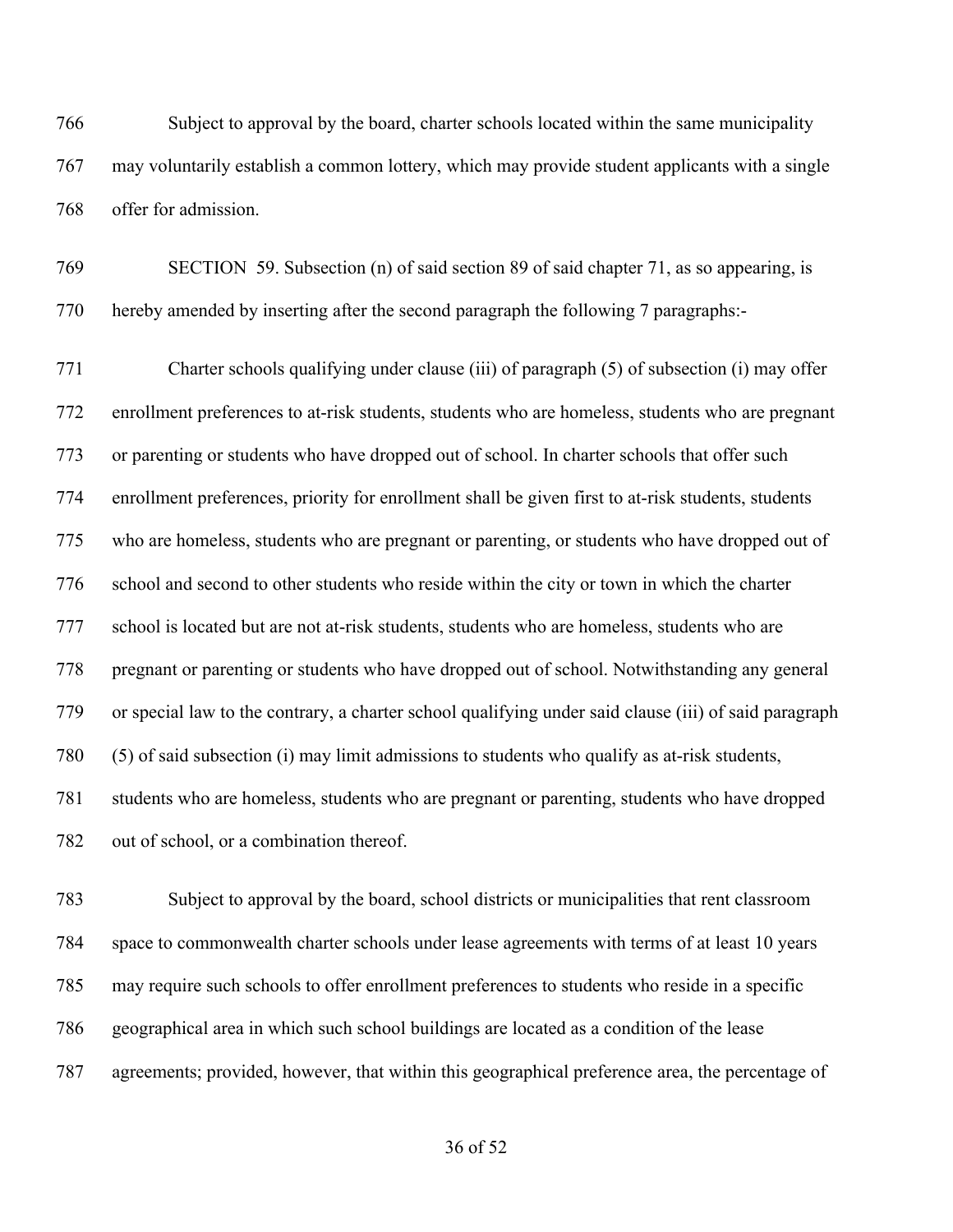students who qualify for the free or reduced price lunch program, or a successor measure as determined by the department, shall be equal to or greater than the district's overall percentage of students who qualify for the program.

 Notwithstanding the enrollment preferences in this subsection, a commonwealth or Horace Mann charter school may limit enrollment geographically or add a geographic enrollment preference by: (i) using the assignment system of the city in which it is located; provided, however, that within the walk zone for a Horace Mann school, as calculated by the city's preexisting student assignment system, the percentage of students who qualify for the free or reduced price lunch program, or a successor measure as determined by the department, shall be equal to or greater than the district's overall percentage of students who qualify for the program; or (ii) offering enrollment preferences to students who reside in a specific geographical area in which the school building is located; provided, however, that within this geographical preference area, the percentage of students who qualify for the free or reduced price lunch program, or a successor measure as determined by the department, shall be equal to or greater than the district's overall percentage of students who qualify for the program.

 In order to institute a geographical enrollment limitation or preference, the original charter of the charter school or an amendment to the charter shall permit such an enrollment limitation or preference. An amendment to the charter of a Horace Mann charter school to add such an enrollment limitation or preference shall require only the approval of the local school committee, the board of trustees of the Horace Mann charter school, and the commissioner.

 In addition to providing the information pursuant to subsection (e), any charter school that offers geographical enrollment preferences shall include in its application for approval: (i) a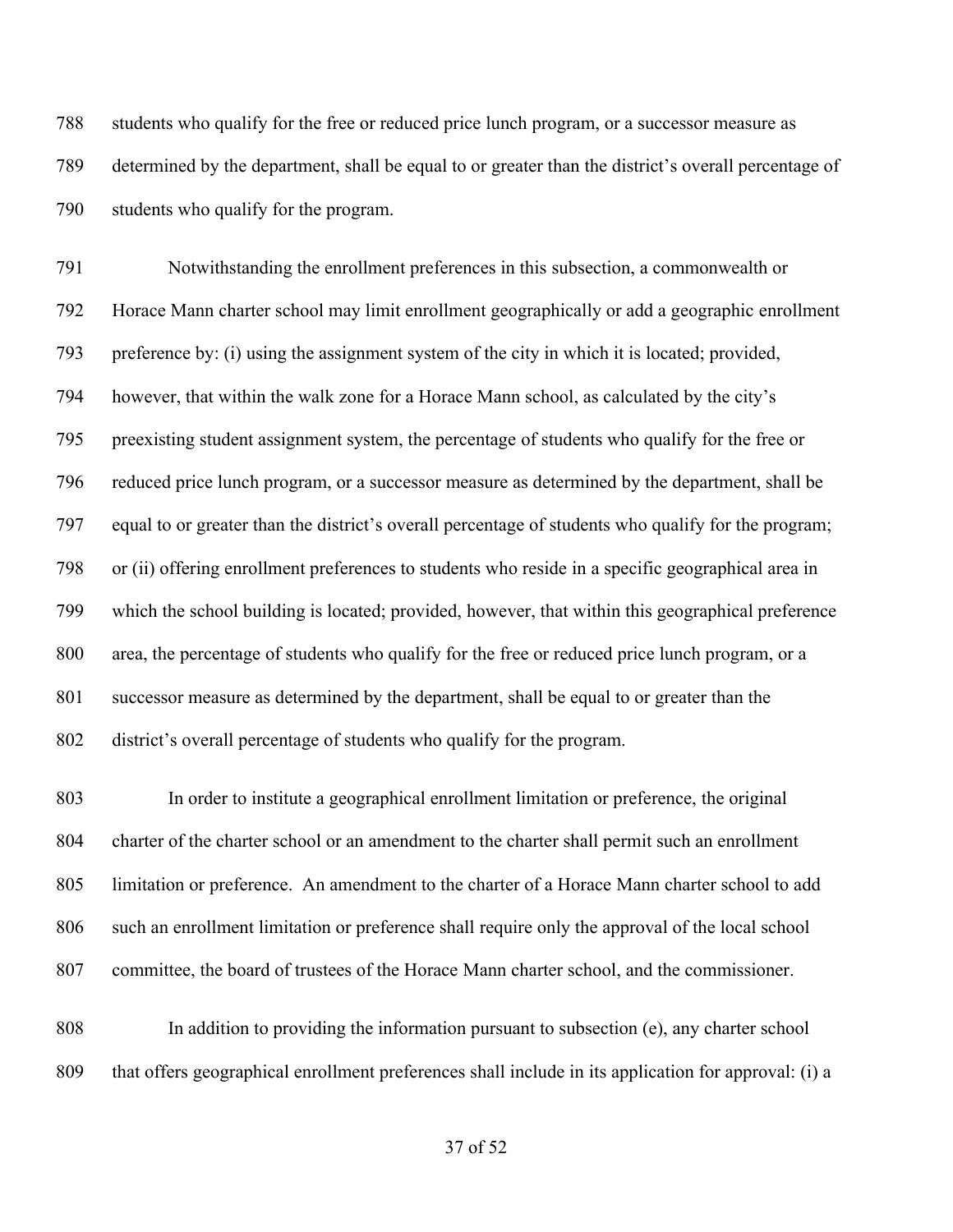definition of the geographical area for which it shall offer an enrollment preference; (ii) an explanation of how this preference shall support the mission of the charter school and the academic performance of its students; (iii) evidence that within this geographical area or walk zone there resides an equal or higher percentage of low-income students, as measured by qualification for the free or reduced price lunch program, or a successor measure as approved by the department, as compared to the district as a whole; and (iv) an explanation of how the charter school shall target its recruitment and retention efforts for students within this geographical area. When a charter school that chooses to offer a geographical preference seeks charter renewal and intends to continue applying the geographical preference, the board shall consider whether the preference area continues to support the mission of the charter school and the academic performance of its students, and whether the preference area continues to serve an adequate percentage of low-income students to qualify as a geographical preference area under this subsection.

 If a commonwealth charter school offers geographical enrollment preferences, students who reside within the geographical preference area shall have priority for enrollment in any open seats over students who reside in the city or town in which the charter school is located but outside of the geographical preference area. If a Horace Mann charter schools offers geographical enrollment preferences, priority for enrollment shall be given in the following order: (i) to students actually enrolled in the school on the date the application is filed with the board and their siblings; (2) to students who reside within the geographical preference area and are enrolled in the public schools of the district where the Horace Mann charter school is to be located; (3) to other students who reside within the geographical preference area; (4)to other students enrolled in the public schools of the district where the Horace Mann charter school is to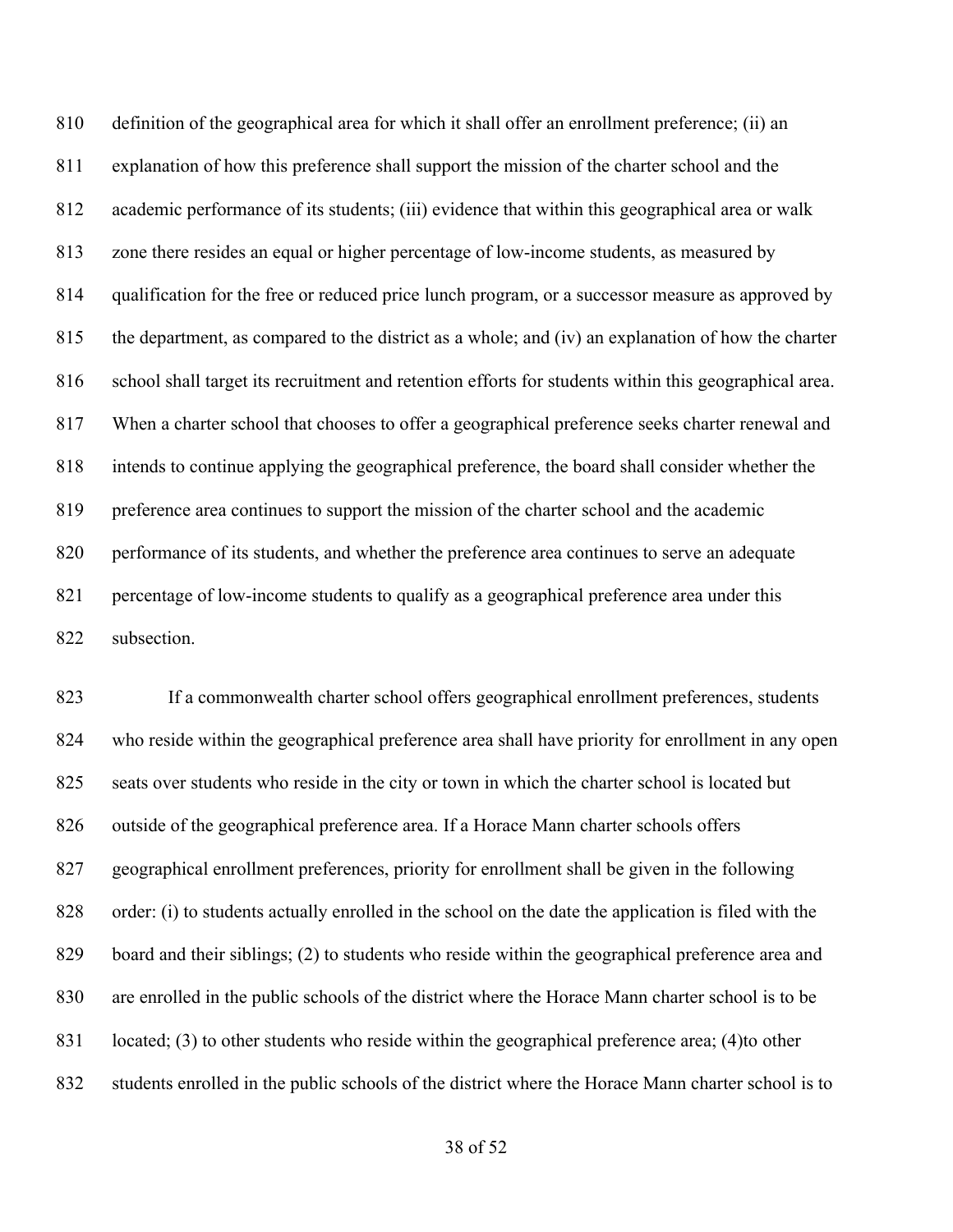be located but who reside outside of the geographical preference area; and (5) to other students who reside outside of the geographical preference area but within the city or town in which the charter school is located.

 SECTION 60. Said subsection (n) of said section 89 of said chapter 71, as so appearing, is hereby further amended by striking out the fifth and sixth paragraphs and inserting in place thereof the following 2 paragraphs:-

 When a student stops attending a charter school for any reason, the charter school shall 840 fill the vacancy with the next available student on the waitlist for the grade in which the vacancy occurs and shall continue through the waitlist until a student fills the vacant seat. If there is no waitlist, a charter school shall publicize an open seat to the students of the sending district or districts and make attempts to fill said vacant seat. The charter school shall send the name of the student filling such vacancy to the department for the purposes of the department updating its waitlist as part of its monthly update.

 On a monthly basis , a charter school shall provide to the department: (i) the number of students placed on a waitlist, broken down by grade level; (ii) the number of students who enrolled in an open seat in the charter school and are no longer on the waitlist, broken down by grade level; (iii) the number of students who requested to be removed from the waitlist, broken down by grade level; and (iv) other information the department deems necessary, including but not limited to student names, home addresses, telephone numbers and grade levels. The department shall maintain a consolidated waitlist for each municipality in order to determine the number of individual students in each municipality currently placed on a charter school waitlist. The consolidated waitlist for each municipality shall be in effect until the expiration of the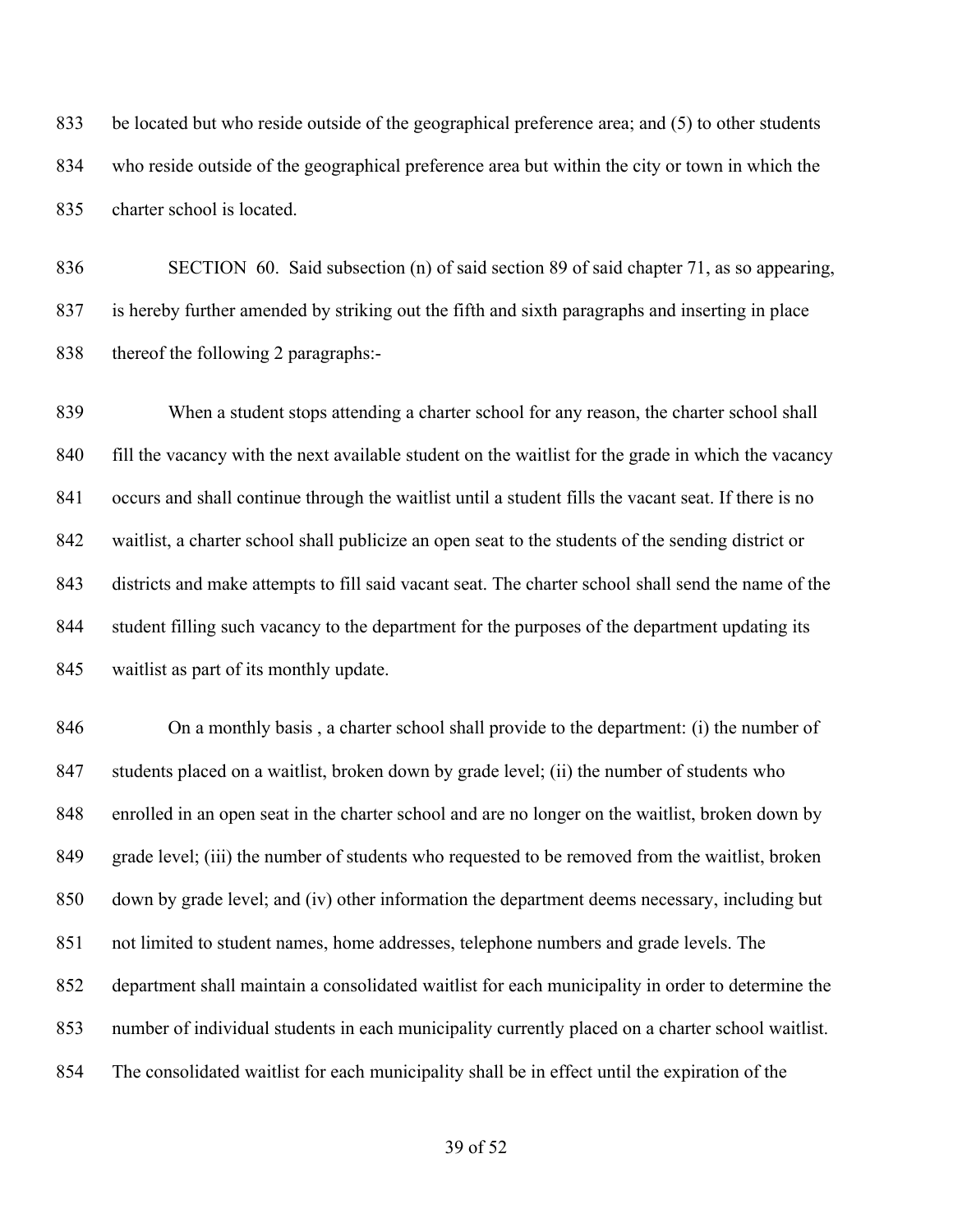waitlist on July 1. The department shall maintain separate consolidated waitlists for each municipality broken down by commonwealth charter schools and Horace Mann charter schools for each municipality, 1 for commonwealth charter schools and 1 for Horace Mann charter schools. The department shall make the consolidated waitlists for each municipality, without any identifying student information, available on its website and update the consolidated waitlists not less than monthly.

 SECTION 61. Subsection (p) of said section 89 of said chapter 71, as so appearing, is hereby further amended by striking out, in lines 444 to 445, the words "and 37H½" and inserting 863 in place thereof the following words:-,  $37H\frac{1}{2}$  and  $37H\frac{3}{4}$ . School policies pertaining to the conduct of students and consequences for violations of said policies, including, but not limited to, the criteria for expulsion, shall be made publicly available on the charter school's website.

 SECTION 62. Subsection (u) of said section 89 of said chapter 71, as so appearing, is hereby amended by striking out, in line 492, the words "chapter 268A" and inserting in place thereof the following words:- chapters 30A, 66 and 268A.

 SECTION 63. The first paragraph of said subsection (u) of said section 89 of said chapter 71, as so appearing, is hereby amended by inserting after the first sentence, the following sentence:- No member of a board of trustees of a charter school or a member's immediate family, as defined by section 1 of chapter 268A, shall be (i) employed by or have a financial interest in a non-profit business or corporate entity authorized to operate a charter school; or (ii) employed by or receive compensation from the department, board or other agency responsible for the authorization or regulation of charter schools; provided, however, that a teacher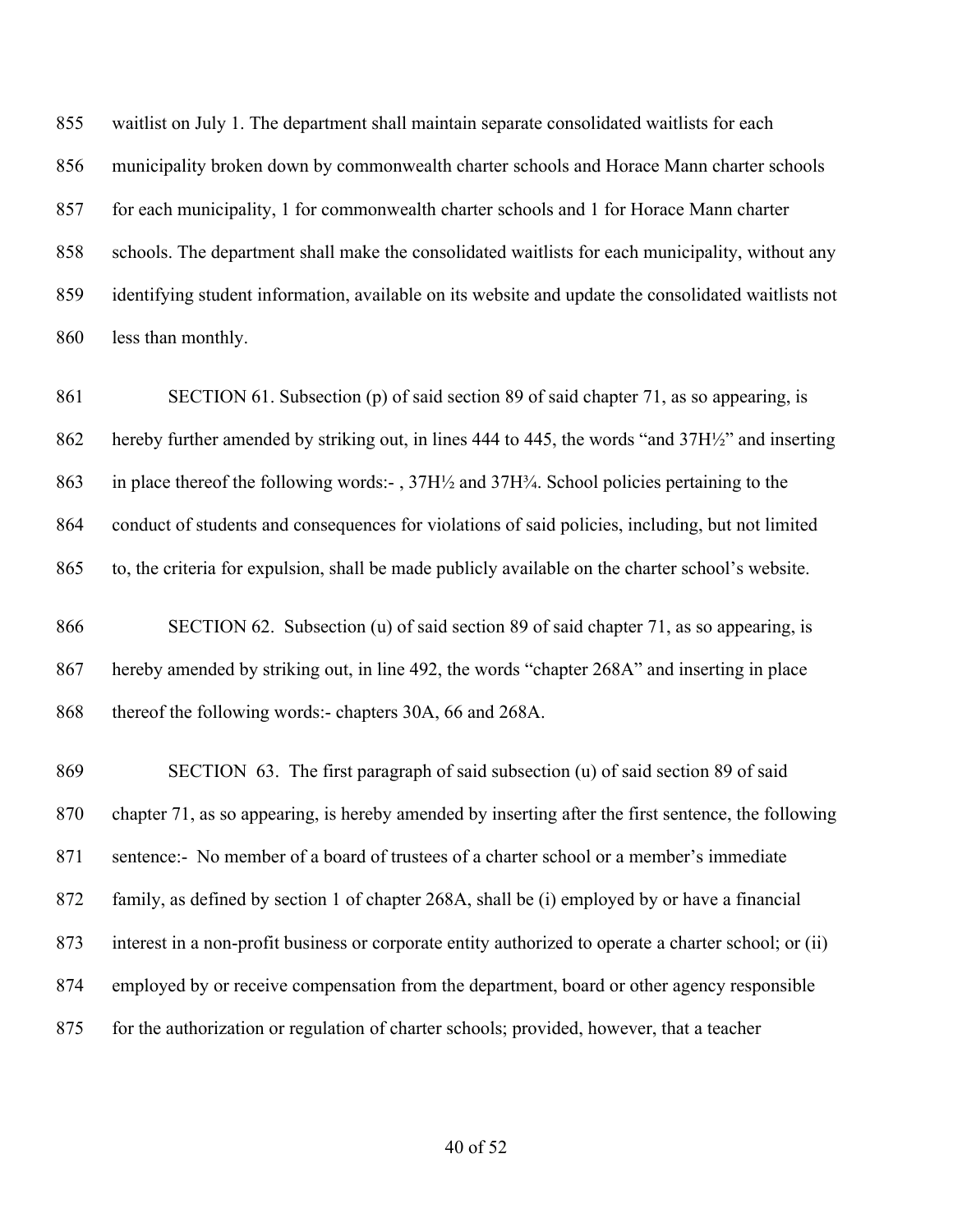designated under subsection (c) to serve on the board of trustees shall be compensated consistent with the terms of the teacher's employment.

 SECTION 64. Said subsection (u) of said section 89 of said chapter 71, as so appearing, is hereby further amended by adding the following paragraph:-

 The minutes of the meetings of the board of trustees of a charter school shall be considered public records, as defined by clause twenty-sixth of section 7 of chapter 4. The board of trustees of a charter school shall make the minutes of all meetings publicly available on the charter school's website.

 SECTION 65. Said section 89 of said chapter 71, as so appearing, is hereby amended by striking out subsection (cc) and inserting in place thereof the following subsection:-

 (cc) (1) The students who reside in a school district in which a charter school is located shall be provided transportation to the charter school by the resident school district on similar terms and conditions as transportation is provided to students attending local district schools. The school district shall be responsible for the cost of the transportation unless the school district and the charter school do not reach agreement on the start time of the charter school's day, then the school district shall be responsible for 50 per cent of the charter school's transportation costs; provided further, that the school district shall only be responsible for transportation costs on days that both the school district and charter school is in session.

 (2) If a charter school provides transportation for its students through an independent transportation vendor that does not qualify for reimbursement under paragraph (1), the school district shall not be responsible for any transportation costs incurred by the charter school.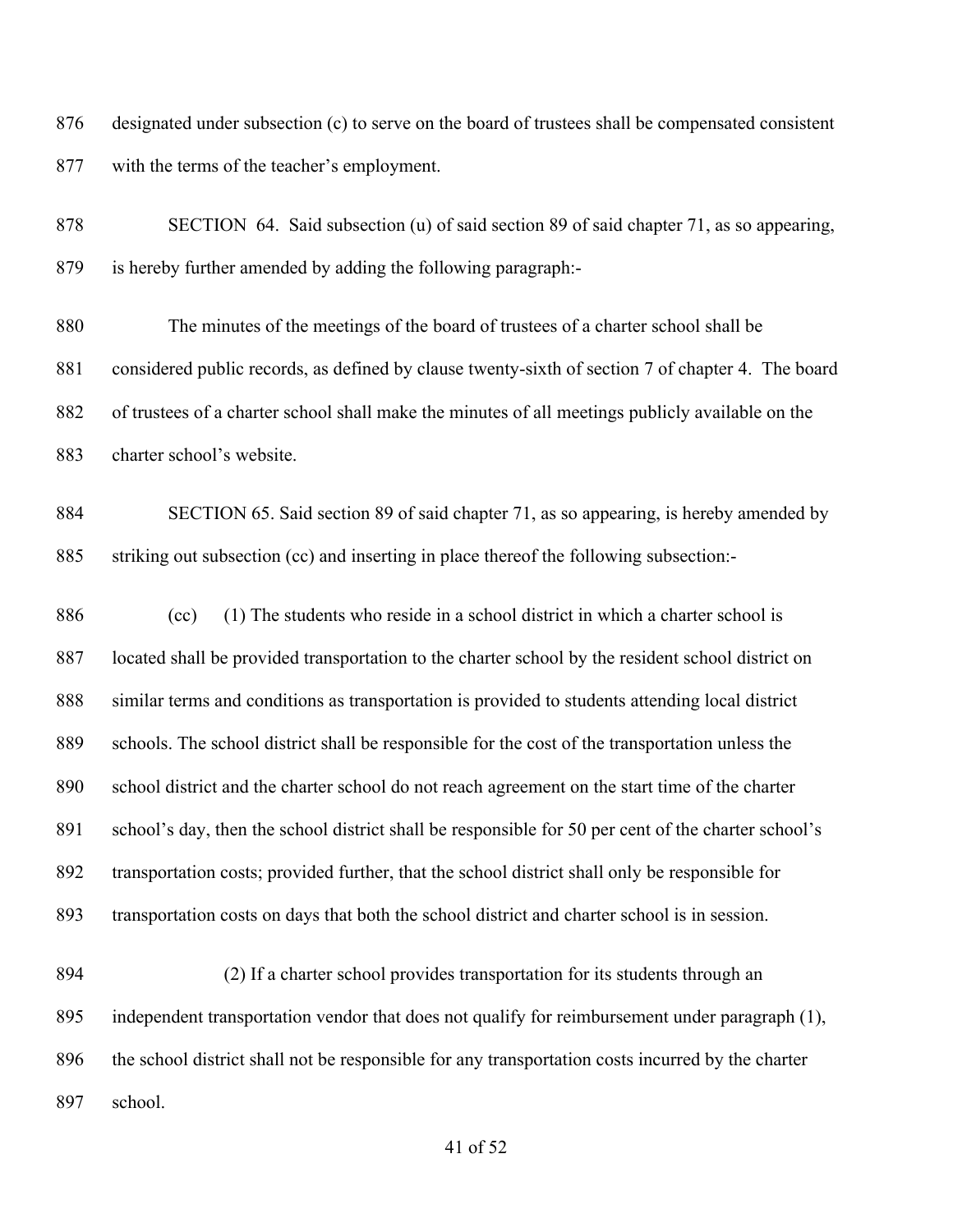| 898 | (3) If a school district limits transportation for district school students, the charter               |
|-----|--------------------------------------------------------------------------------------------------------|
| 899 | school's transportation shall be subject to the same limitations, which may include, but not be        |
| 900 | limited to, travel distance limits, mode of transportation, attendance zones, geographic               |
| 901 | subdivisions of the district, and limits included in a district's school assignment or transportation  |
| 902 | policies; provided, however, that, if a school district provides transportation throughout the         |
| 903 | school district without geographic limitation for local district schools focused on specialized        |
| 904 | programs, including, but not limited to, (i) language specialties; (ii) arts; (iii) special education; |
| 905 | (iv) vocational technical education; (v) students at-risk of dropping out of school or who have        |
| 906 | dropped out of school; (vi) and science, technology, engineering and math, the school district         |
| 907 | shall provide the same transportation to charter schools that provide specialized programs;            |
| 908 | provided further, that a college preparatory programs shall not be considered a specialized            |
| 909 | program for the purposes of this paragraph.                                                            |
| 910 | (4) School districts may provide for public transportation to charter schools for                      |
| 911 | students who may, under district policy, receive traditional bus transportation.                       |
| 912 | (5) If a school district unreasonably limits the transportation provided to charter                    |
| 913 | school students, the charter school may appeal the district's limitations to the board of              |
| 914 | elementary and secondary education. The board shall schedule a hearing within 30 days upon             |
| 915 | receipt of an appeal. The board shall make a determination within 10 days of the hearing, and the      |
| 916 | board decision shall be in writing.                                                                    |
| 917 | (6) A charter school and the sending district shall meet to plan bus routes and                        |
| 918 | charter school starting and ending times in order to assist the district with cost effective means of  |
| 919 | transportation. Schools operating under a charter granted after January 1, 1997, and all charter       |
|     |                                                                                                        |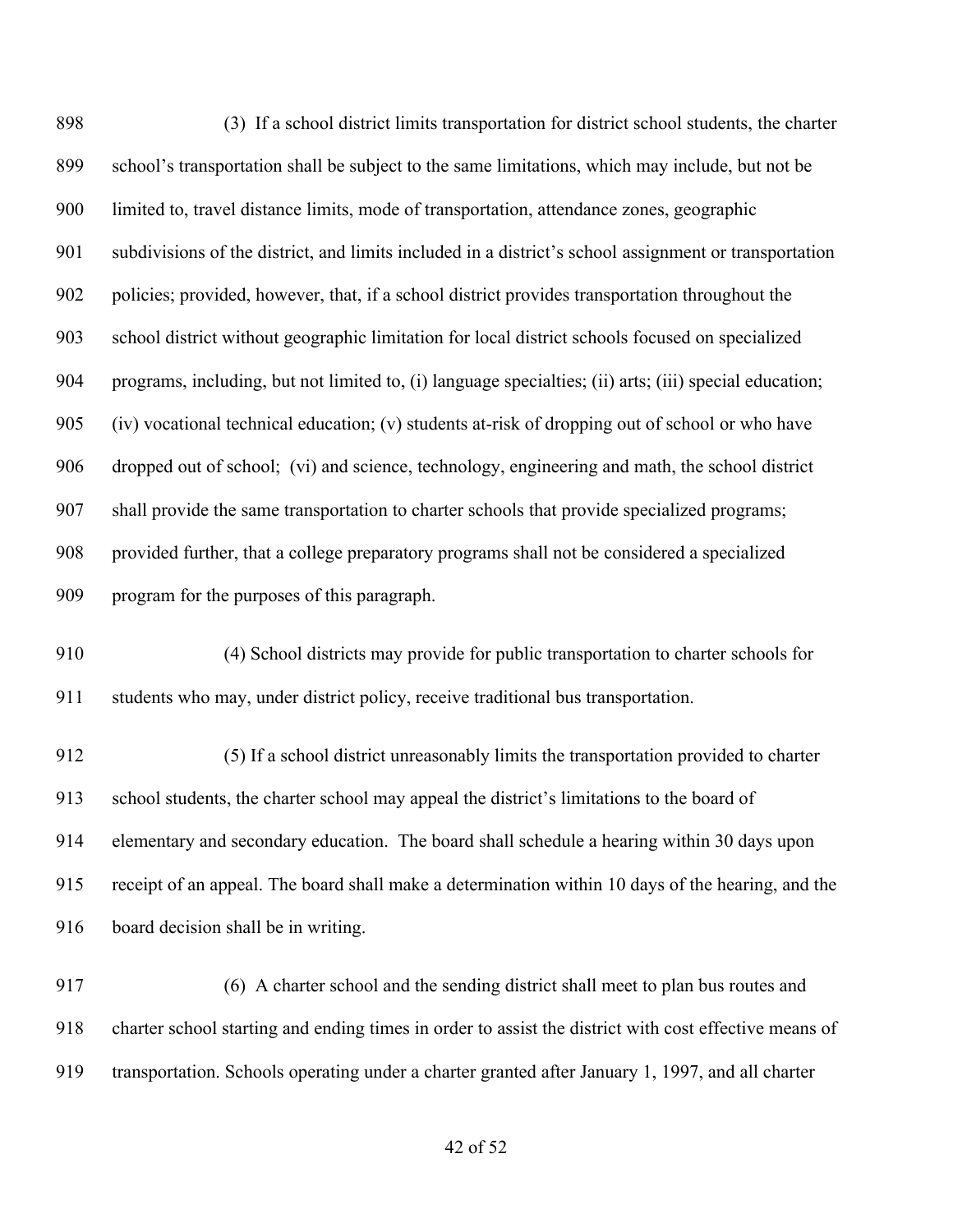schools operating during fiscal year 1999 and thereafter, shall not receive funds for transportation above the amount actually required by such charter school for the provision of transportation services to eligible students. If the sending district provides an alternative method of transportation for students enrolled in the sending district's public schools, it shall not be assessed for transportation costs which exceed the per pupil cost of said alternative. Costs for transportation shall be included only if transportation is provided for students in the same program and grade level as those in the charter school. Students who do not reside in the district in which the charter school is located shall be eligible for transportation in accordance with section 12B of chapter 76. A regional charter school as designated by the board, and whose charter provides for transportation of all students from charter municipalities shall also be reimbursed by the commonwealth under section 16C of chapter 71 for transportation provided to pupils residing outside the municipality where the charter school is located, but no reimbursement for transportation between the charter school and home shall be made on account of any pupil who resides less than 1.5 miles from the charter school, measured by a commonly traveled route. If a charter school provides its own transportation, the school shall coordinate and collaborate with the sending district to provide cost effective means of transportation. All such transportation shall be determined in advance of the approval of the district's final budget for a fiscal year; provided, however, that a commonwealth charter school shall be required to determine such transportation in the first year of its operation as soon as practicable. SECTION 66. Said section 89 of said chapter 71, as so appearing, is hereby further amended by inserting after the word "students," in line 641, the following words:- ; provided, however, that a commonwealth charter school shall not be renewed if: (i) the average 3 year

student attrition rate of the charter school is greater than the sending district's average 3 year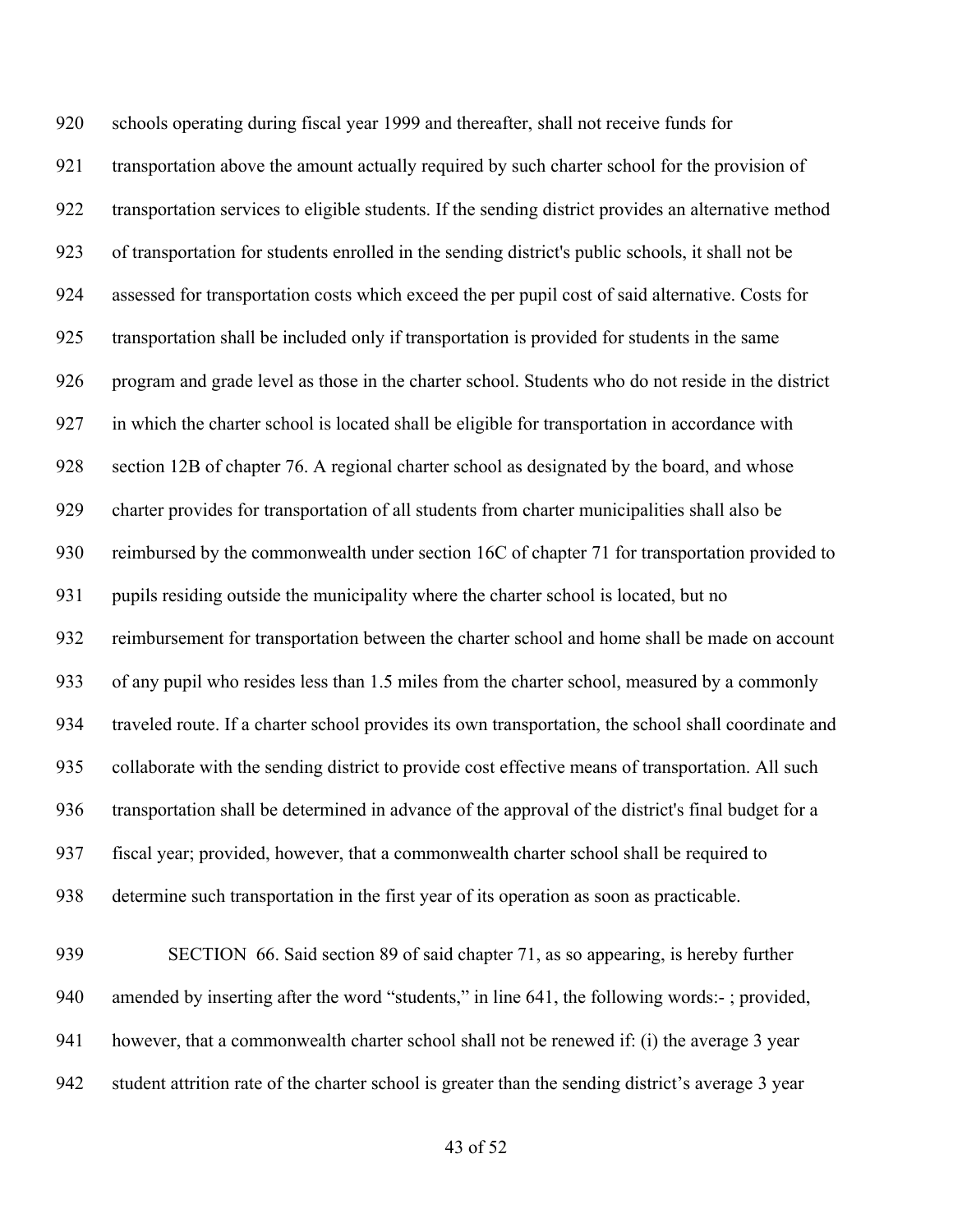student attrition rate in the same grades served by the charter school; (ii) the average 3 year student stability rate of the charter school is less than the sending district's average 3 year student stability rate in the same grades served by the charter school; (iii) the average 3 year student attrition rate within any particular subgroup identified by the board including, but not limited to, race, ethnicity, gender, special education, and English language learner status, is greater than the sending district's average 3 year student attrition rate within that subgroup or (iv) the average 3 year student stability rate within any particular subgroup identified by the board including, but not limited to, race, ethnicity, gender, special education, and English language learner status, is less than the sending district's average 3 year student stability rate within that subgroup; provided, further, that the board may grant to a charter school otherwise disqualified under clauses (iii) and (iv) a waiver relative to particular subgroup if it certifies that the charter school has made a rigorous effort to retain all students.

 SECTION 67. Subsection (dd) of said section 89 of said chapter 71, as so appearing, is hereby amended by adding the following 2 paragraphs:-

 When deciding on a charter renewal, the board shall also consider: (i) a charter school's discipline policies; (ii) whether the charter school has met its obligations under sections 37H, 37H1/2 and 37H3/4 of this chapter; (iii) the prevalence of the use of out of school suspensions by the charter school; (iii) the prevalence of the use of out of school suspensions by the charter school; and (iv) demonstrating that the charter school is adequately meeting needs of all students, including but not limited to: special education and english language learners

 A commonwealth charter shall not be renewed if: (i) the average 3 year overall rate of out of school suspensions of the charter school is greater than the sending district's average 3 year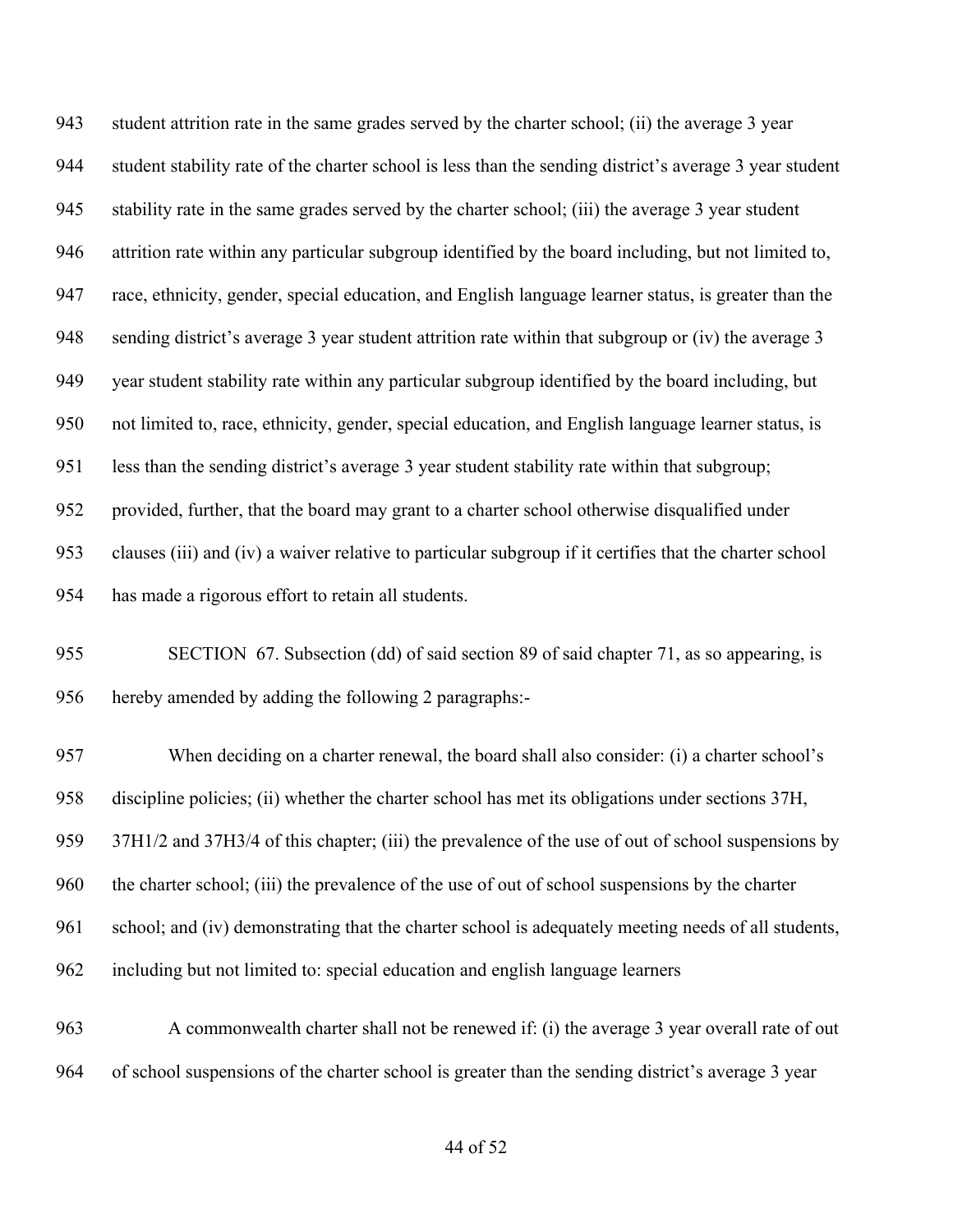overall rate of out of school suspensions in the same grades served by the charter school; provided; provided further that if the charter school's average 3 year overall rate is higher than the sending district's, the board may grant a 2 year probationary period, during which time the department shall oversee and provide technical assistance to the charter school in lowering its out of school suspension rate; provided further that if the average 2 year rate of out of school suspension rate during said probationary period is greater than the sending district, the board shall not renew the charter; or (ii) the average 3 year rate of out of school suspensions within any particular subgroup identified by the board including, but not limited to, race, ethnicity, gender, special education status, and English language learner status, is greater than the sending district's average 3 year rate of out of school suspensions within that subgroup; provided further that the board may grant a charter school a waiver relative to a particular subgroup if it certifies that the school has made a rigorous effort to avoid out of school suspensions for all students and subgroups. This paragraph shall not apply to alternative education charters as defined under 978 subsection (iii) of paragraph (5) of subsection (i).

 SECTION 68. Said section 89 of said chapter 71 , as so appearing, is hereby amended by striking out subsection (gg) and inserting in place thereof the following 2 subsections:-

 (gg) Subject to appropriation, any district whose total charter school tuition amount is greater than its total charter school tuition amount for the previous year shall be supplied with district impact mitigation funding by the commonwealth in accordance with this subsection; provided, however, that no funds for the district impact mitigation shall be deducted from funds distributed pursuant to chapter 70. The district impact mitigation amount shall be equal to 100 per cent of the increase in the year in which the increase occurs, 50 per cent in the second year and 25 per cent in the third year.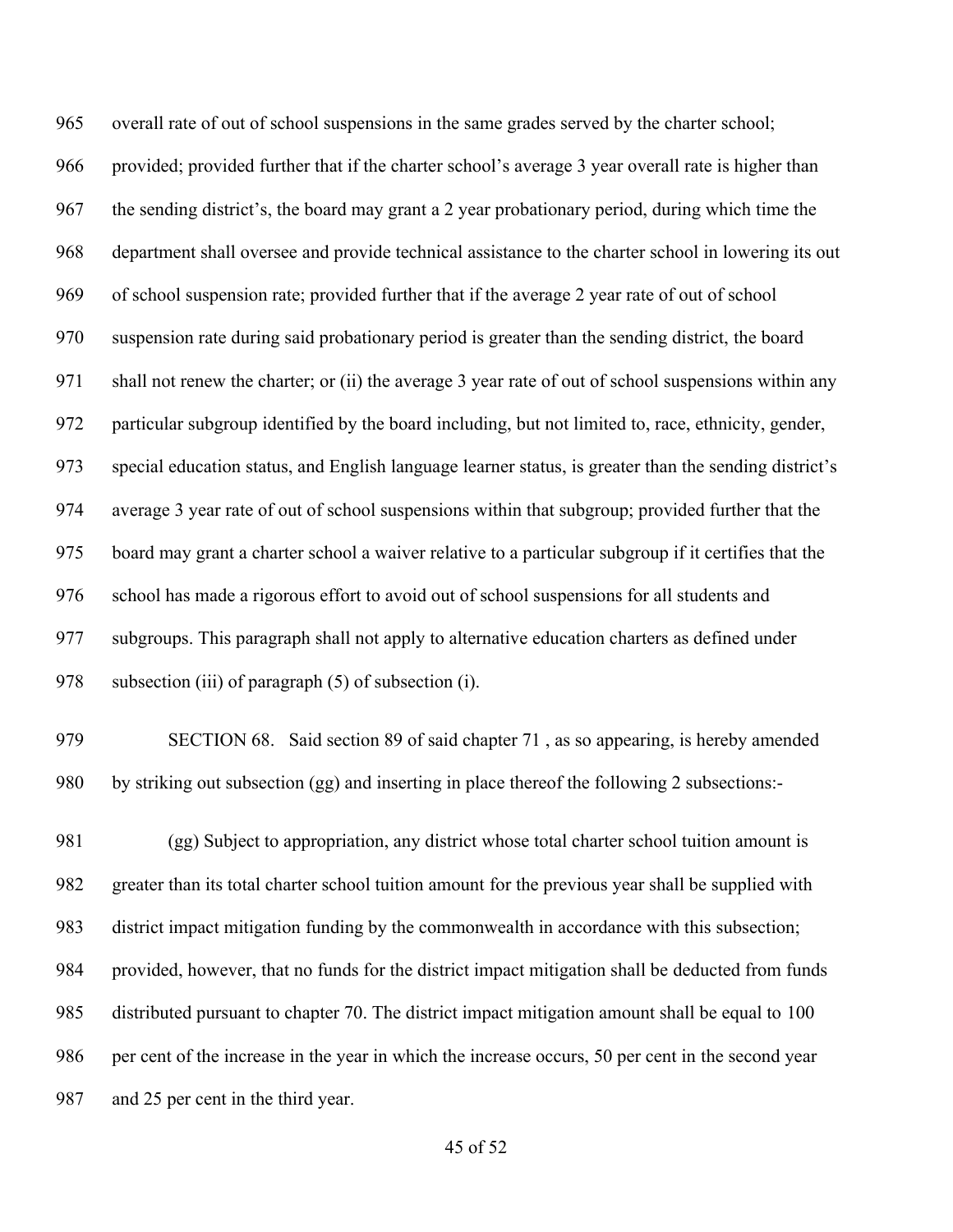988 SECTION 69. Subsection (j) of said section 89 of said chapter 71, as so appearing, is hereby amended by striking out the first 2 paragraphs and inserting in place thereof the following 2 paragraphs:-

 Annually, not later than August 1, each charter school shall submit an annual report to the board, to the local school committee and to each parent or guardian of its enrolled students. The annual report shall also be made publicly available on the charter school's website. The annual report shall be in such form as may be prescribed by the board and shall include, but not be limited to: (i) a discussion of progress made toward the achievement of the goals set forth in the charter; (ii) a financial statement setting forth by appropriate categories the revenue and expenditures for the year just ended and a balance sheet setting forth the charter school's assets, liabilities and fund balances or equities; and (iii) the charter school's capital plan and the amount and sources of public and private funds committed to the capital plan, including the capital needs component of the charter school's tuition.

 The department shall promulgate regulations to establish a reporting requirement for a charter school's net asset balance at the end of the fiscal year; provided, however, that the regulations shall require at least, but not limited to, the following: (i) the revenue and expenditures for the year just ended with a specific accounting of the uses and sources of public and private funds; (ii) a specific accounting of the uses of the capital needs component of the charter school's tuition; (iii) compensation and benefits for teachers, staff, administrators, executives, and the members of the board of trustees; (iv) the amount of any funds transferred to a management company; (v) the sources of any surplus funds, specifically whether they are private or public; (vi) how any surplus funds were used in the previous fiscal year; (vii) the planned use of any surplus funds in the upcoming fiscal year and in future fiscal years beyond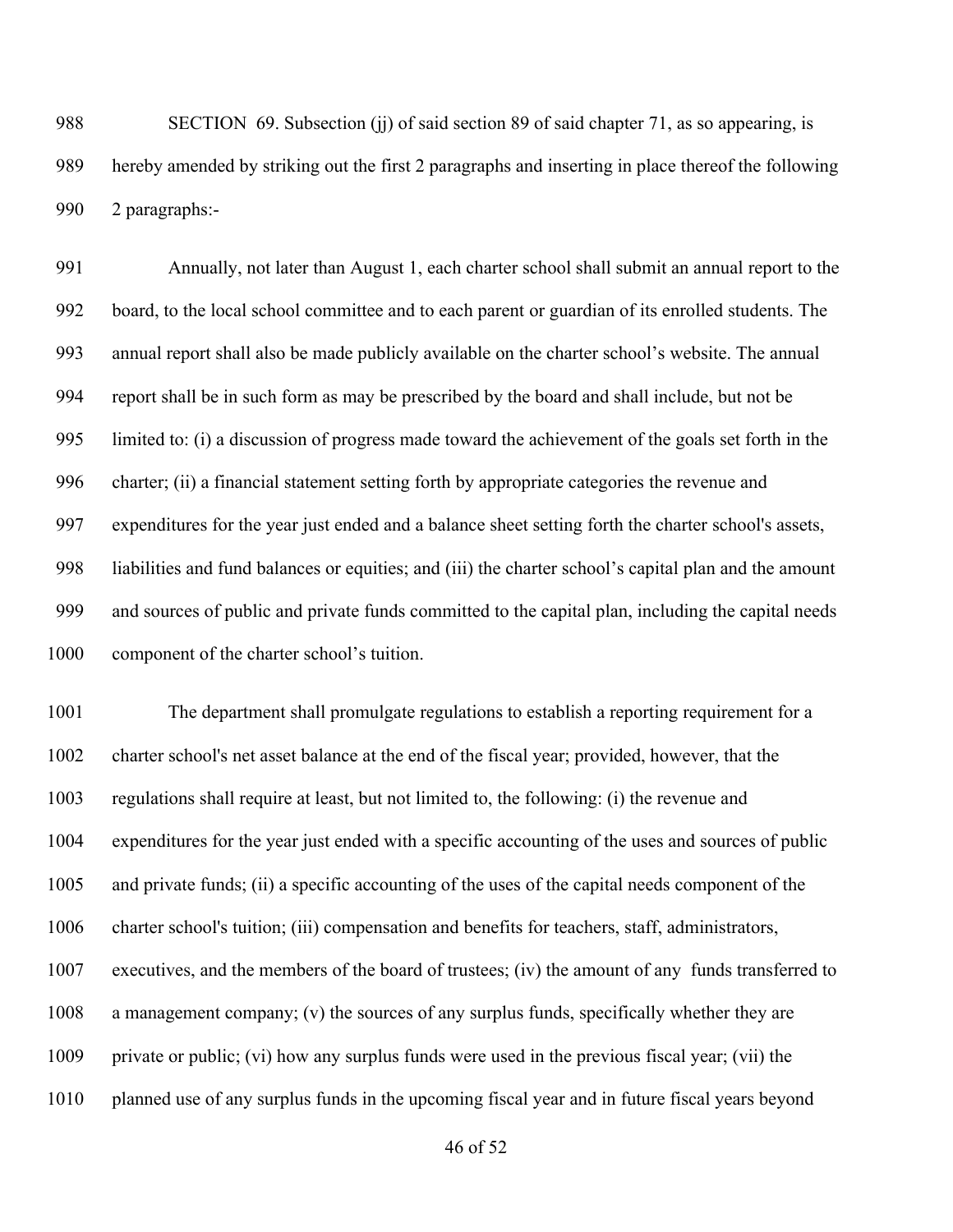those uses already noted in the capital plan; and (viii) tax credits received during the previous fiscal year. The information included in a charter school's net asset balance as required by the department shall be publicly available on the charter school's website.

 SECTION 70. Subsection (kk) of said section 89 of said chapter 71, as so appearing, is hereby amended by striking out the last sentence and inserting in place thereof the following 2 sentences:- Pursuant to the regulations promulgated by the board, the commissioner shall, pursuant to regulations promulgated by the board, collect attrition and stability data, including, but not limited to, the number of students leaving each charter school and the reasons for leaving. Data shall include attrition and stability outcomes within demographic subgroups including, but not limited to, race, ethnicity, gender, special education status, and English language learner status. Annually, not later than December 1, the commissioner shall make the data publicly available online in human and machine readable formats, annually on or before December 1, and shall file the data annually with the clerks of the senate and house of representatives and senate and the joint committee on education not later than December 1.

 SECTION 71. Notwithstanding any general or special law to the contrary, for school districts qualifying under paragraph (4) of subsection (i) of section 89 of chapter 71 of the General Laws with a net school spending that exceeds 18 per cent: (1) in fiscal year 2019, the 1028 public school district's total charter school tuition payment to commonwealth charter schools shall not exceed 19 per cent of the district's net school spending; (2) in fiscal year 2020, the public school district's total charter school tuition payment to commonwealth charter schools shall not exceed 20 per cent of the district's net school spending; (3) in fiscal year 2021, the public school district's total charter school tuition payment to commonwealth charter schools shall not exceed 21 per cent of the district's net school spending; (4) in fiscal year 2022, the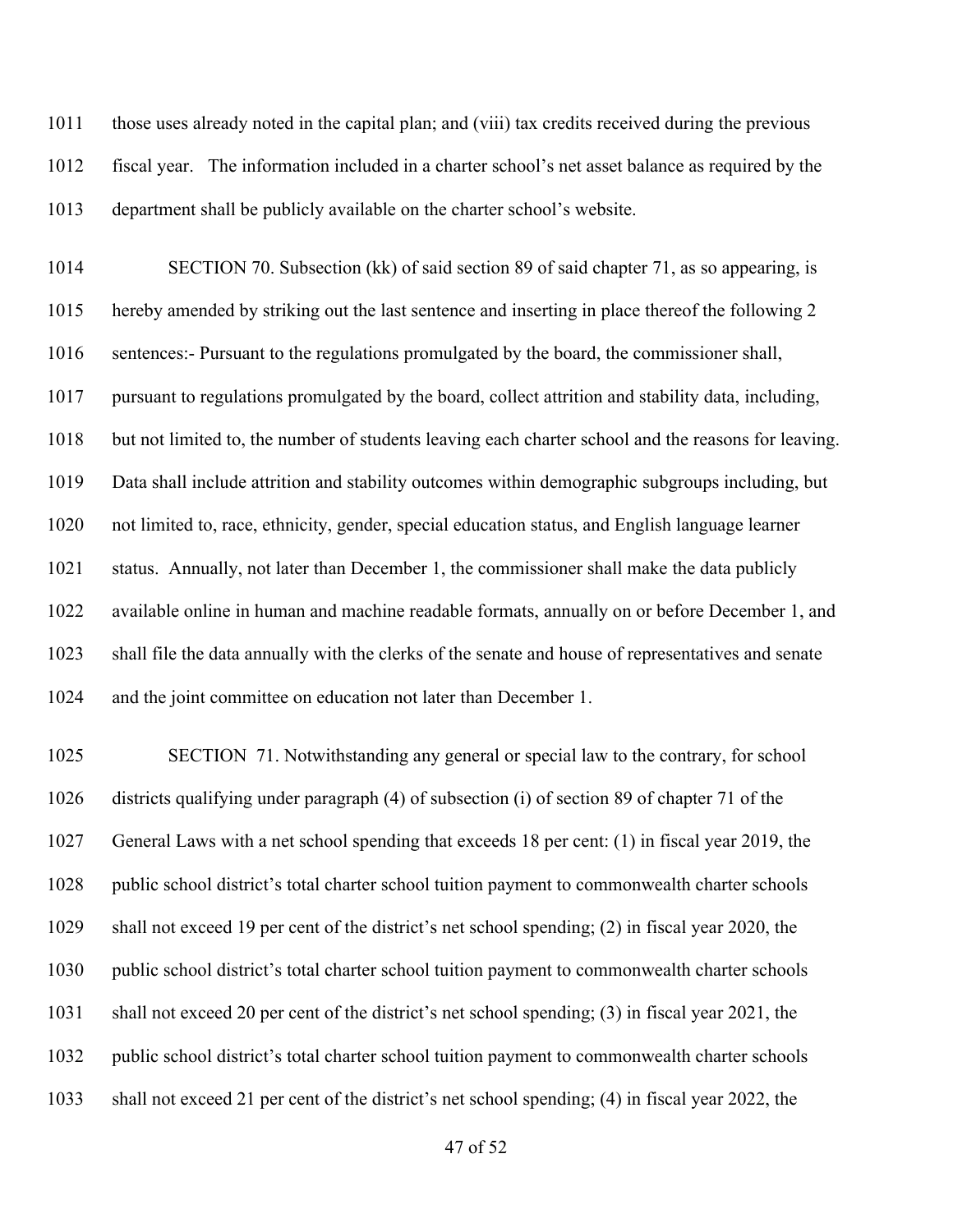public school district's total charter school tuition payment to commonwealth charter schools shall not exceed 22 per cent of the district's net school spending; and (5) in fiscal year 2023 and subsequent fiscal years, the public school district's total charter school tuition payment to commonwealth charter schools shall not exceed 23 per cent of the district's net school spending.

 Notwithstanding any general or special law to the contrary, a public school district's total charter school tuition payment to commonwealth charter schools under this section shall be limited to the per cent of the district's net school spending in the previous fiscal year if reimbursement by the commonwealth under subsection (gg) of section 89 of chapter 71 of the General Laws is less than the amount required to achieve full reimbursement under the percentages set forth in the second sentence of said subsection (gg) of said section 89 of said chapter 71. The amount required to achieve full reimbursement shall be based on the projection of the department offered as of April 15 of the previous fiscal year. Notwithstanding this section, a district's net school spending shall not increase by more than 1 per cent in a fiscal year.

 SECTION 72. There shall be a commission to review and report on the efficacy of charter school funding in the commonwealth. The commission shall study and report on the methods used to fund charter schools in other states and the appropriateness of the approach currently used in the commonwealth as compared to other states. The commission shall make recommendations for revising the commonwealth's approach to charter school funding as appropriate.

 The commission shall consist of 15 members: 2 of whom shall be appointed by the president of the senate, 1 of whom shall serve as a co-chair; 2 of whom shall be appointed by the speaker of the house of representatives, 1 of whom shall serve as a co-chair; 1 of whom shall be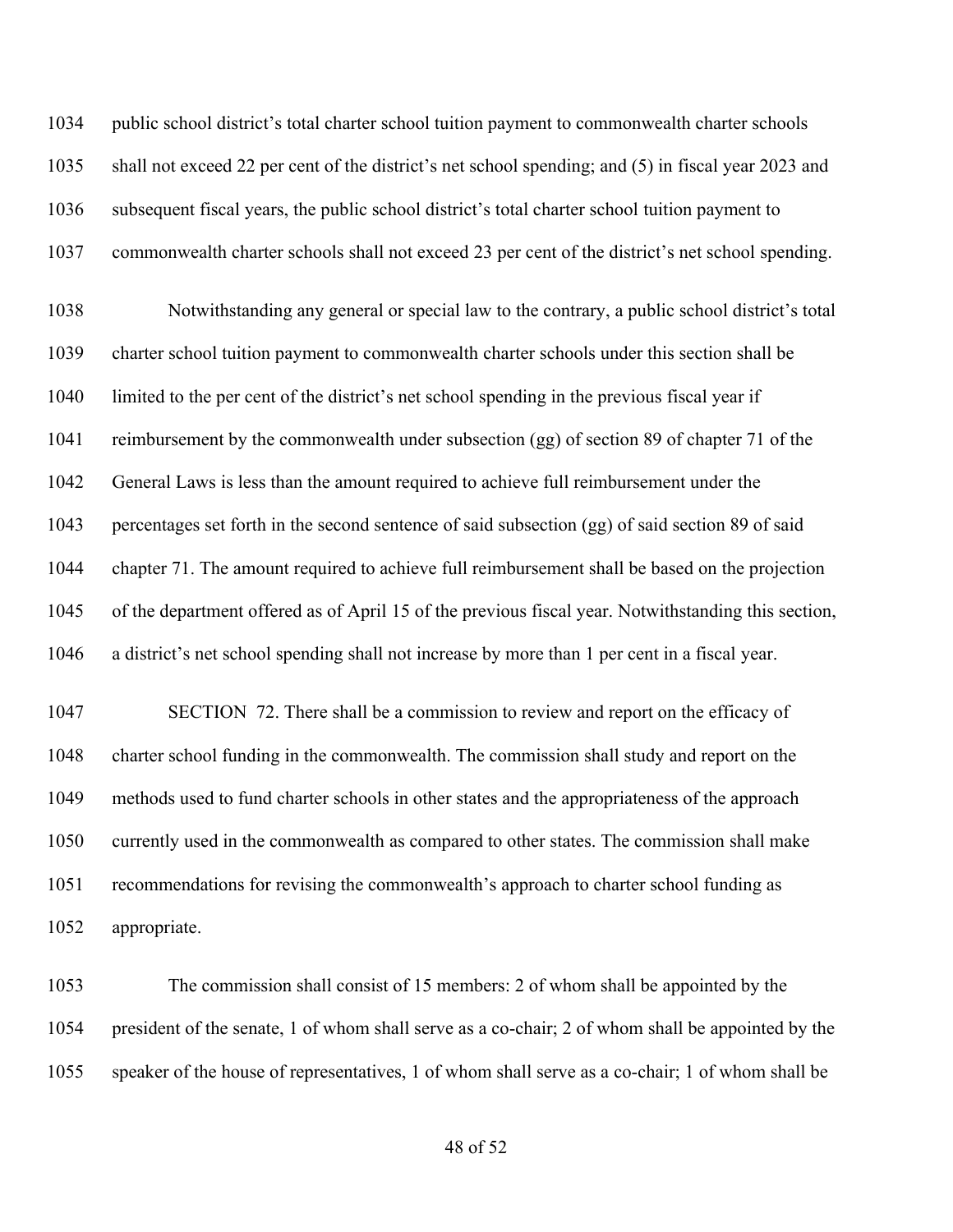appointed by the minority leader of the senate; 1 of whom shall be appointed by the minority leader of the house of representatives; the secretary of education or a designee; the commissioner of elementary and secondary education or a designee; the secretary of administration and finance or a designee; a representative of the Massachusetts Association of School Committees, Inc.; a representative of the Massachusetts Association of School Superintendents, Inc.; a representative of the Massachusetts Teachers Association; a representative of the American Federation of Teachers; a representative of the Massachusetts Charter Public School Association, Inc.; and a representative of the Massachusetts Business Alliance for Education.

 The commission shall issue a final report and recommendations for legislation, if any, to the clerks of the house of representatives and senate not later than January 1, 2017.

 SECTION 73. Notwithstanding any general or special law to the contrary, the department of elementary and secondary education shall revise its regulations as they relate to subsection (jj) of section 89 of chapter 71 of the General Laws to accurately reflect the statutory requirements not later than January 1, 2017.

 SECTION 74. The department of elementary and secondary education, in consultation with the Massachusetts office of information technology, the department of transitional assistance, the office of Medicaid and the executive office of health and human, services shall make recommendations to update the calculation and definition for "low-income enrollment" in section 2 of chapter 70 of the General Laws. The department shall file the recommendations with the clerks of the house of representatives and the senate, the house and senate chairs of the committees on ways and means, and the chairs of the joint committee on education not later than January 1, 2017. The updated calculation and definition may be implemented under chapter 70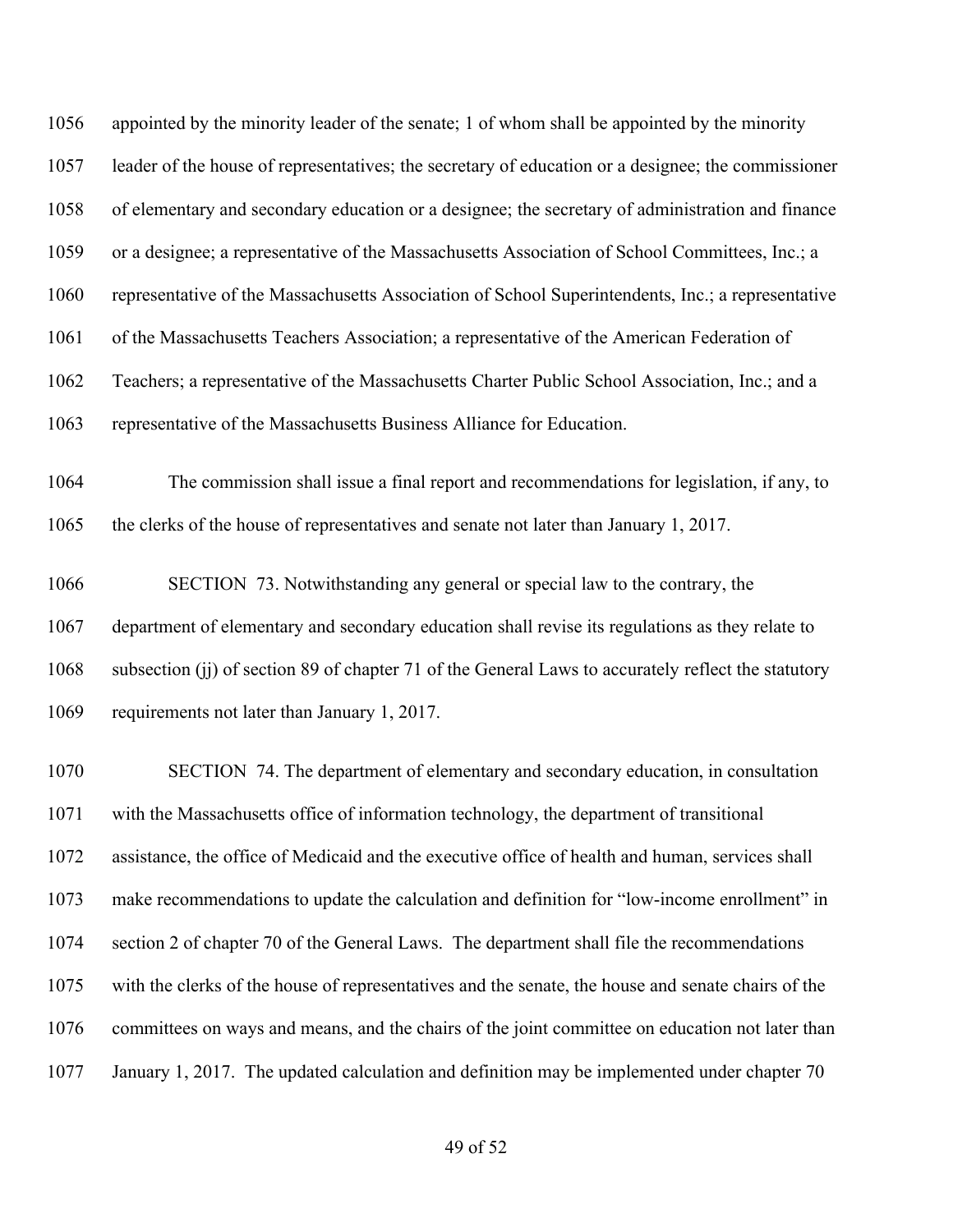including increments to reflect the needs of districts with high concentrations of low-income students.

 SECTION 75. Notwithstanding any general or special law to the contrary the Department of Elementary and Secondary Education and Department of Early Education and Care shall jointly administer literacy grants in 3 year increments to fund early literacy initiatives and programs; provided, that grants shall serve high-need children, including English language learners; provided further, that preference shall be given to initiatives and programs with proven records of success in establishing scalable and sustainable gains in early literacy improvement or early English language acquisition; provided further, that the department of elementary and secondary education and the department of early education and care shall jointly develop grant requirements and manage the grant program; provided further, that eligible grantees shall include, but not be limited to, school districts, charter schools, collaboratives, early education providers, pediatric literacy programs, early intervention programs, and home visiting programs; provided further, that preference shall be given to proposals that demonstrate partnerships and coordination across programs and organizations; provided further, that preference shall be given to proposals that demonstrate the ability to serve the same children over multiple years and grade levels; and provided further, that grantees shall be required to provide data to demonstrate measurable improvement in student outcomes through assessment tools approved by both departments

 SECTION 76. One or more public college or university in the commonwealth shall study, in consultation with the department of elementary and secondary education, local educational authorities and private educational providers, the delivery of special education services in the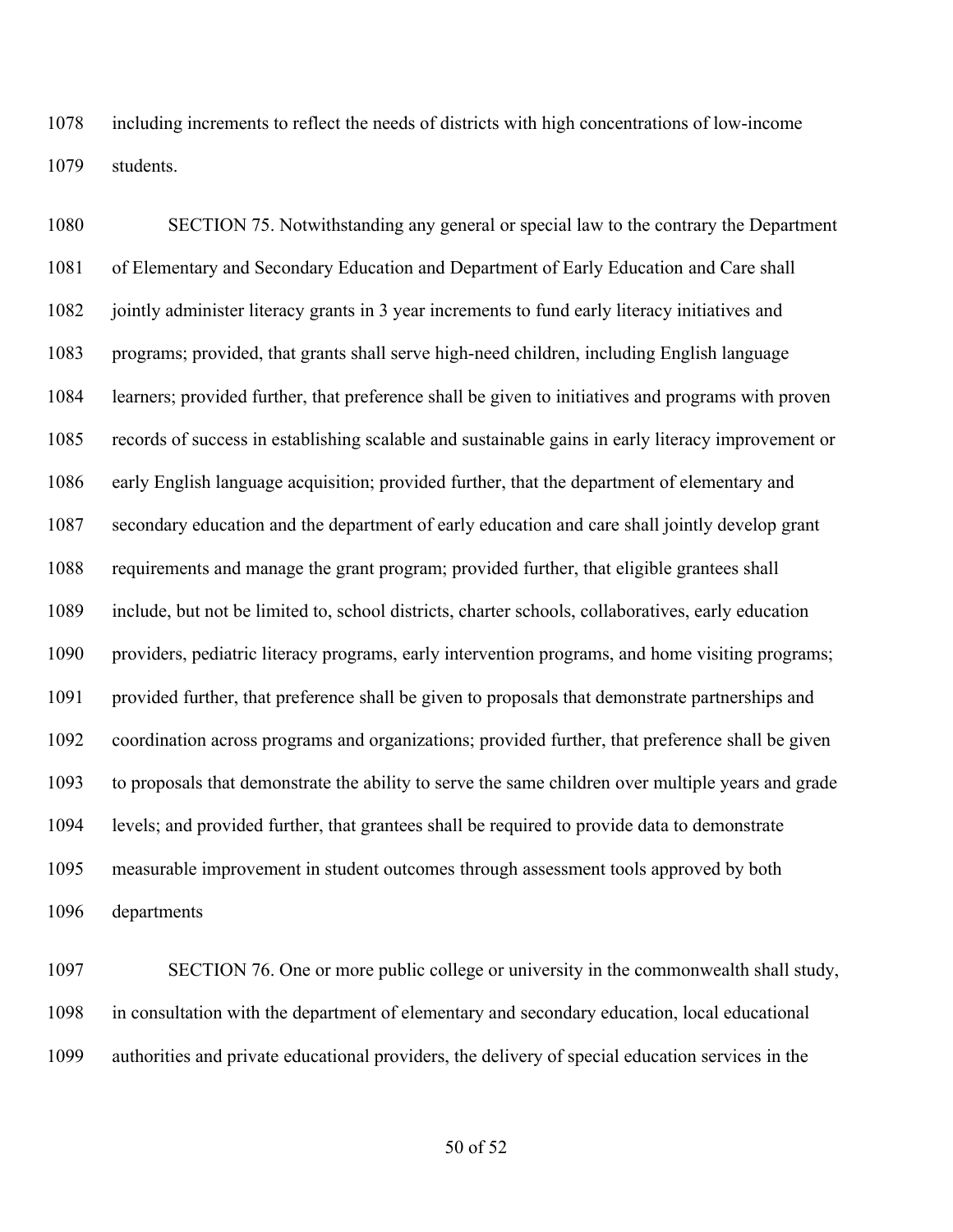commonwealth pursuant to chapter 71B of the General Laws and all applicable federal laws,

including the Individuals with Disabilities Educational Act of 1990.

 Said study shall include a comprehensive evaluation of existing and potential models for providing special education, and the associated costs and benefits, including but not limited to the costs of personnel compensation, transportation, housing and assistive technologies. Said study shall also seek to identify means by which services and instruction may be provided in a proactive manner, without the requirement or need for an individual education plan, but so as to maximize learning progress in local educational settings.

 Said study, together with any legislative recommendations, shall be filed with the joint committee on education and the clerks of the senate and the house of representatives not later than May 1, 2017.

 SECTION 77. Notwithstanding any general or special law to the contrary, each charter school authorized pursuant to section 89 of chapter 71 of the general laws shall report annually not later than August 1 of each year, to the Department of Elementary and Secondary Education any and all methods, practices, programs or components of its educational system which have proven to be successful in promoting student achievement, and which may be replicated in public schools in the Commonwealth.

 The department shall receive and analyze all such reports, and, not later than December 31 of each year, produce and publish on its website, a comprehensive state wide report summarizing, categorizing, and explaining such methods, practices, programs or components.